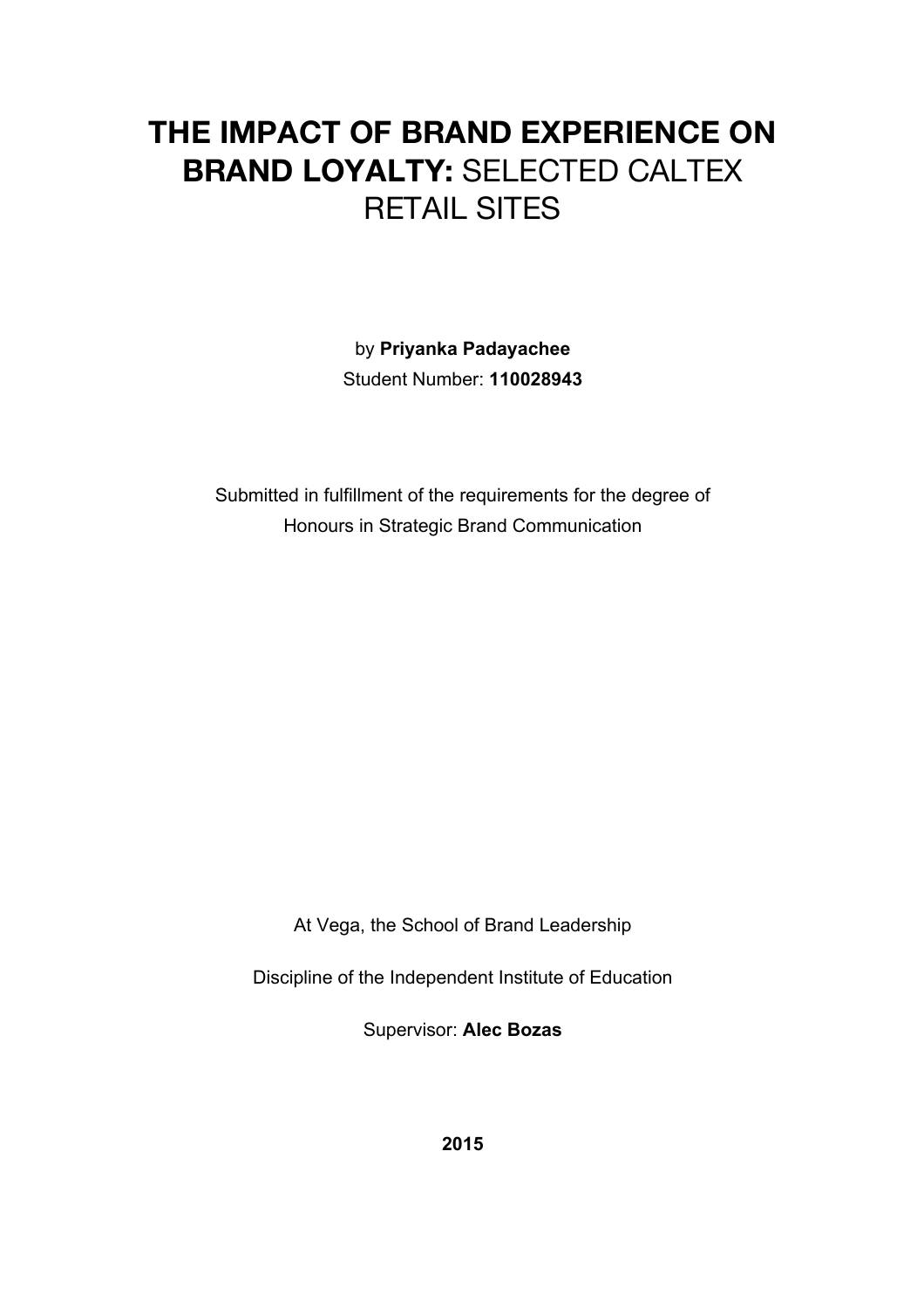# **DECLARATION**

**\_\_\_\_\_\_\_\_\_\_\_\_\_\_\_\_\_\_\_\_\_\_\_\_\_\_\_\_\_\_\_\_\_\_\_\_\_\_\_\_\_\_\_\_\_\_\_\_\_\_\_\_\_\_\_\_\_\_\_\_\_\_\_\_\_\_\_\_\_\_\_\_\_\_\_\_\_\_\_\_\_\_\_\_\_\_\_\_\_\_\_\_**

I, Priyanka Padayachee, declare that the work submitted within this dissertation is my own. Sources have been acknowledged and accurately referenced in-line with the Harvard referencing technique.

In addition to this, I declare that this dissertation has not been copied nor will I allow anyone the right to copy it.

The dissertation entitled The Impact of Brand Experience on Brand Loyalty: Selected Caltex Retail Sites is being submitted for the Honours degree in Strategic Brand Communication at Vega School of Brand Leadership.

Signed:

юĹ

**Priyanka Padayachee** Student Number: 11028945

Submitted: October 2015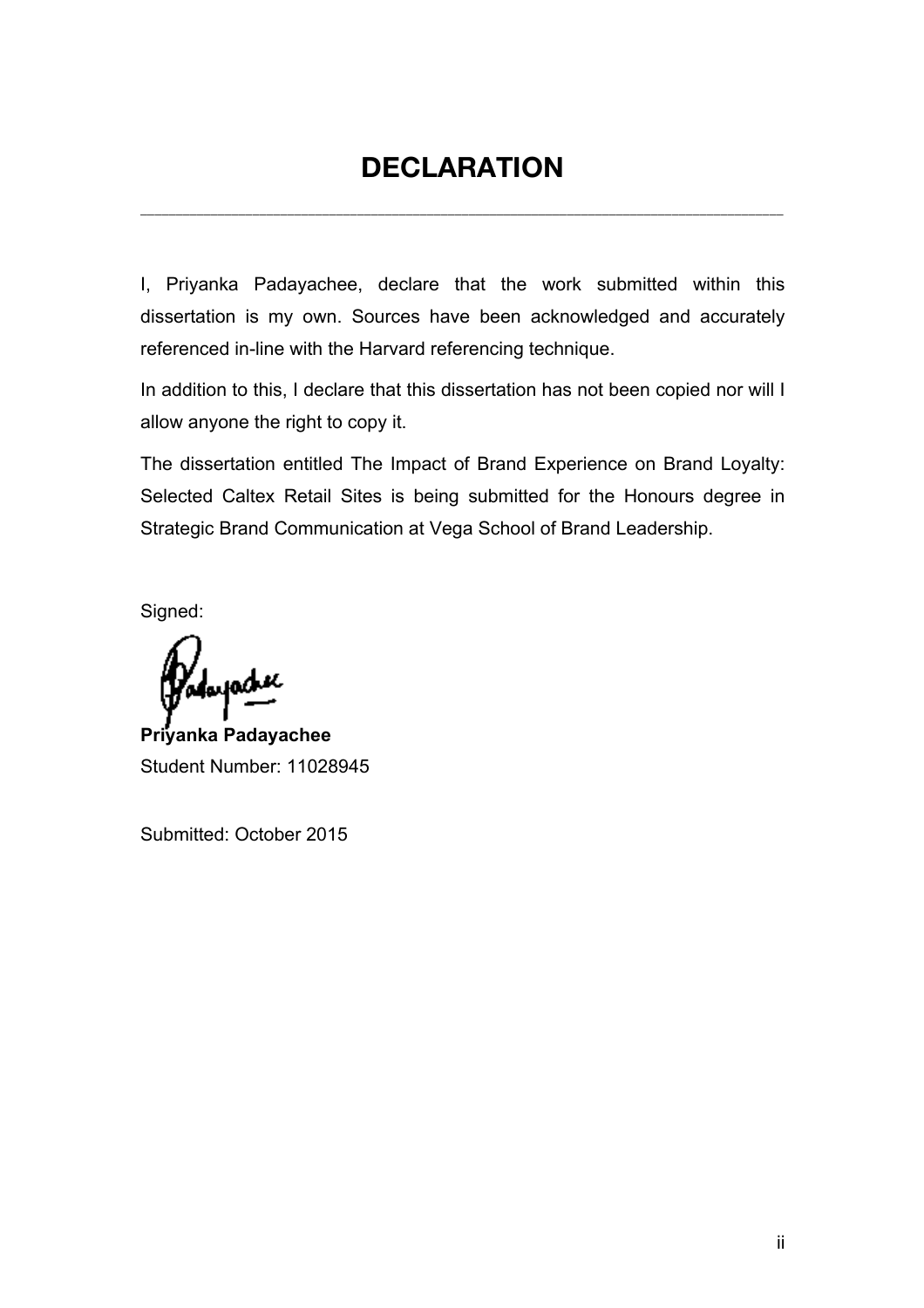# **ACKNOWLEDGEMENTS**

**\_\_\_\_\_\_\_\_\_\_\_\_\_\_\_\_\_\_\_\_\_\_\_\_\_\_\_\_\_\_\_\_\_\_\_\_\_\_\_\_\_\_\_\_\_\_\_\_\_\_\_\_\_\_\_\_\_\_\_\_\_\_\_\_\_\_\_\_\_\_\_\_\_\_\_\_\_\_\_\_\_\_\_\_\_\_\_\_\_\_\_\_**

The fulfillment of my study would not be possible without the continuous support, guidance and assistance of many people. I wish to extend my heartfelt gratitude and appreciation to the following people:

- The **Almighty Deities**, without which nothing is possible.
- My parents **Shalen** and **Sagree** for all the encouragement and support and affording me the opportunity to pursue my studies.
- My dearest brother **Pranav** for always keeping the mood light.
- My **grandmother** and **late grandparents** for the impact they have had on my life.
- **Milano** for keeping me motivated and always pushing me to do my best.
- My supervisor, **Alec Bozas** for his expertise, guidance and constant constructive feedback throughout the study.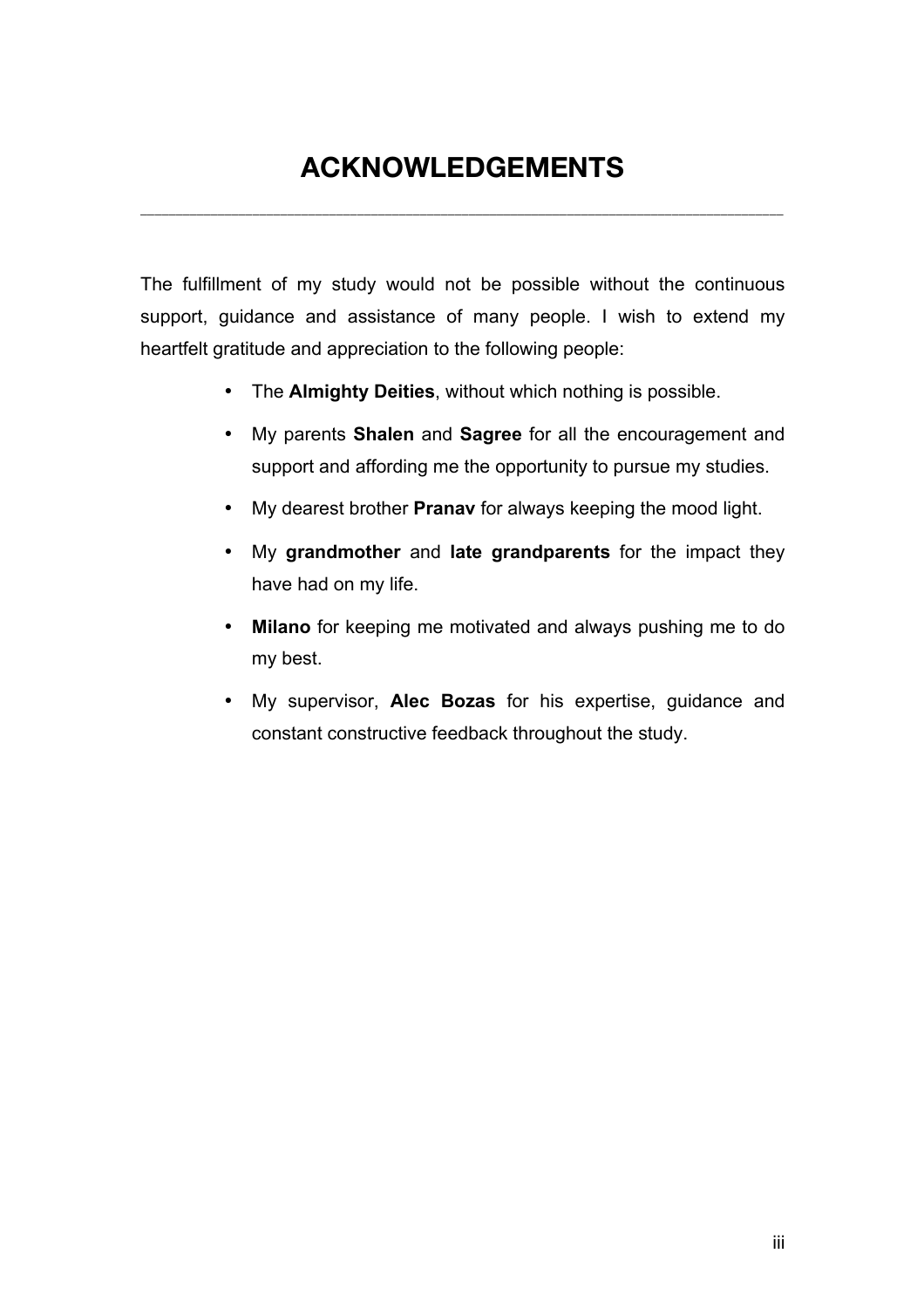# **DEDICATION**

**\_\_\_\_\_\_\_\_\_\_\_\_\_\_\_\_\_\_\_\_\_\_\_\_\_\_\_\_\_\_\_\_\_\_\_\_\_\_\_\_\_\_\_\_\_\_\_\_\_\_\_\_\_\_\_\_\_\_\_\_\_\_\_\_\_\_\_\_\_\_\_\_\_\_\_\_\_\_\_\_\_\_\_\_\_\_\_\_\_\_\_\_**

My dissertation is dedicated to my adored parents,

# **SHALEN AND SAGREE PADAYACHEE**

Thank you for the many opportunities that you have given me and the invaluable lessons that will be etched in me forever.

Thank you for believing in me.

I live to bring honour to your rich legacy.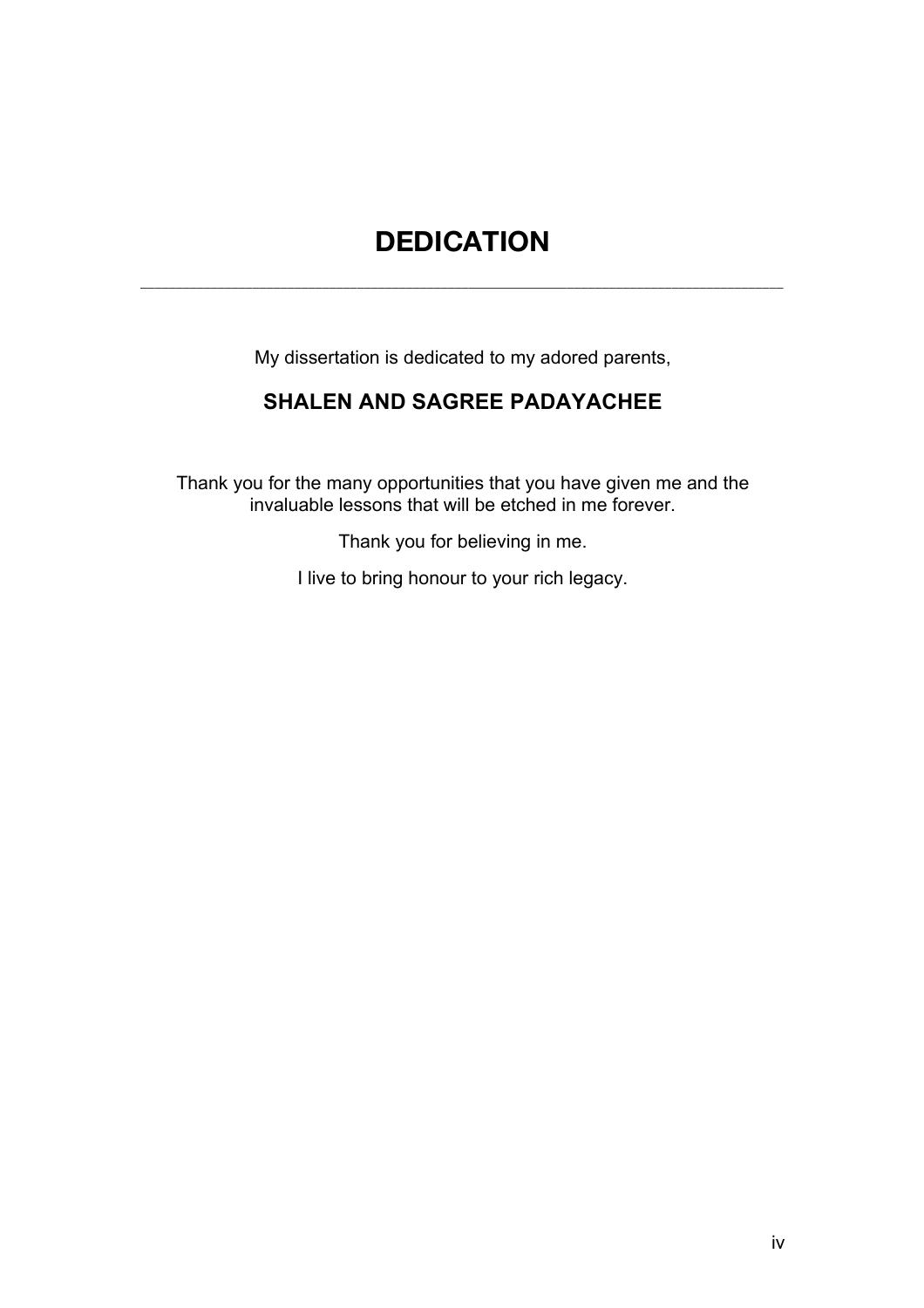# **ABSTRACT**

**\_\_\_\_\_\_\_\_\_\_\_\_\_\_\_\_\_\_\_\_\_\_\_\_\_\_\_\_\_\_\_\_\_\_\_\_\_\_\_\_\_\_\_\_\_\_\_\_\_\_\_\_\_\_\_\_\_\_\_\_\_\_\_\_\_\_\_\_\_\_\_\_\_\_\_\_\_\_\_\_\_\_\_\_\_\_\_\_\_\_\_\_**

The study aimed to explore the impact of brand experience on brand loyalty, focusing specifically on three Caltex retail sites: Clairwood, Hillcrest and Warner Beach. The brand experience created within each site was explored. Consumers' desires, in terms of brand experience and the effect of brand experience on brand loyalty were also examined.

A qualitative approach was employed by this study. The data was collected through self-administered semi-structured interviews, questionnaires and customer journey maps. The semi-structured interview were aimed at Caltex retailers, giving the researcher an internal perspective, followed by consumer questionnaires centered on understanding consumers interpretations and expectations of brand experience. The consumers' loyalty towards their relevant sites was also reviewed. Customer journey maps for were drawn out, which gave the researcher first hand exposure to each site's brand experience.

The research revealed that varying approaches to brand experience results in varied levels of brand loyalty. In addition to this, there is no consistency between the three Caltex sites, with reference to brand experience.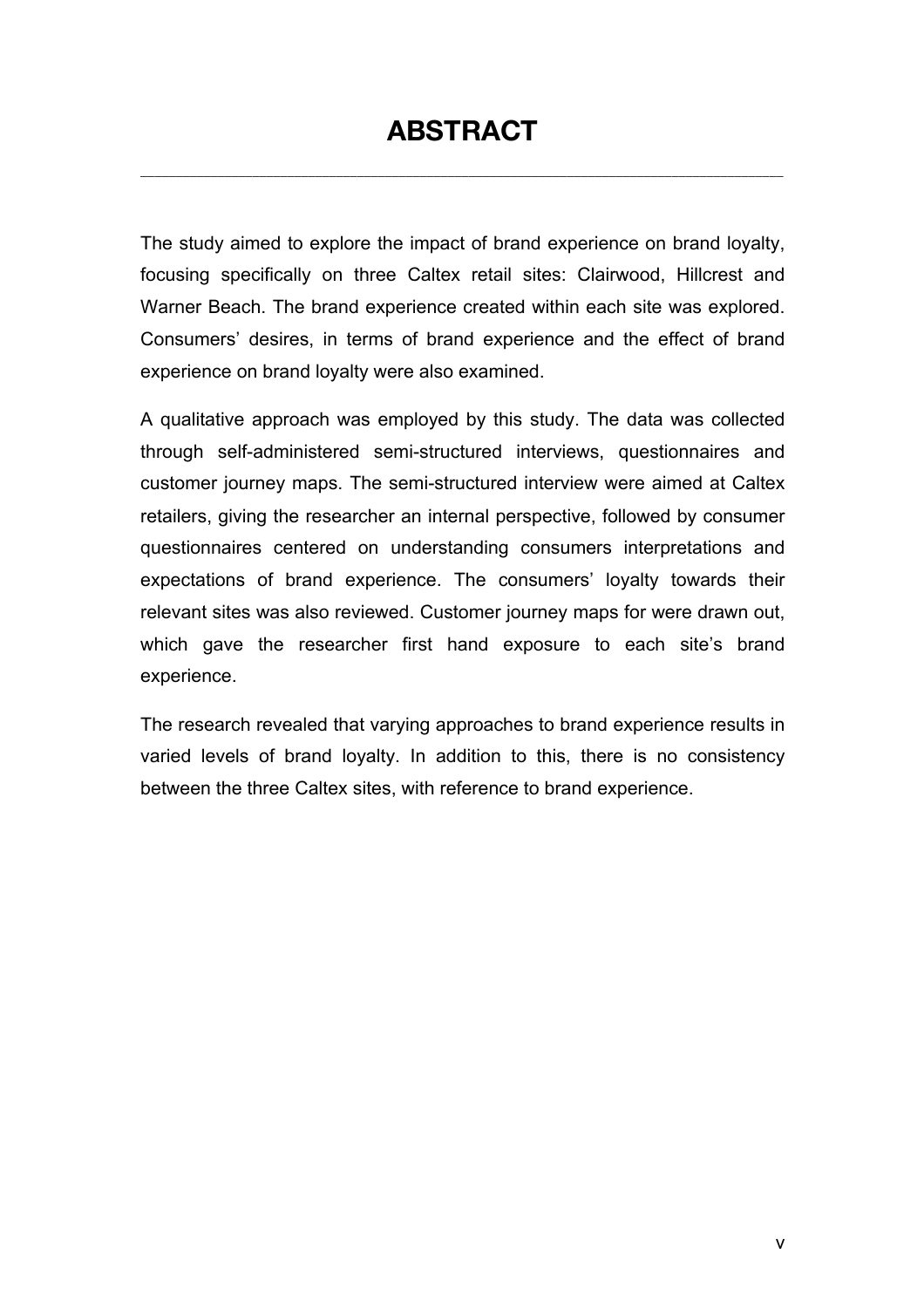# **TABLE OF CONTENTS**

| 1.1              |  |
|------------------|--|
| 1.2              |  |
| 1.3              |  |
| 1.4              |  |
| 1.5              |  |
| 1.6              |  |
| 1.7              |  |
| 1.8              |  |
| 1.9              |  |
| 1.10             |  |
| 1.11             |  |
| 1.12             |  |
| 1.13             |  |
| 1.14             |  |
|                  |  |
| 2.1              |  |
| $2.2\phantom{0}$ |  |
| 2.3              |  |
| 2.4              |  |
| 2.5              |  |
|                  |  |
|                  |  |
|                  |  |
| 3.1              |  |
| 3.2              |  |
|                  |  |
|                  |  |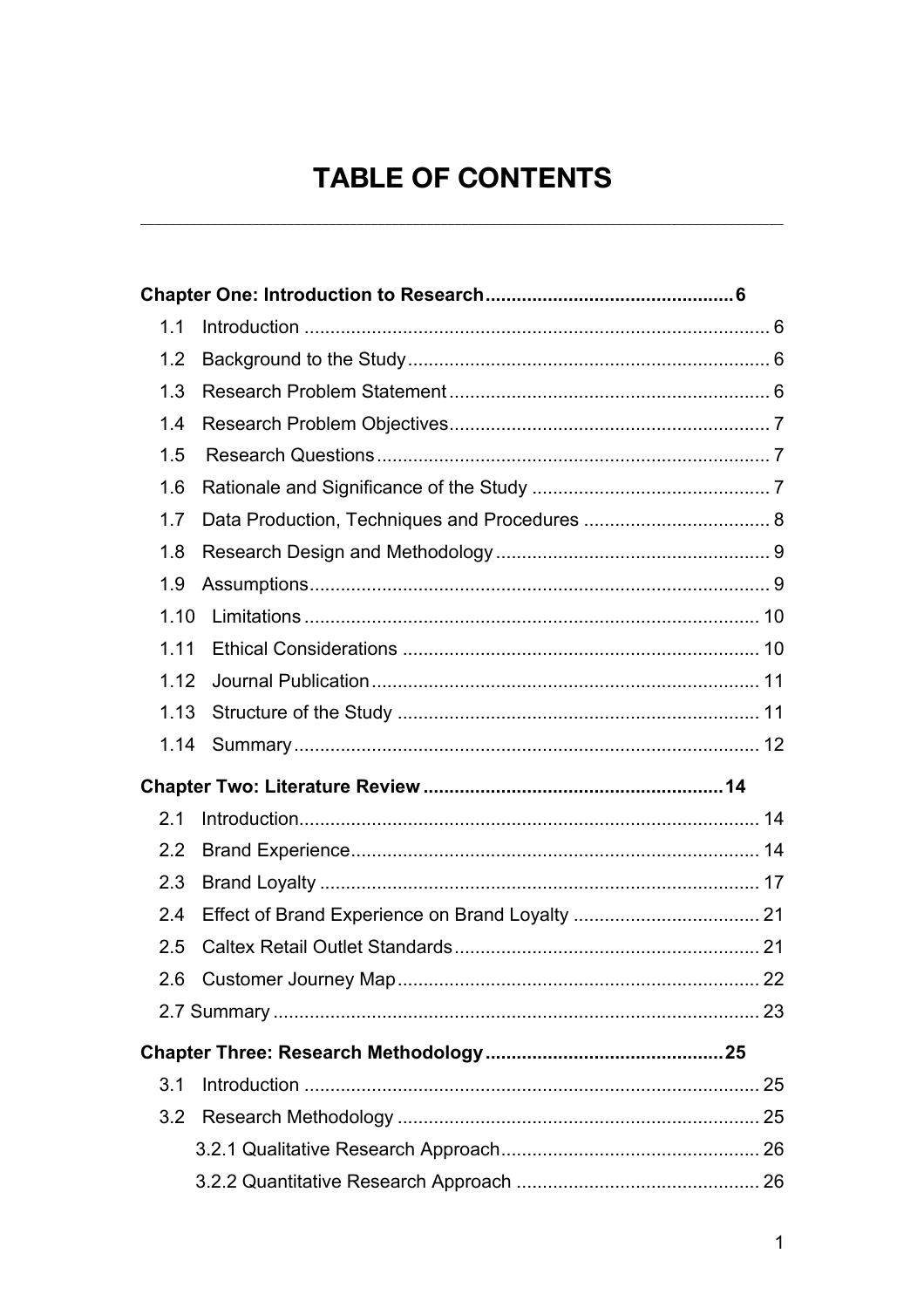| 3.3  |                                                |  |
|------|------------------------------------------------|--|
| 3.4  |                                                |  |
|      |                                                |  |
|      |                                                |  |
|      |                                                |  |
| 3.5  |                                                |  |
|      |                                                |  |
|      |                                                |  |
|      |                                                |  |
| 3.6  |                                                |  |
| 3.7  |                                                |  |
| 3.8  |                                                |  |
| 3.9  |                                                |  |
| 3.10 |                                                |  |
| 3.11 |                                                |  |
|      |                                                |  |
|      | Chapter Four: Data Presentation and Analysis36 |  |
| 4.1  |                                                |  |
|      |                                                |  |
|      |                                                |  |
|      |                                                |  |
|      |                                                |  |
|      |                                                |  |
|      |                                                |  |
|      |                                                |  |
| 44   |                                                |  |
|      |                                                |  |
|      |                                                |  |
|      |                                                |  |
|      |                                                |  |
|      |                                                |  |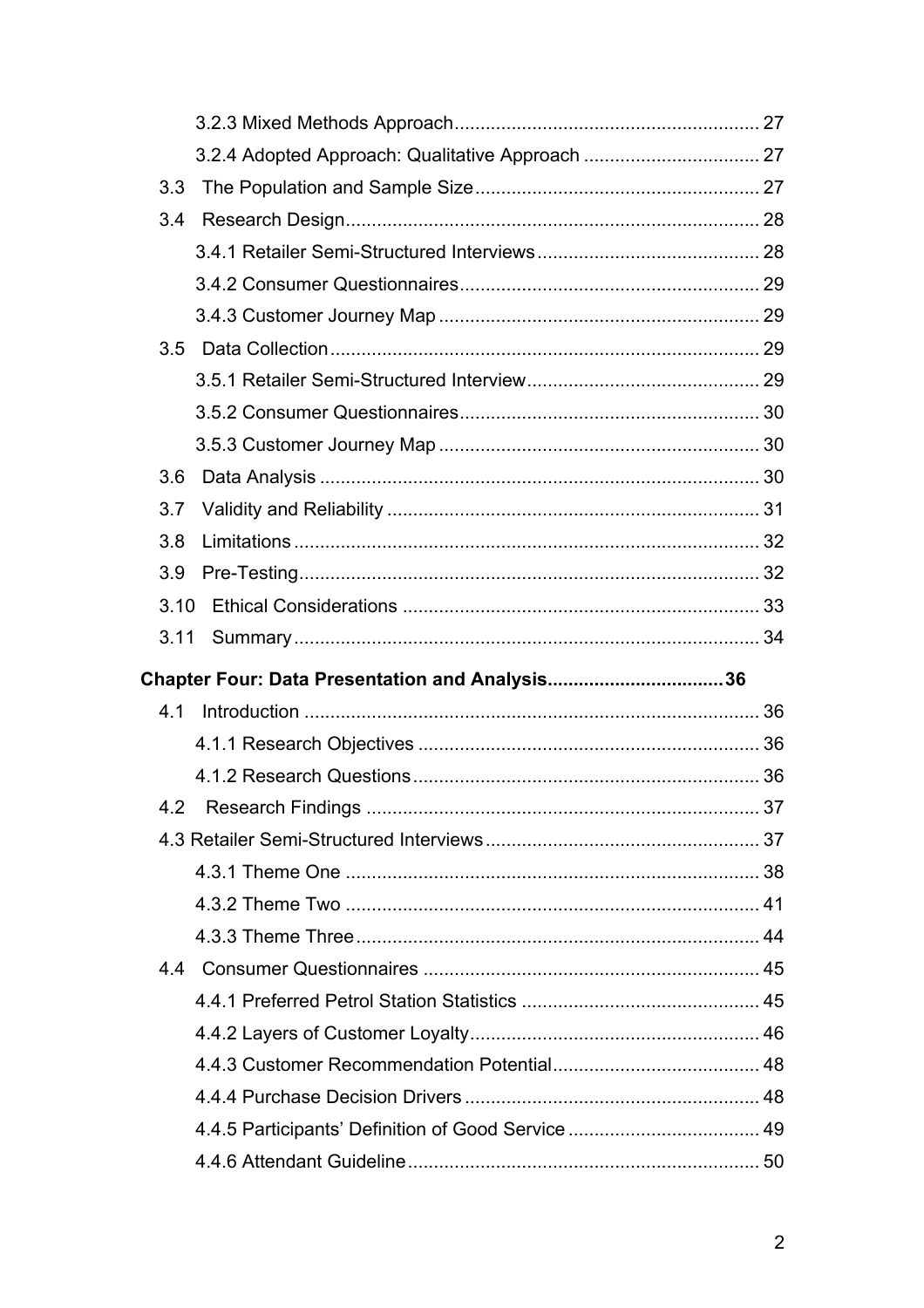| Chapter Five: Conclusion and Recommendations56 |  |
|------------------------------------------------|--|
|                                                |  |
|                                                |  |
|                                                |  |
|                                                |  |
|                                                |  |
|                                                |  |
|                                                |  |
|                                                |  |
|                                                |  |
|                                                |  |
|                                                |  |
|                                                |  |
|                                                |  |
|                                                |  |
|                                                |  |
|                                                |  |
|                                                |  |
|                                                |  |
|                                                |  |
|                                                |  |
|                                                |  |
|                                                |  |
|                                                |  |
|                                                |  |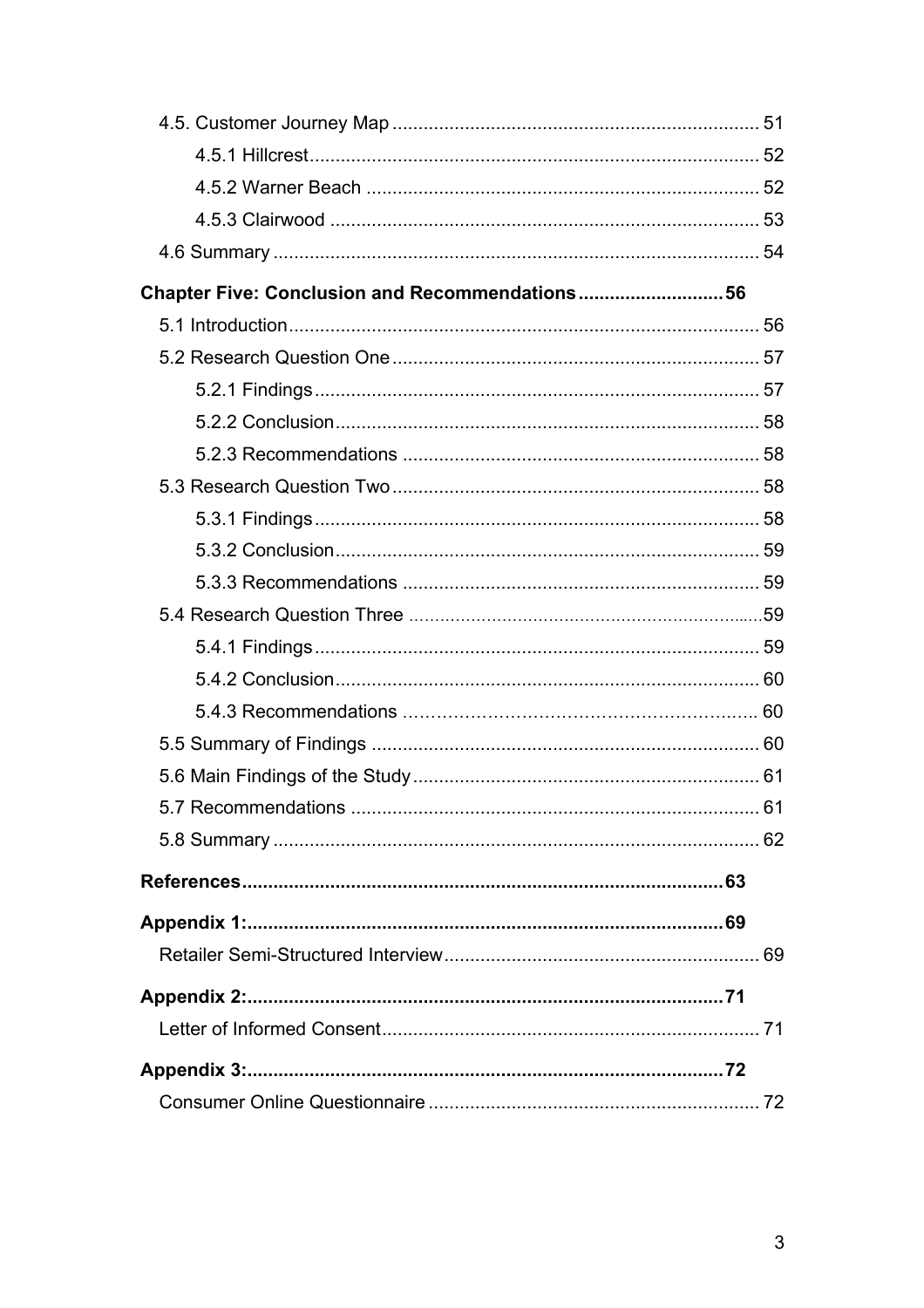# **LIST OF TABLES AND FIGURES**

**\_\_\_\_\_\_\_\_\_\_\_\_\_\_\_\_\_\_\_\_\_\_\_\_\_\_\_\_\_\_\_\_\_\_\_\_\_\_\_\_\_\_\_\_\_\_\_\_\_\_\_\_\_\_\_\_\_\_\_\_\_\_\_\_\_\_\_\_\_\_\_\_\_\_\_\_\_\_\_\_\_\_\_\_\_\_\_\_\_\_\_\_**

| Figure 4.5: Word Cloud Representing Preference Driver  46     |  |
|---------------------------------------------------------------|--|
| Figure 4.6: Customer Loyalty Amongst Each Service Station  47 |  |
|                                                               |  |
|                                                               |  |
|                                                               |  |
|                                                               |  |
|                                                               |  |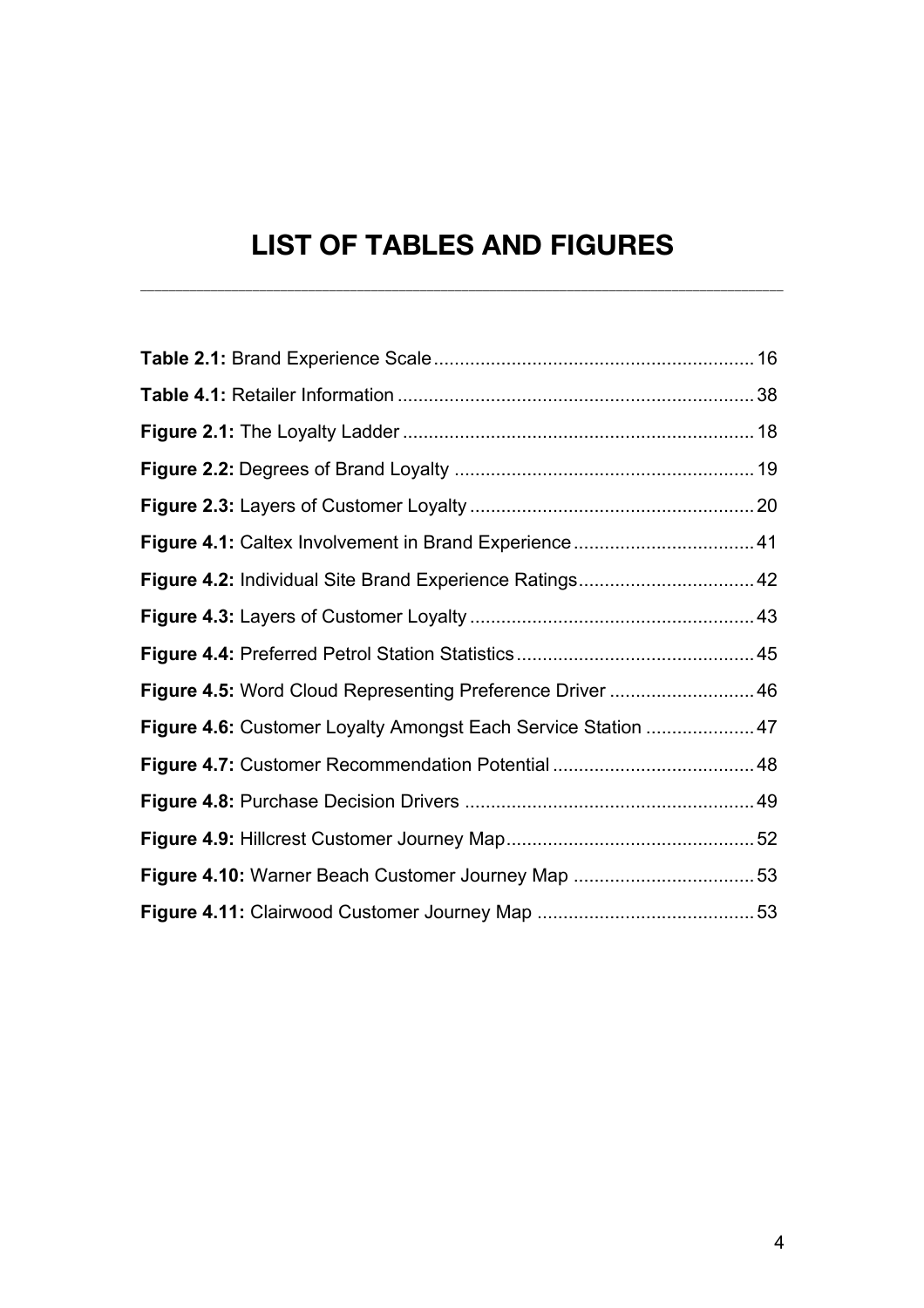# **CHAPTER ONE: INTRODUCTION TO RESEARCH**

Provides an **introduction** and **background** to

the study.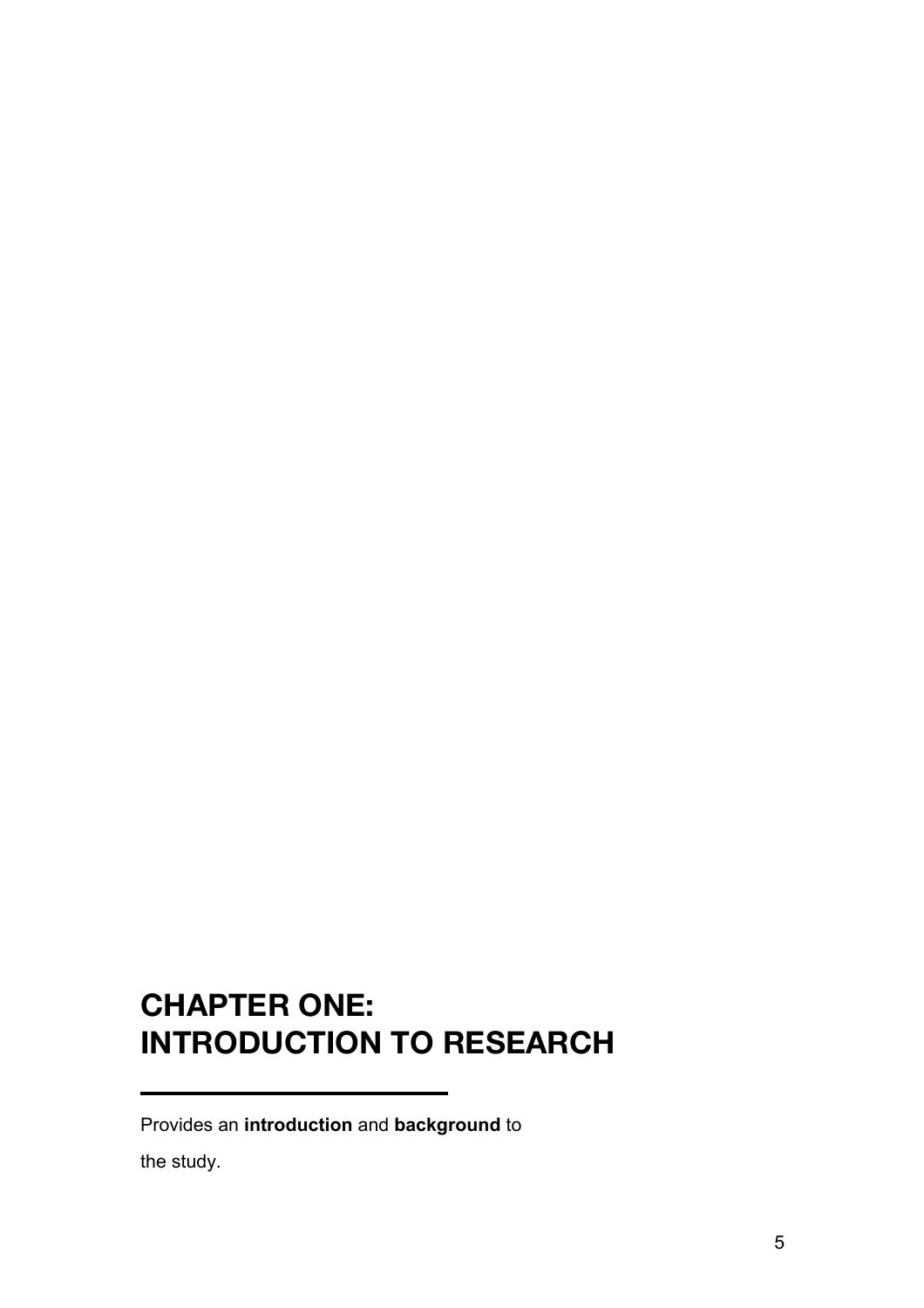# **Chapter One: Introduction to Research**

### **1.1 Introduction**

This chapter explores the essence of the study. An introduction and a background to the study is discussed. The research problem is identified and questions and objectives will be stated. The rational and significance of the study is explored followed by an introduction to the study's limitations. The research design and methodology is briefly reviewed but discussed further in chapter three. The structure of the study concludes this section.

## **1.2 Background to the Study**

This study was undertaken to ascertain the impact that brand experience has on brand loyalty. It explores the brand experience that is created within three Caltex sites: Warner Beach, Clairwood and Hillcrest. The study then analyses what consumers desire in terms of brand experience and ways in which brand loyalty can be optimized within the sites.

## **1.3 Research Problem Statement**

The only differentiating factor between brands in the fuel industry is the additive formula. To add to this, the government regulates petrol price making it rigid. The fuel quality is not a significant consumer influence as the quality of all brands of fuel are more or less the same (Tickell, 2006: p230). Therefore, fuel companies have to rely on other factors to improve clientele other than physical location and site branding. This makes it difficult for brands to differentiate themselves, and in addition makes competition within the industry even harder. Strategists have a hard job of creating powerful branding and extraordinary customer service to distinguish themselves from their competitor brands, this includes exceptional forecourt service and esthetically inviting convenience stores.

Caltex South Africa is aware that differentiating their brand from competitors is a problem. They are also aware that quality, pleasurable services are critical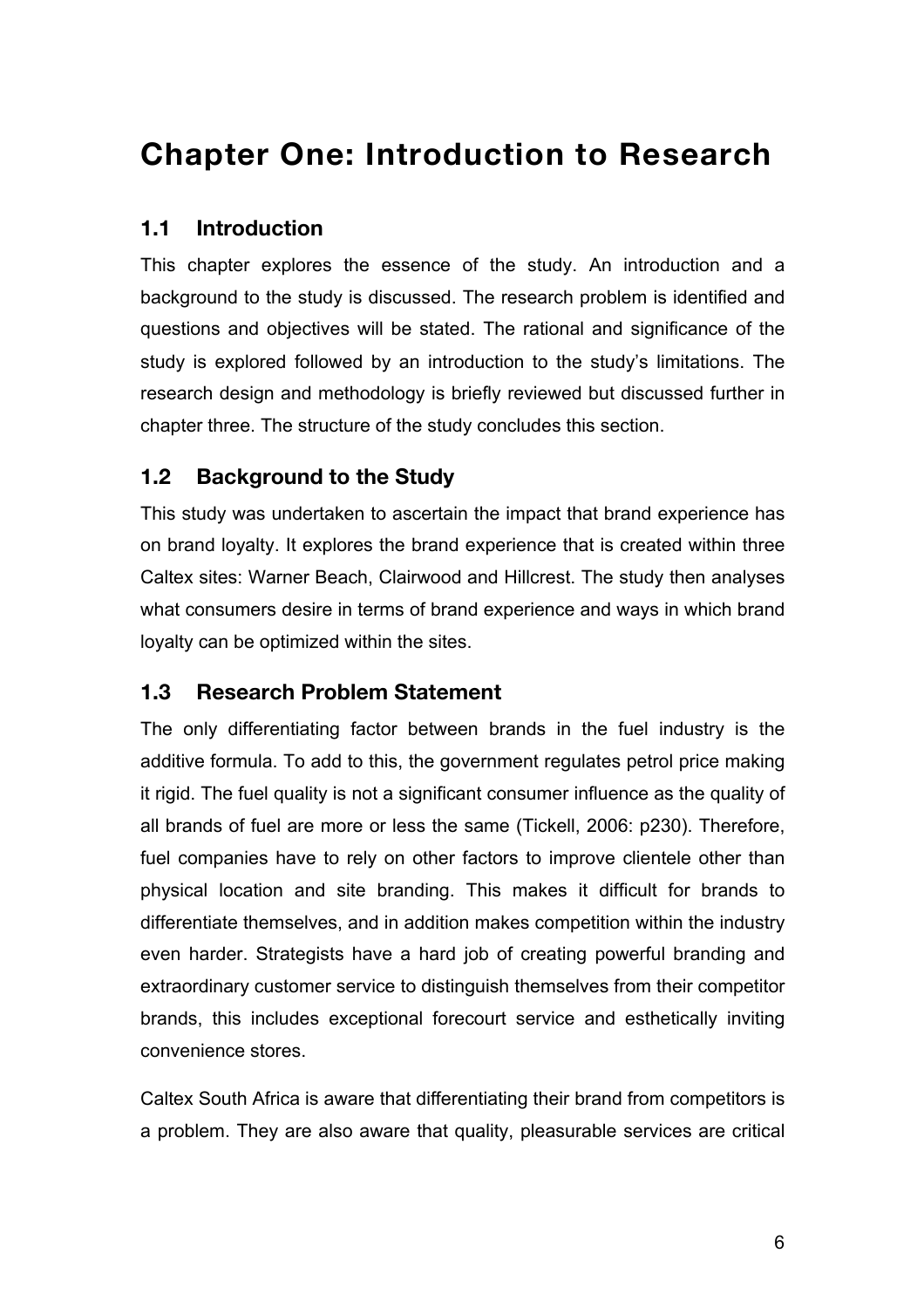success factors for their fuel outlets to attract and retain customers. However, there is no guarantee that retailers are following it through.

# **1.4 Research Problem Objectives**

The core objectives of this study is to:

- Investigate the brand experience created by three (3) Caltex retail sites around Durban.
- Understand what consumers' desire in terms of brand experience within these three (3) sites.
- Discover strategies that will optimize consumer loyalty within these sites.

# **1.5 Research Questions**

- 1.5.1 What are the various brand experience methods and techniques employed by each site?
- 1.5.2 What are consumers' desires in terms of brand experience within the three sites?
- 1.5.3 What strategies will optimize consumer loyalty within these sites?

## **1.6 Rationale and Significance of the Study**

Successful branding means delivering an experience that feels both complete and constant. Chevron (Caltex's holding company) has a standard in place strategizing the brand experience they wish to create at their Caltex sites. The only component that differentiates its product is the additive Techron. Therefore, effective brand experience is vital. This study aims to ascertain how brand experience varies amongst different sites and the effect that these variables have on brand loyalty therefore Caltex will benefit by finding out consumer opinions on these issues.

Social Significance: In this industry, consumers are seeking something beyond the brand's product. The researcher will be able to offer suggestions to strategists based on the finding of the research questions on how they could enhance brand experience and in doing this, build and sustain brand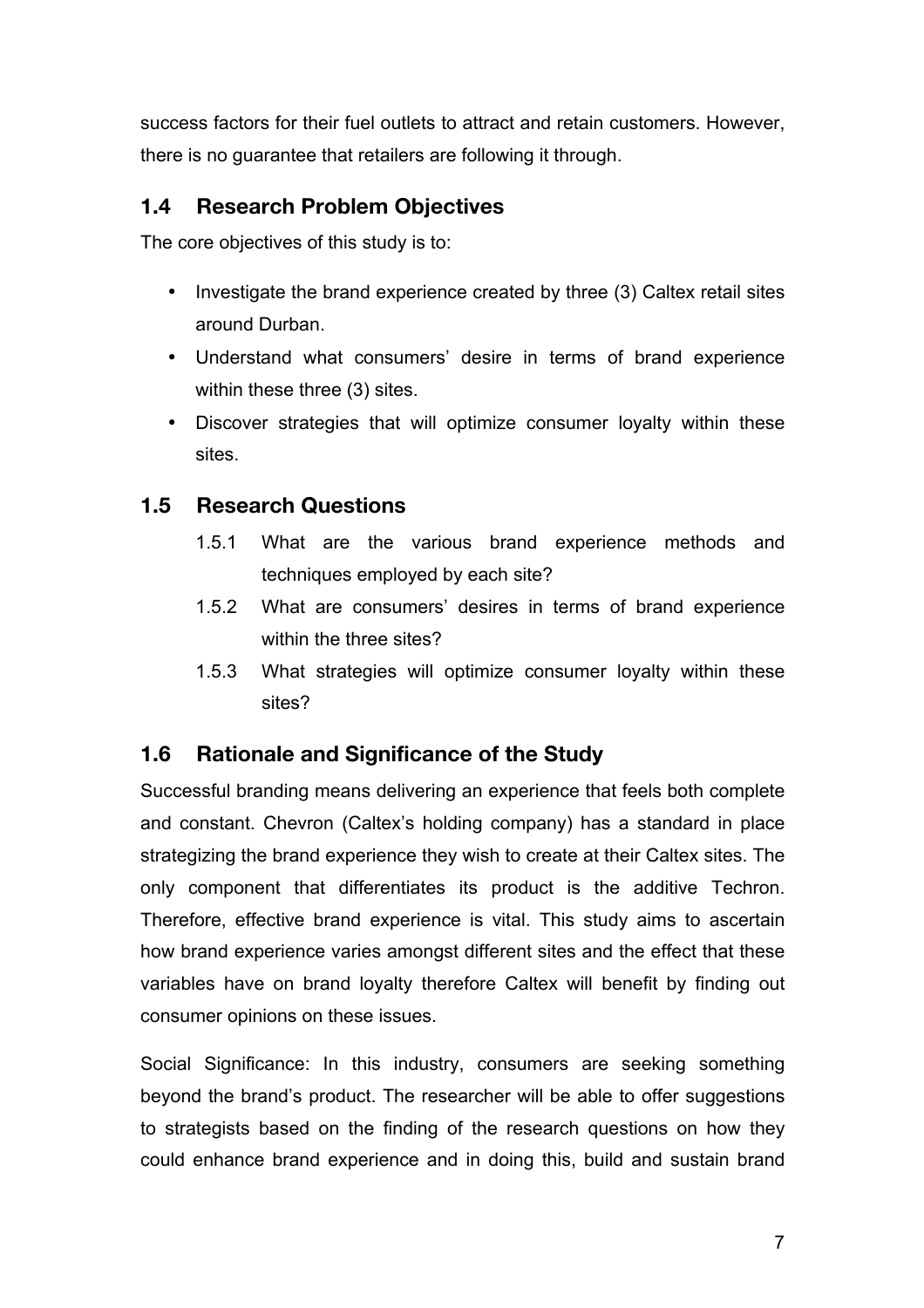loyalty. This study will also bring value to the retailers by creating or adding strategies to retain customers.

Personal Significance: The researcher gained industrial experience during a year internship at Chevron Regional Head Office in Durban, this partnered with her knowledge of brand strategy sparked a personal interest in the fuel industry. Fuel brands don't just sell a product they sell an experience. This led the researcher to realize the important role that brand experience plays to a brand, especially in this sector. The reason why she's chosen Chevron is because of her experience within the company and her familiarity with experience strategies from an internal, national level. The research obtained will assist her in engaging directly with consumer behaviour and what they desire in terms of a holistic fuel experience.

Brand Leadership: Academically, the researcher will be able to build on existing research by highlighting the importance of brand experience within the fuel industry and offer strategies using brand experience to engage and sustain customers, reinforcing brand loyalty. A key outcome of this study is to investigate the impact brand experience has on brand loyalty.

## **1.7 Data Production, Techniques and Procedures**

The data was collected by the researcher to determine the impact that brand experience has on brand loyalty. Semi-structured interviews were conducted with three retailers set at a convenient time and neutral environment. The link to an online consumer questionnaire was emailed to fifteen consumers of each site. A customer journey map was also adapted based on each individual site, highlighting the positive and negative customer experiences.

The researcher used Miles and Huberman's (1994) three-fold data analysis process. The three stages include data reduction, data display and conclusion drawing.

**Data reduction** requires the selecting, simplifying, abstracting and the transformation of data (Huberman, 1994). The researcher had recorded written responses of interviewees for the purpose of this study.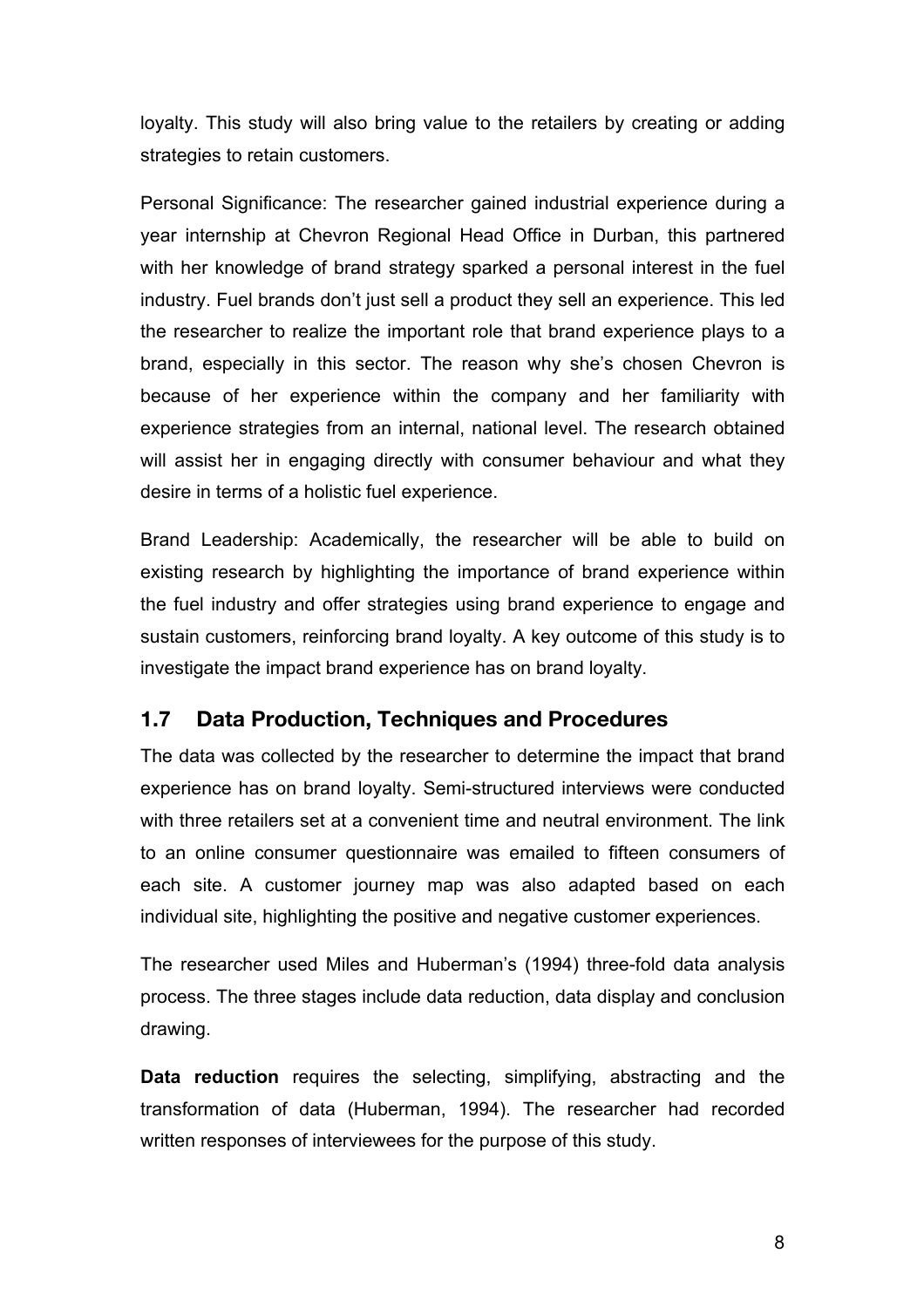**Data display** shows the collected data in an organized, compressed manner allows for the researcher to draw clear solutions and conclusions (Huberman, 1994). The researcher had employed the use of condensed forms of displays such as graphs and charts.

**Conclusion drawing** is the last stage of data analysis. This process begins at the start of data collection when the possible explanations and patterns are noted. From the outset, the researcher recognized the popularity of creating strategies in the attempt to create brand experiences within Caltex sites, this helped shape the direction of her study. However, the final conclusion is only produced on completion of the overall data analysis (Huberman, 1994).

# **1.8 Research Design and Methodology**

Henning, Gravett and Van Rensburg (2005) explain research design to be the logical sequence connecting first-hand data to the research questions and finally the study's conclusion. Qualitative research will be conducted.

Qualitative research focuses on gaining quality and depth rather than quantity. The aim of this aspect of the research is to acquire an in-depth understanding of the consumer's beliefs and attitudes towards a brand (McLeod, 2008). This method involves interviews with a few people that fall within the brand's target audience. The researcher had created online questionnaires aimed at ten consumers from each site. This allowed for a comprehensive understanding of their brand experience and loyalty.

The site retailers have also been interviewed in order for the researcher to grasp the retailer's current brand experience strategies. The researcher also put together a customer journey map for each of the three sites

The findings obtained were then investigated individually with reference to the specified sites, in order to distinguish the impact of each site's brand experience on brand loyalty. The researcher then derived best practices to be presented to the retailers.

## **1.9 Assumptions**

Assumptions are beliefs and ideas that are considered truthful. (Patidar, 2013)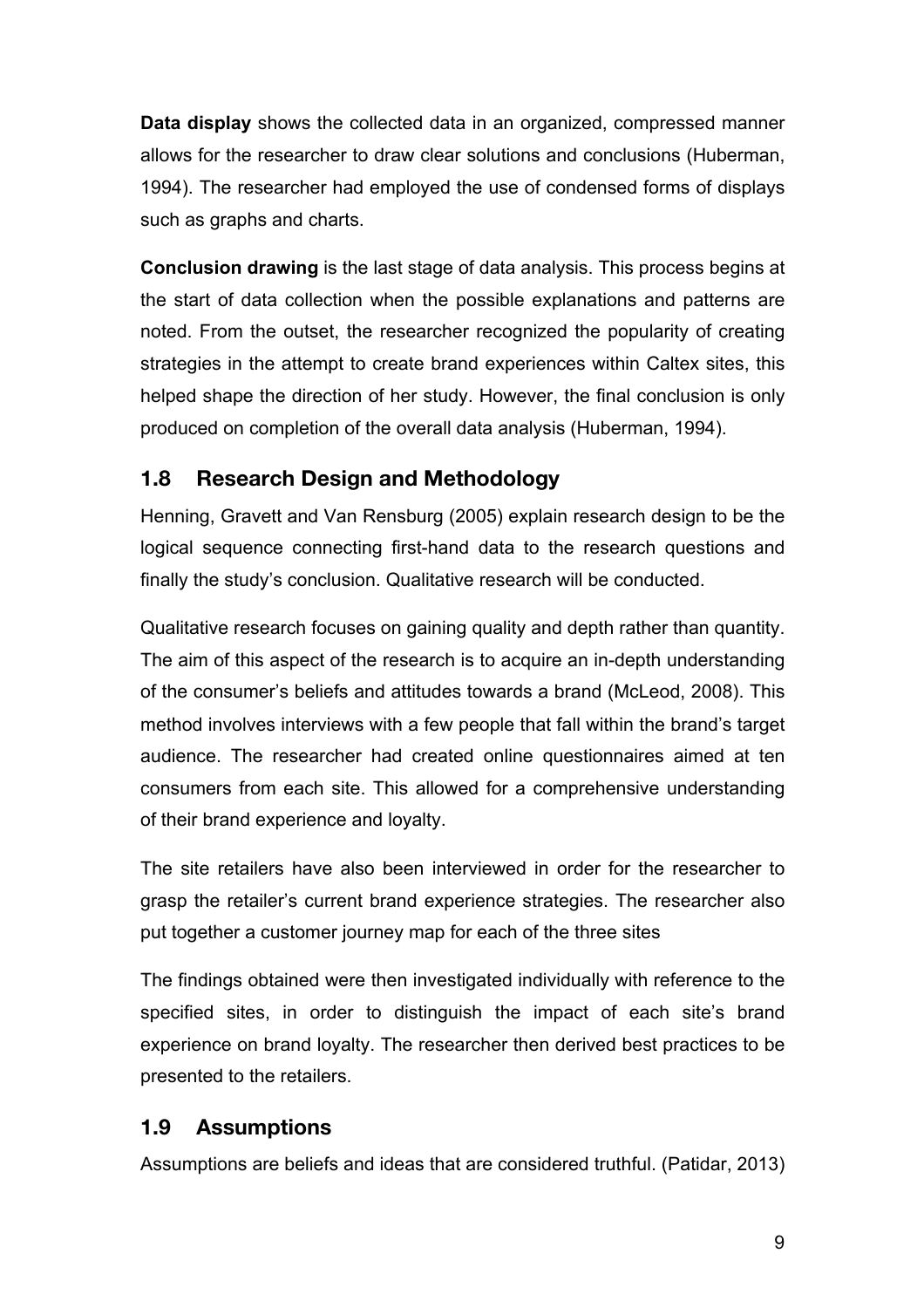Based on the research problem and objectives, it's been assumed that the three Caltex sites will be functioning smoothly on a day-to-day basis. The researcher has also based the study on the premise that the consumers desired brand experience will in some way impact brand loyalty and that strategies optimizing brand loyalty will be inferred.

Generally speaking, this study assumes that the respondents will be honest and accurate in engaging in interviews and answering questionnaires to the best of their ability. It's assumed that the researcher as an interviewer will not affect their responses. It is also assumed that the sample is a representation of the research population.

# **1.10 Limitations**

Hussain (2011) defines limitations to be the factors beyond the researcher's control. The researcher has limited the study to the exploration of three Caltex sites' on the South, North and Central areas of Durban (Warner Beach, Hillcrest and Clairwood). Due to time constraints, the study is based solely on the brand experience and brand loyalty of these specific sites. The number of respondents involved in the research will be limited and therefore the sample will not be a representation of the general population. Research gained will be site specific. Researcher bias is also a limitation of this study.

#### **1.11 Ethical Considerations**

The Bill of Rights (Devenish, 1999), Section 9(3), stipulates that no individual should be prejudiced; it is therefore crucial that researchers abide by ethical principals within their studies.

The researcher has consulted and communicated with all respondents before the interviews. She outlined the objectives of the study, what the research entails and the participants' role. She only proceeded with the interview once they have given their consent.

Confidentiality is another significant approach to maintaining autonomy. Pseudonyms have been used to protect the identities of the participants.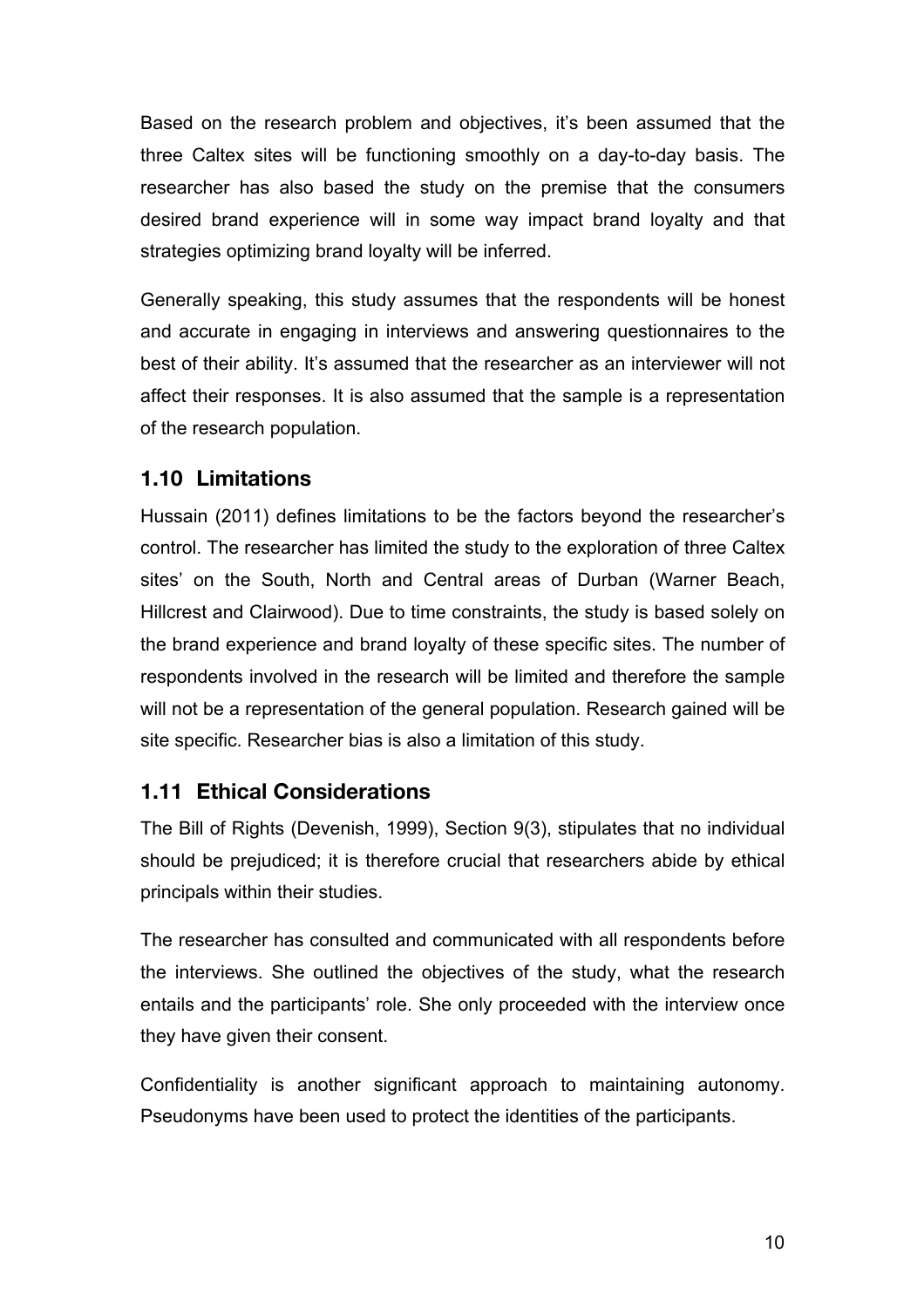Any study involving social science has the risk of causing harm both physically or emotionally. The researcher will not cause harm to any person within this study (Durrheim and Wassenaar, 2002) Particpiants will be informed that they are not compelled to participate and have the right to withdraw at any time.

### **1.12 Journal Publication**

Journal of Brand Management. 2015 Palgrave Macmillian Ltd.

This journal is recognised as a leading journal on brand management and strategy. The articles that are published are also original and peer-reviewed (Journal of Brand Management, 2015).

Furthermore, it encompasses a vast array of brand marketing and strategy articles on topics, amongst others, internal branding, construing loyalty through brand experience, the importance of corporate and personal branding. All of these impact on consumer behaviour and therefore deems relevant to my topic.

This journal targets strategists who aim to empower themselves and enhance their knowledge within brand marketing.

#### **1.13 Structure of the Study**

This study is divided into five chapters. The chapters are as follows:

**Chapter One** provides an introduction, creating an overview of the study. The research problem and objectives were clarified and it explained the study's purpose, rationale and limitations.

**Chapter Two** explores literature pertaining to the research problem and objectives. Key terms were defined as well as supporting models and theories.

**Chapter Three** discusses the research processes followed. The population and sample population of the study was highlighted and explained. The research reliability and validity was examined. Furthermore, limitations and ethical considerations were mentioned and discussed.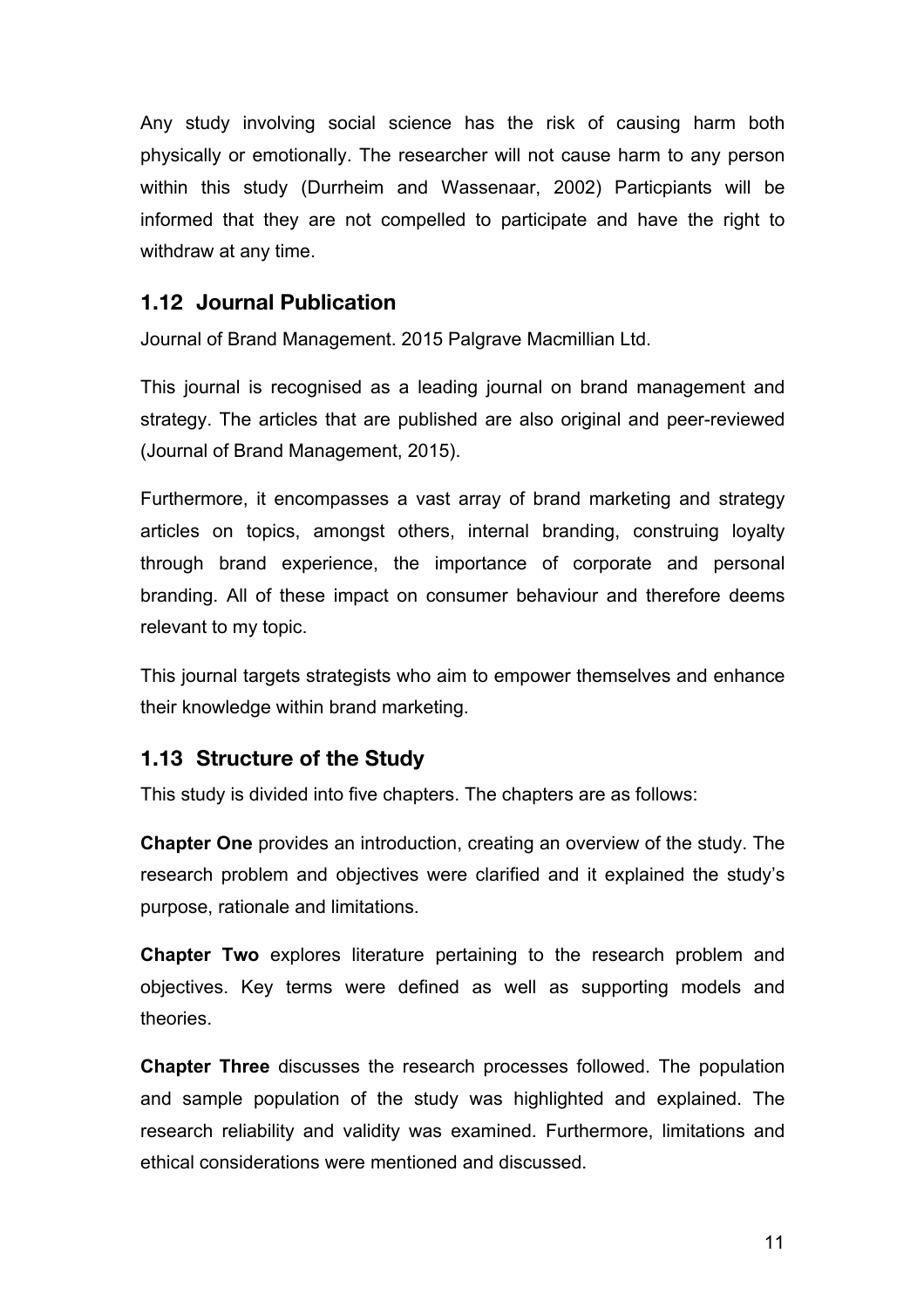**Chapter Four** explores and presents the collected data and analysis thereof.

**Chapter Five** concludes the study by presenting the main findings. Recommendations are made to retailers on how the sites can optimize brand loyalty using brand experience and concluding recommendations for future study.

# **1.14 Summary**

This chapter presented the introduction and background of the study. It also encompassed the study's problem status, objectives and research questions. The limitations, journal publication and study structure were also outlined.

The literature review will be discussed in the next chapter.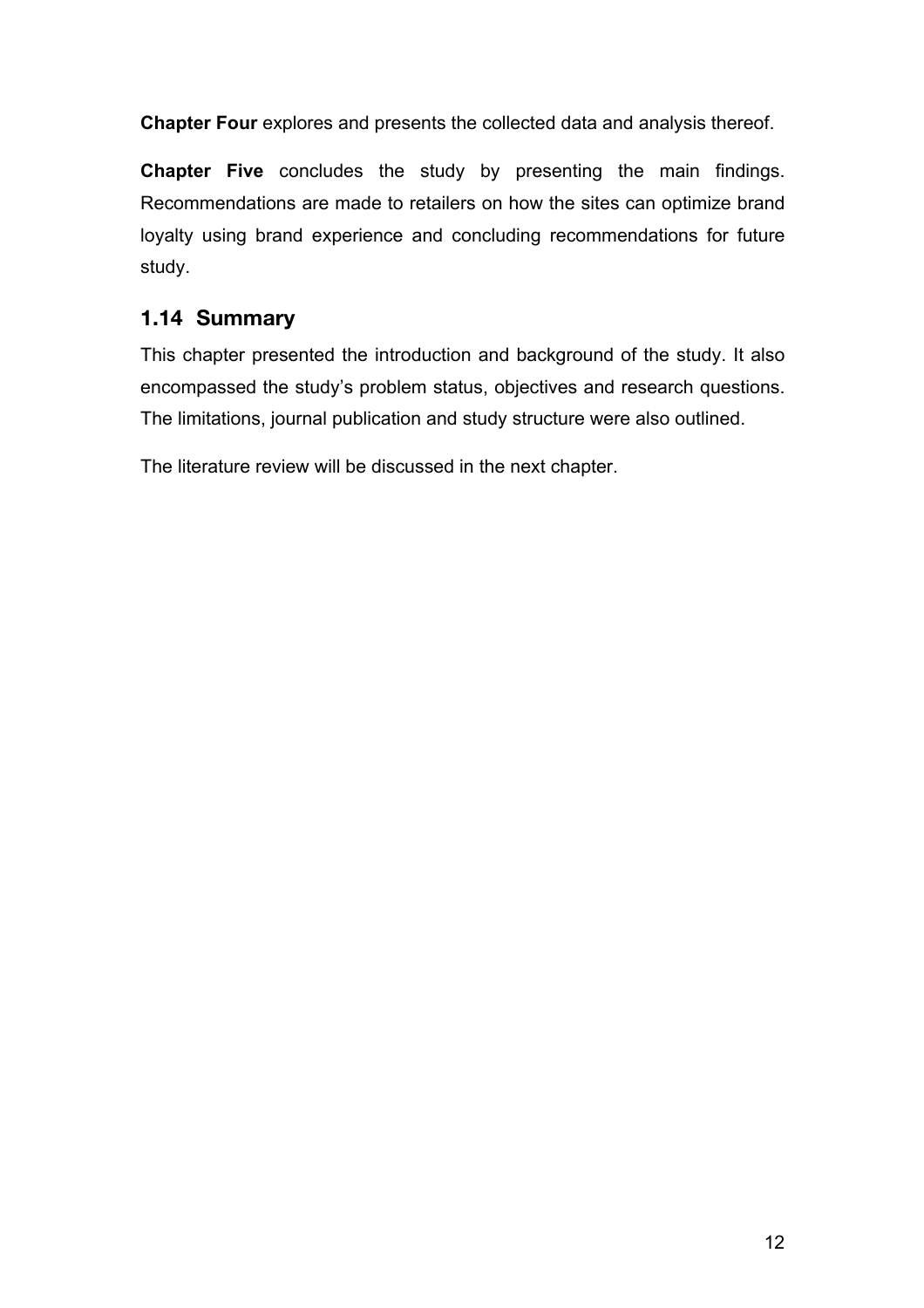# **CHAPTER TWO: LITERATURE REVIEW**

**Explores** the **literature used** in the study.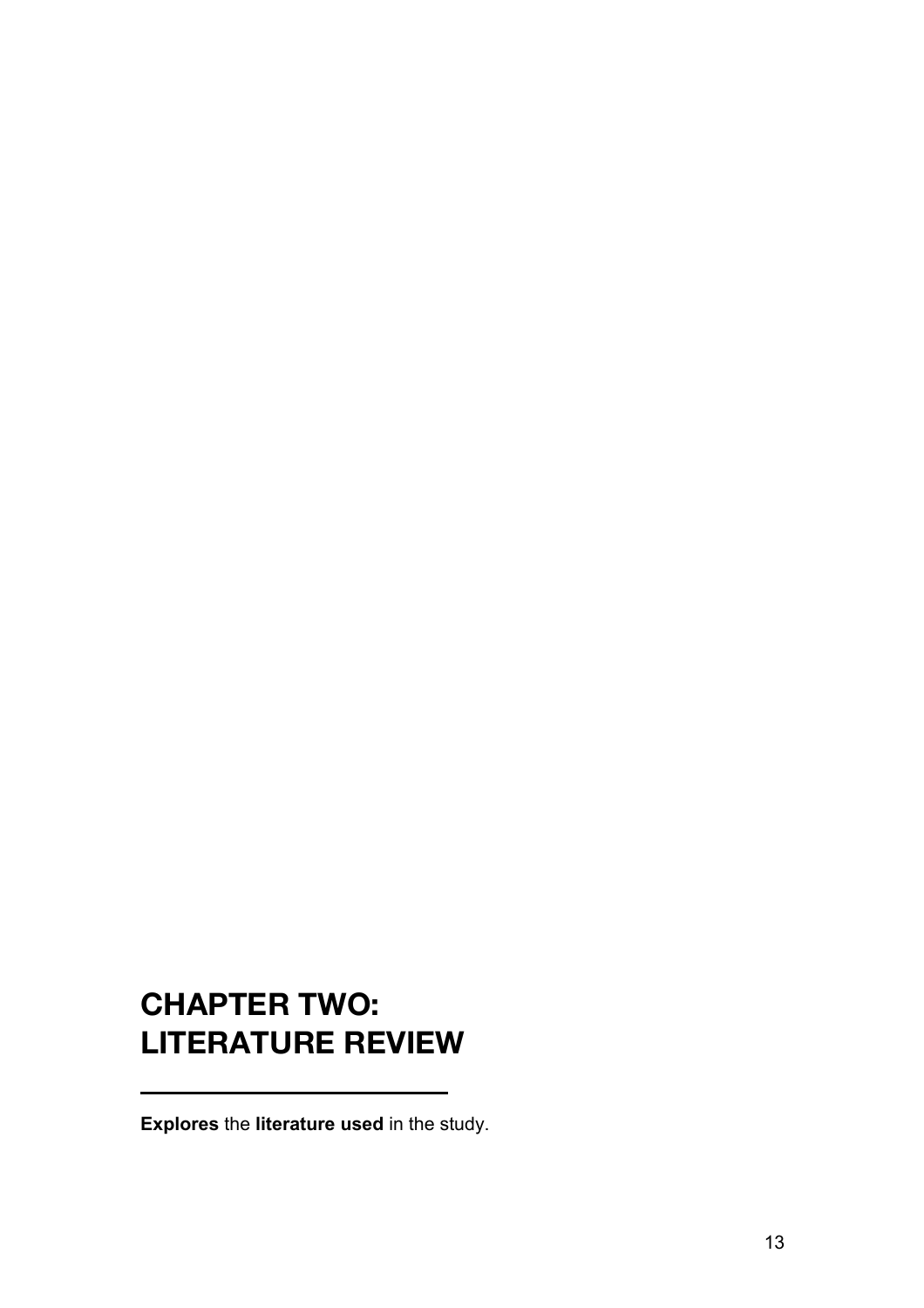# **Chapter Two: Literature Review**

# **2.1 Introduction**

This chapter explores extensive literature on the impact brand experience has on brand loyalty. Principles of brand experience and brand loyalty will be discussed in this review, with an exploration of brand experience patterns and the effect that these theories and patterns will have on brand loyalty.

## **2.2 Brand Experience**

Brakus, Schmitt and Zarantonello (2009) define brand experience as the "subjective, internal consumer responses (sensations, feelings, and cognitions) and behavioral responses evoked by brand-related stimuli that are part of a brand's design and identity, packaging, communications and environments." Marketing and consumer research shows us that brand experiences occur when consumers search for, purchase and/or consume products or services (Arnould and Price, 1993). Brand experience may differ in presence, duration and strength (Brakus et al., 2009). These experiences occur either deliberately or spontaneously and could be brief or sustained over a period. The elements that are experienced whilst interacting with a brand are stored in the consumers mind and conceivably influence how they feel about the brand.

According to Sherry (2005), a brand's ability to manage its consumers experience constitutes the condition of the brand's relevance in its market space. It is therefore necessary for brands to understand the impact that brand experiences have on the brand.

Consumers aren't seeking just functional brand benefits anymore.

Brakus et al., (2009) speak about The Experience Concept in Consumer Research and Marketing. There are three main segments (product, shopping/service and consumption experiences) that they discuss: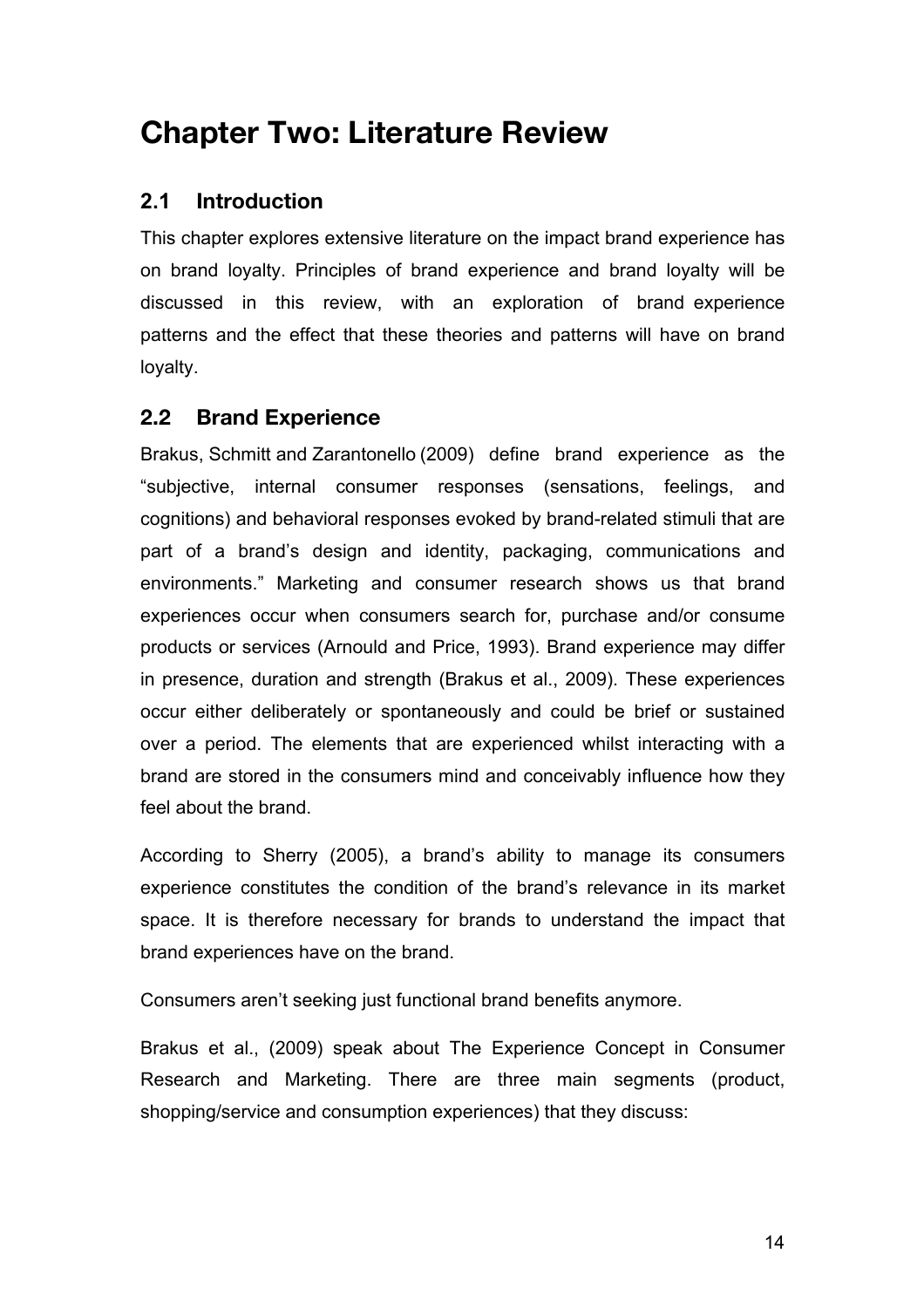Product Experience: Hoch (2002, cited in Brakus et al., 2009) describes product experience as the consumer interaction with a brand's products. "When consumers search for products, examine, and evaluate them," (Hoch, 2002). There are both direct and indirect product experiences (Hoch and Ha, 1986). Direct product experiences are explained as the consumer's physical contact with the product and indirect product experiences are the intangible or virtual presentation of the product e.g. adverts (Hoch and Ha, 1986; Kempf and Smith, 1998).

In order for the researcher to investigate the effect these components have on consumer attitudes, product judgments and purchase intent. The respondent must be asked questions that allow him or her to reflect on the direct and indirect combination (Brakus et al., 2009).

Shopping and Service Experience: The consumers' interaction with the physical environment of the brand is what defines the brand's shopping and service experience; this includes the brand's employees, practices and policies (Hui and Bateson 1991; Kerin, Jain, Howard 2002 cited in Brakus et al., (2009)). The investigation of shopping and service experience is thus based on how the store's environmental variables and employees affect the customer experience (Arnould et al., 1993). The cognitive aspects of the consumer need to be explored, for example, the consumer's perspective, feelings and complacency towards this particular experience (Brakus et al., 2009).

Consumption Experience: Brakus et al., (2009) define consumption experience to be the experience that occurs once the products have been used or consumed. "Much of the interpretive research on consumption experiences has analyzed hedonic goals that occur during and after the consumption of, for example, museums, river rafting, baseball, and skydiving" (Arnould et al., 1993).

Zwilling (2013) explains, with reference to brand experience, that customers remember the experiences rather than the brand logo. "The customer experience is really your brand, since that is what customers remember and communicate to others, rather than your marketing," (Zwilling, 2013)

15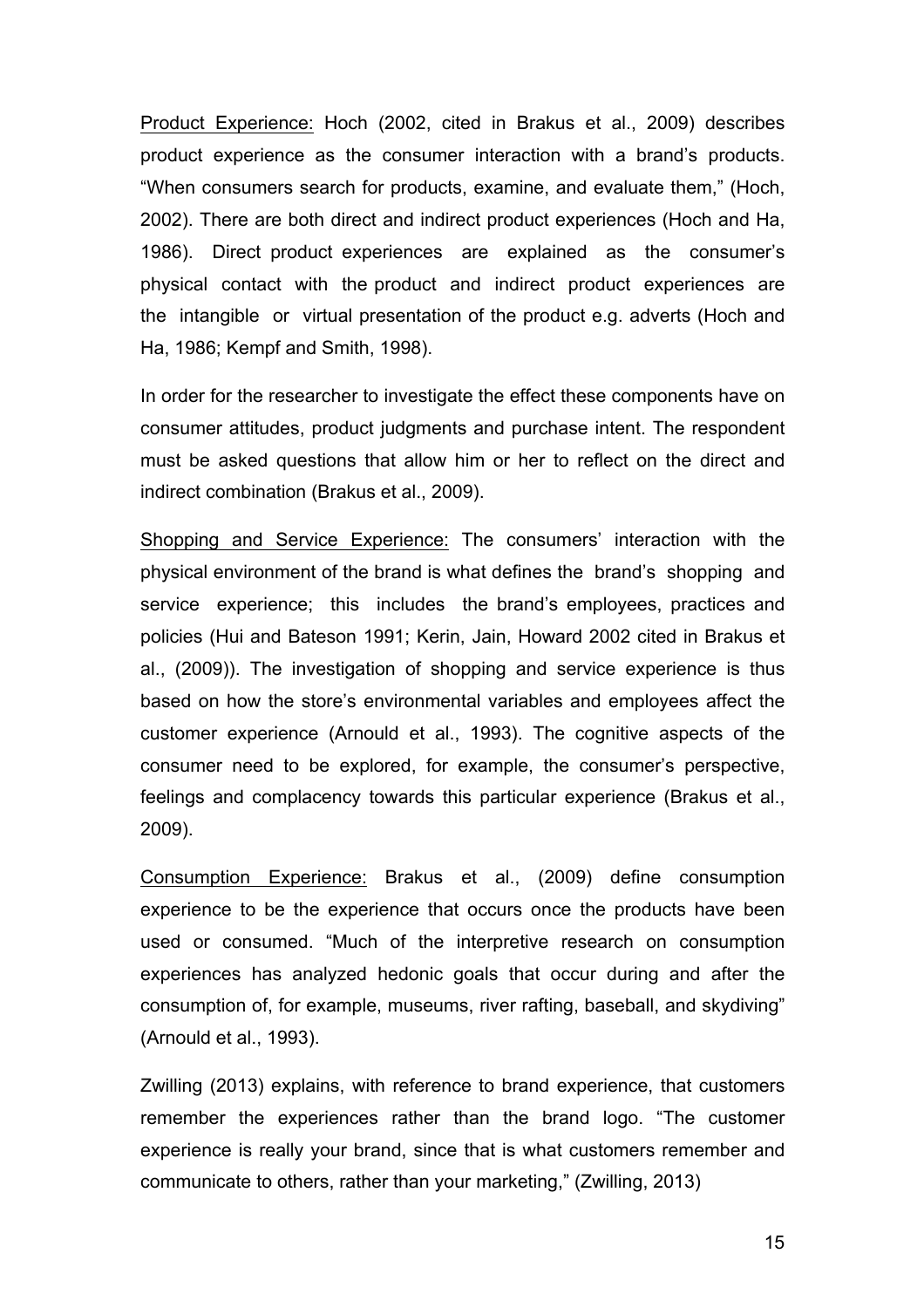Another model by Brakus et al., (2009, cited in Posavac 2015: p170) explains four dimensions of brand experience, seen in the 12-item Brand Experience Scale (Table 2.1).

#### Table 2.1 Brand Experience Scale

*Posavac, S. (2015) Cracking the Code: Leveraging Consumer Psychology to Drive Profitability. New York: Taylor and Francis Group. p170.*

| Dimensions   | Items                                                                          |
|--------------|--------------------------------------------------------------------------------|
|              |                                                                                |
| Sensory      | 1. This brand makes a strong impression on my visual<br>sense or other senses. |
|              | 2. I find this brand interesting in a sensory way.                             |
|              | 3. This brand does not appeal to my senses.*                                   |
| Affective    | 4. This brand induces feelings and sentiments.                                 |
|              | 5. I do not have strong emotions for this brand.*                              |
|              | 6. This brand is an emotional brand.                                           |
| Intellectual | 7. I engage in a lot of thinking when I encounter this<br>brand.               |
|              | 8. This brand does not make me think*                                          |
|              | 9. This brand stimulates my curiosity when solving<br>problems.                |
| Social       | 10. I engage in physical actions and behaviours when I<br>use this brand.      |
|              | 11. This brand results in bodily experiences.                                  |
|              | 12. This brand is not action oriented.*                                        |

Items marked with an \* are negatively phrased and reverse coded.

The four dimensions of brand experience is listed as sensory, affective, intellectual and social. 'Sensory' refers to whether the brand appeals to any or all of the senses. The 'Affective' dimension pertains to how it invokes the consumers feelings and emotions. 'Intellectual' looks at the influences the brain to engage in creative thinking. Finally, the 'Social' dimension refers to how the brand may shapes consumer behaviour.

The more dimensions satisfied by the consumed brand, the stronger the brand experience.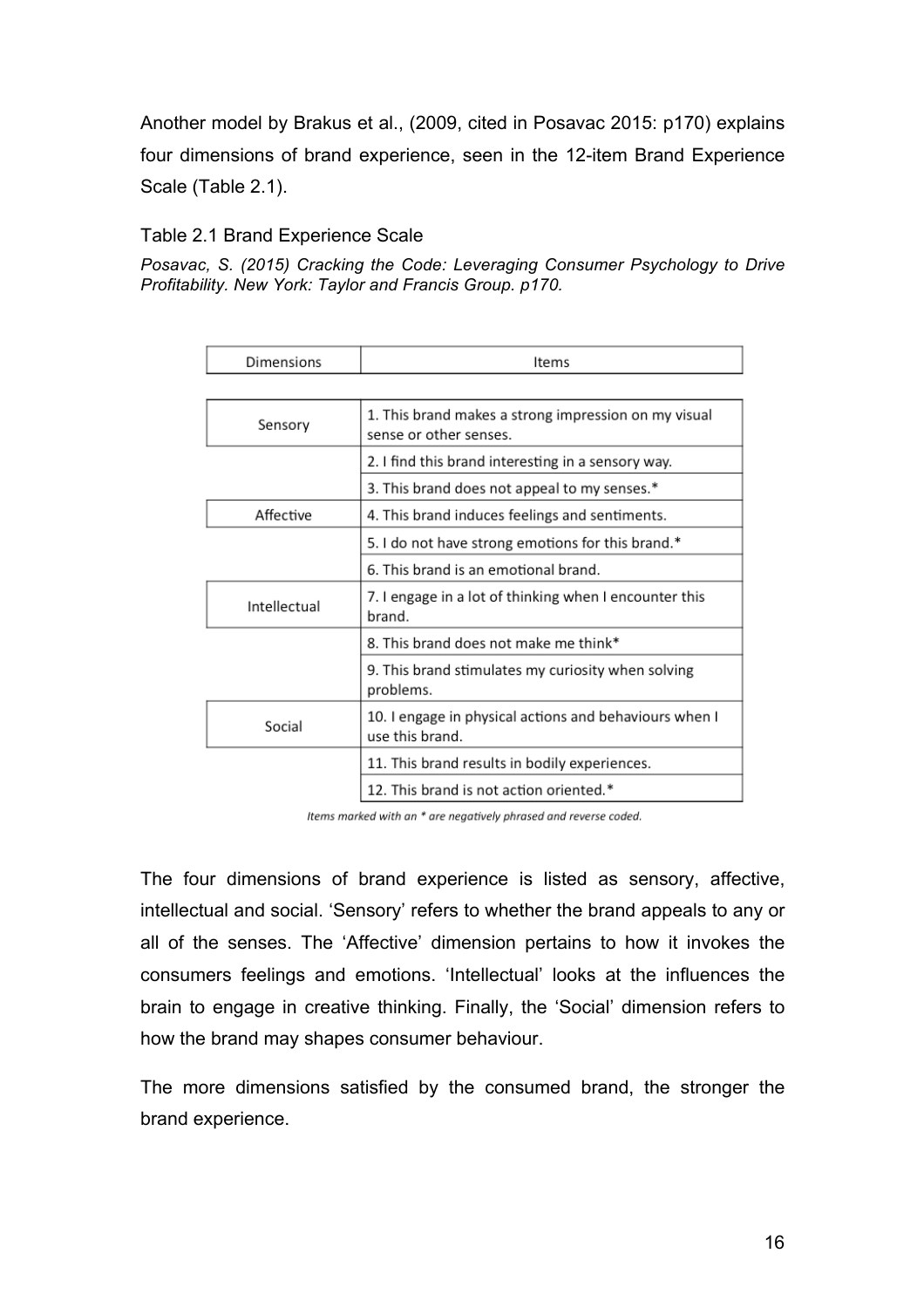#### **2.3 Brand Loyalty**

Aaker (1991) has defined brand loyalty as a positive, encouraging mindset expressed towards a brand that results in the sustained purchasing of the brand's products or services over time. This concept has been explored within marketing literature since the 1970's (Yi and Jeon, 2003) and is described by Oliver (1999) as the conviction that the brand depicts an unrivaled option for consumer consumption. The success of a brand on a long-term basis is dependent on the number of loyal consumers who regularly buy into the brand rather than the overall number of consumers who buy the brand or product once (Jacoby and Chestnut, 1978). Hoyer, Macinnis and Pieters (2012, p251) simplify the above by defining brand loyalty as, "Consumers buying the same brand repeatedly because of a strong preference for it." Investopedia (n.d.) furthers this definition by explaining that "brand loyalty is a result of consumer behavior and is affected by a person's preferences."

Lawfer (2004) adds that it's easier to trade with these loyal consumers as they are more predictable and are of less expense in comparison to attracting new customers. Businesses that engage with a loyal consumer base, relish larger profitability in pleasurable economic conditions and depend on these consumers to assist in sustainability through tough financial situations (Lawfer, 2004). Lacey and Morgan (2009, cited in Wangpaichitr 2010) observed relationship building to be a long-term process and therefore noted that strategists need to apply the long-established concept of the "consumer loyalty ladder". The researcher has chosen to use the loyalty ladder concept to measure the variable consumer loyalty amongst the three different Caltex sites (Christopher et al., 1991; Payne et al., 1995; McDonald and Christopher, 2003, cited in Drysdale, n.d.).

The Loyalty Ladder (Figure 2.1) illustrates the different levels of consumer loyalty. The purpose of the loyalty ladder is to show the possibilities of building customer relationships from one level to another, in order to build up to the position of Advocates, full brand loyalty (Drysdale, n.d.).

There are five segments to this Loyalty Ladder (Mutyala, n.d.), seen on p.18.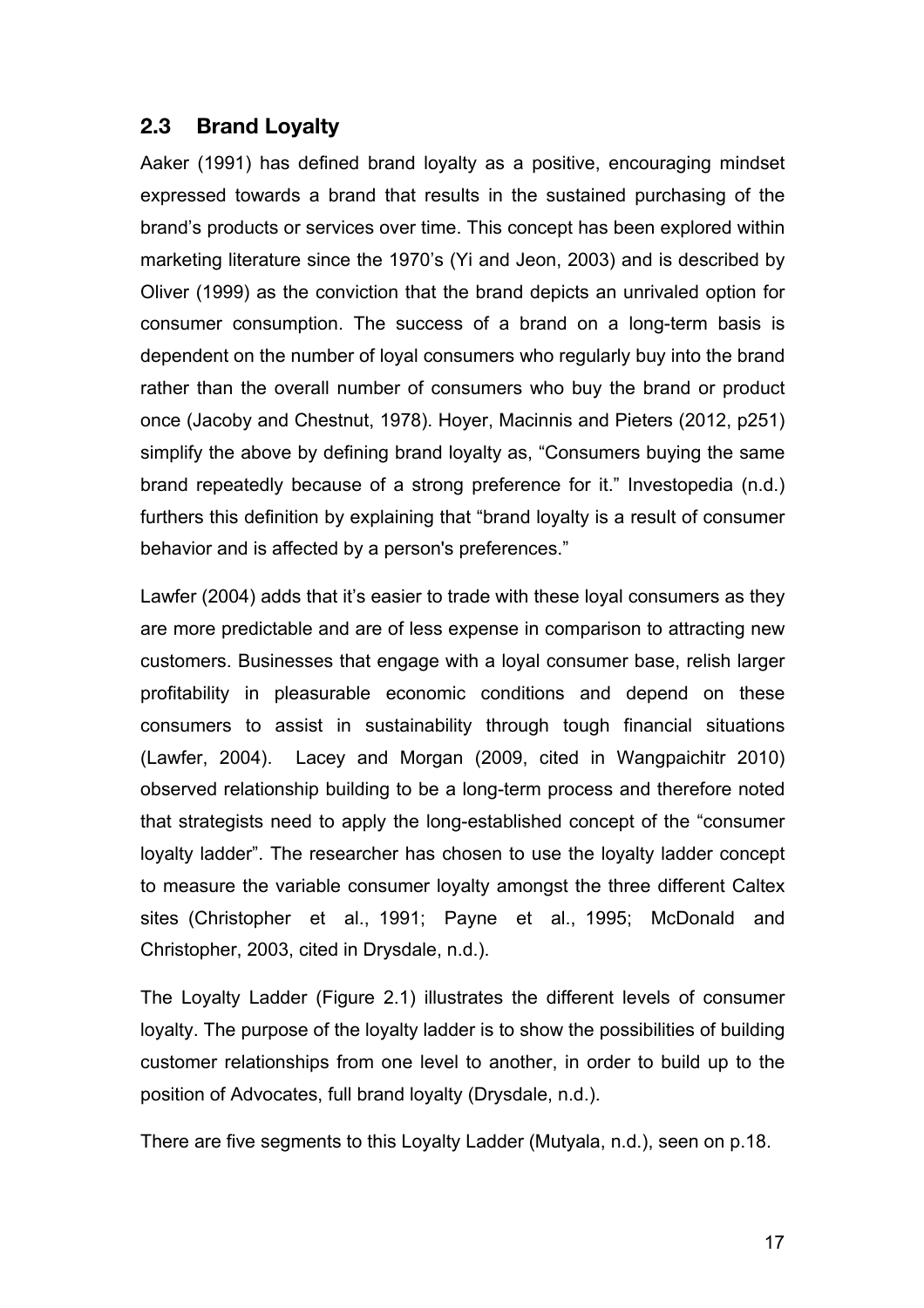- 'Prospect' is someone who hasn't as yet engaged in business with the brand but will most probably be interested.
- 'Customers' are consumers who have done business with the brand once before.
- 'Clients' are consumers who have done business with the brand repeatedly but might have a negative or neutral attitude towards it.
- 'Supporters' like the brand and will try new products.
- 'Advocates' are intensely loyal and have long term relationships with the brand



#### **The Loyalty Ladder**

#### Figure 2.1 Loyalty Ladder

*Mutyala, S. (n.d.) The Loyalty Ladder: A Sideway Look. Viewed: 30 March 2015. http://www.eightleaves.com/2010/04/the-loyalty-ladder-a-sideways-look*

For the study, the researcher has chosen to focus on four of the above segments (customers, clients, supporters and partners) as the remaining segment, namely, Prospect is of little or no significance because it is a likely future purchaser and the study is focused on current consumers.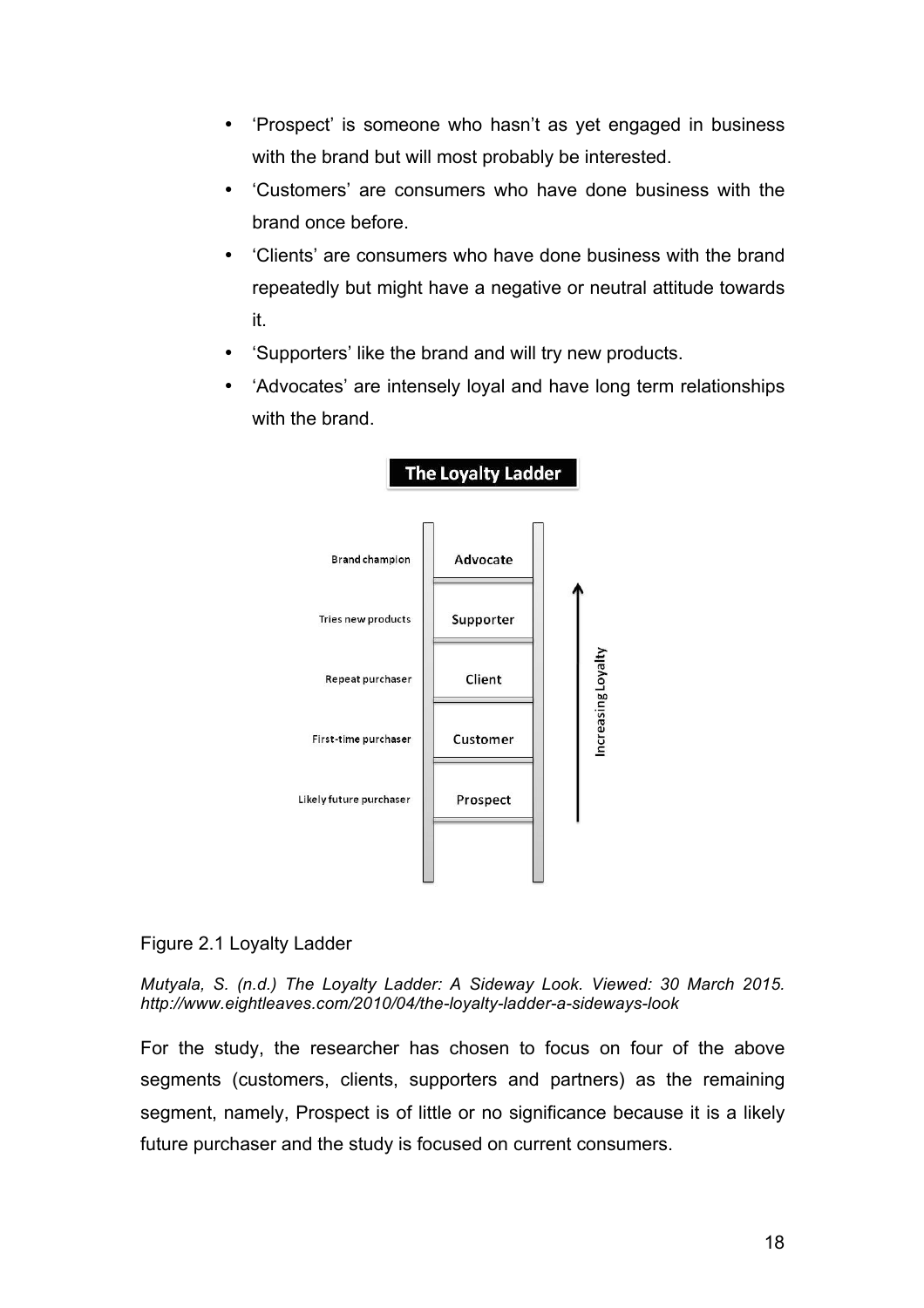More recently, Ferrell and Hartline (2011, p204) discuss brand loyalty as the positive attitude of the consumer towards the brand that results in consistent consumer preference for the brand over its competitors. They also introduce three (3) degrees of brand loyalty, seen in below in figure 2.2.



#### Figure 2.2 Degrees of Brand Loyalty

*Ferrell, O.C., and Hartline, M. (2011) Marketing Strategy. 5th Ed. OH: South- Western Cengage Learning*

Brand Recognition exists in situations whereby the consumer is aware of the brand as a considered alternative (Ferrell and Hartline, 2011: p204). This is regarded as the lowest degree of brand loyalty and occurs due to the awareness of the brand rather than the deep desire to purchase. Ferrell and Hartline (2011: p204) describe Brand Preference as a stronger form of brand loyalty in comparison with brand recognition. Brand Preference occurs when the consumer opts for one brand over its competitors and will usually purchase the brand when it's available (Ferrell and Hartline, 2011: p204). The strongest degree of brand loyalty is Brand Insistence and is present when consumers will except no substitute and will go out of their way to find and purchase the brand (Ferrell and Hartline, 2011: p204). These consumers spend numerous hours and put immense effort into locating and purchasing these specifically desired brands (Ferrell and Hartline, 2011: p204)

The researcher has combined the above two models, namely the Loyalty Ladder (Figure 2.1) and the Degrees of Brand Loyalty (Figure 2.2), to create a more comprehensive, cohesive approach to categorise and understand customer loyalty segments.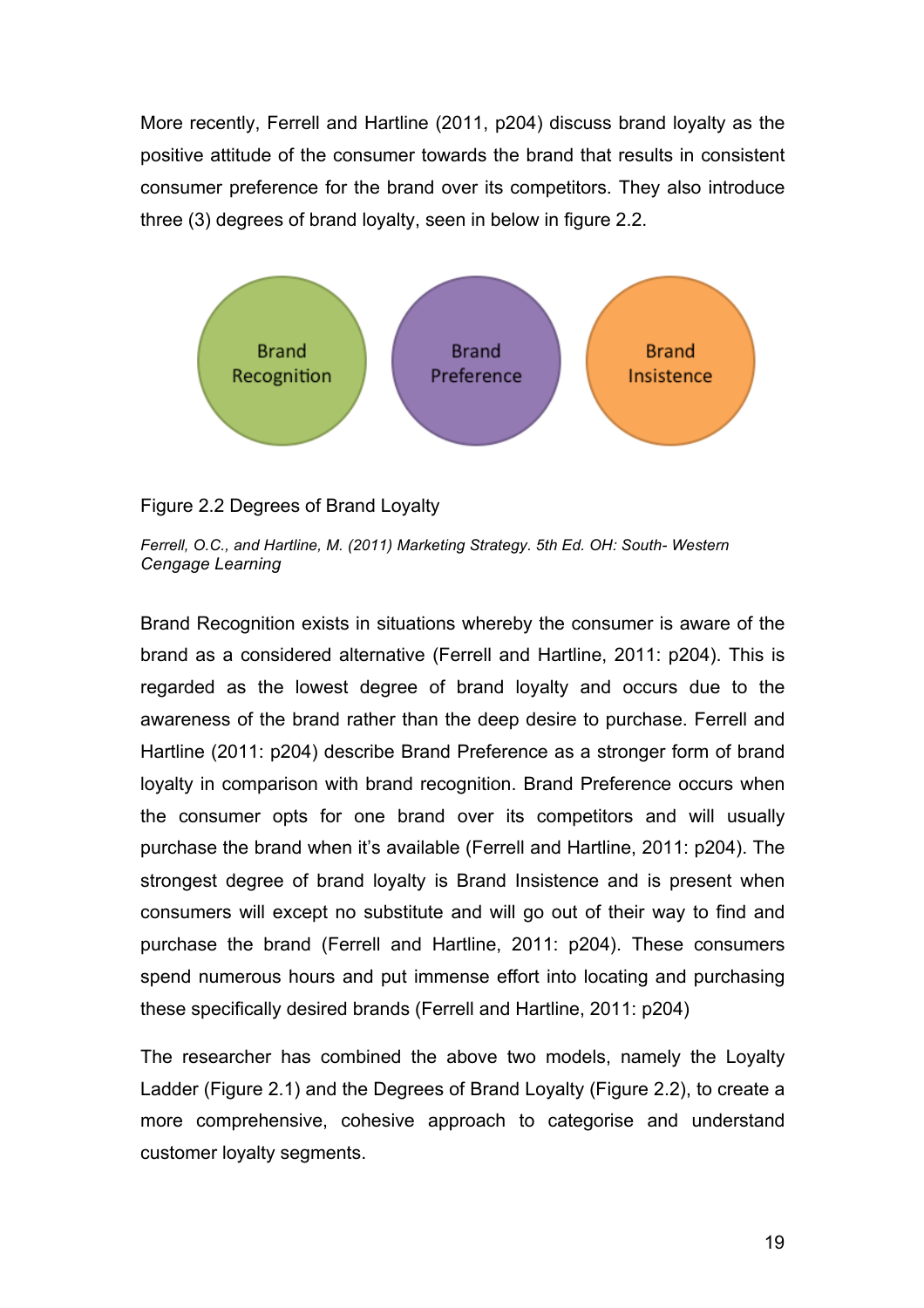The researcher has done this in the form of a model, entitled Layers of Consumer Loyalty, seen in figure 2.3 on the following page. The model uses a step or process approach, illustrating the layers required in achieving customer loyalty. Progressing through the layers of Brand Acknowledgers and Brand Opters will ultimately lead to the holistic development of the Brand Champion, which is the fundamental brand loyalty.



Figure 2.3 Layers of Consumer Loyalty

Layer one consists of Brand Acknowledgers, these are individuals who recognise and know the brand. These consumers purchase the brand because of their acknowledgement rather than impulse. This layer combines 'Customer' from figure 2.1 and 'Brand Recognition' from figure 2.2.

Layer two, Brand Opters, is a merge of 'Client' (Figure 2.1) and 'Brand Preference' (figure 2.2). In this layer, consumers will buy competitor brands if their preferred brands are not available, their attitude towards the brand is somewhat neutral.

The third and final layer describes the highest form of brand loyalty, the Brand Champions. This layer integrates Supporter and Advocates from figure 2.1 and Brand Insisters from figure 2.2. It explains Brand Champions to be those who go out of their way to find their desired brand. They try new products, share a long term relationship and are intensely loyal to this brand.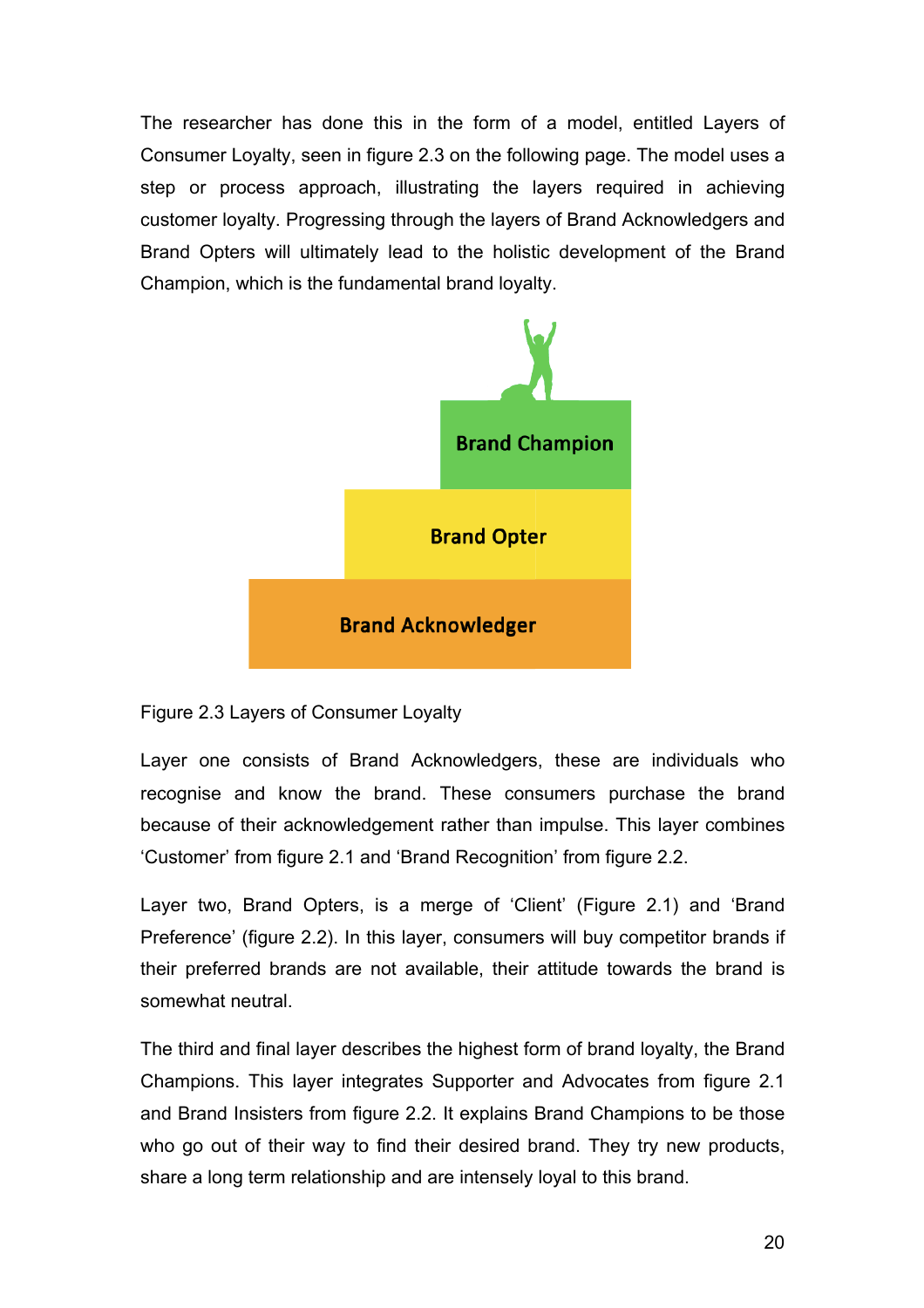## **2.4 Effect of Brand Experience on Brand Loyalty**

Iglesias, Singh, and Foguet (2010) state that there is a direct relationship between brand experience and brand loyalty and that the role of brand experience in the brand-building role is critical. They argue that if consumers receive a pleasant and positive experience they are more likely to return to engage or purchase the brand again thus creating loyalty. "Brands which are capable of delivering a superior brand experience can achieve preference over and differentiation from other brands and build brand loyalty and foster evangelism". (Iglesias et al, 2010) Ramaseshen and Stein (2014) add that the pleasurable outcomes that are brought about by positive brand experiences encourage consumers to repeat purchase - just for the positive experience. They explain that relationship judgments aren't the only aspect affected by brand experience, it should also bring about brand loyalty.

#### **2.5 Caltex Retail Outlet Standards**

The researcher attended a Caltex Retailer Training Course in 2013 and was briefed on guidelines that need to be followed as a Caltex Retailer. She received the Caltex Retail Outlets Standard Manual (2010) that discusses all the standards and expectations that Caltex Head Office requires to be carried out on retail sites. "In a highly competitive service industry such as ours, the customer is of paramount importance and outstanding services is critical for business success." (Caltex Retail Outlets Standard Manual, 2010) Caltex believe that customer service is identifying the customer's needs and providing for them in the form of products and services on the forecourt, and convenience stores. This is to be done in a prompt and respectful manner so that their customers understand that they are the priority, thus, allowing them to engage with the brand and note that the brand caters for their needs and has their best interest at heart (Caltex Retail Outlets Standard Manual, 2010).

Caltex has measures in place that discuss site appearance, driveway service, staff appearance, trading hours and restroom facilities.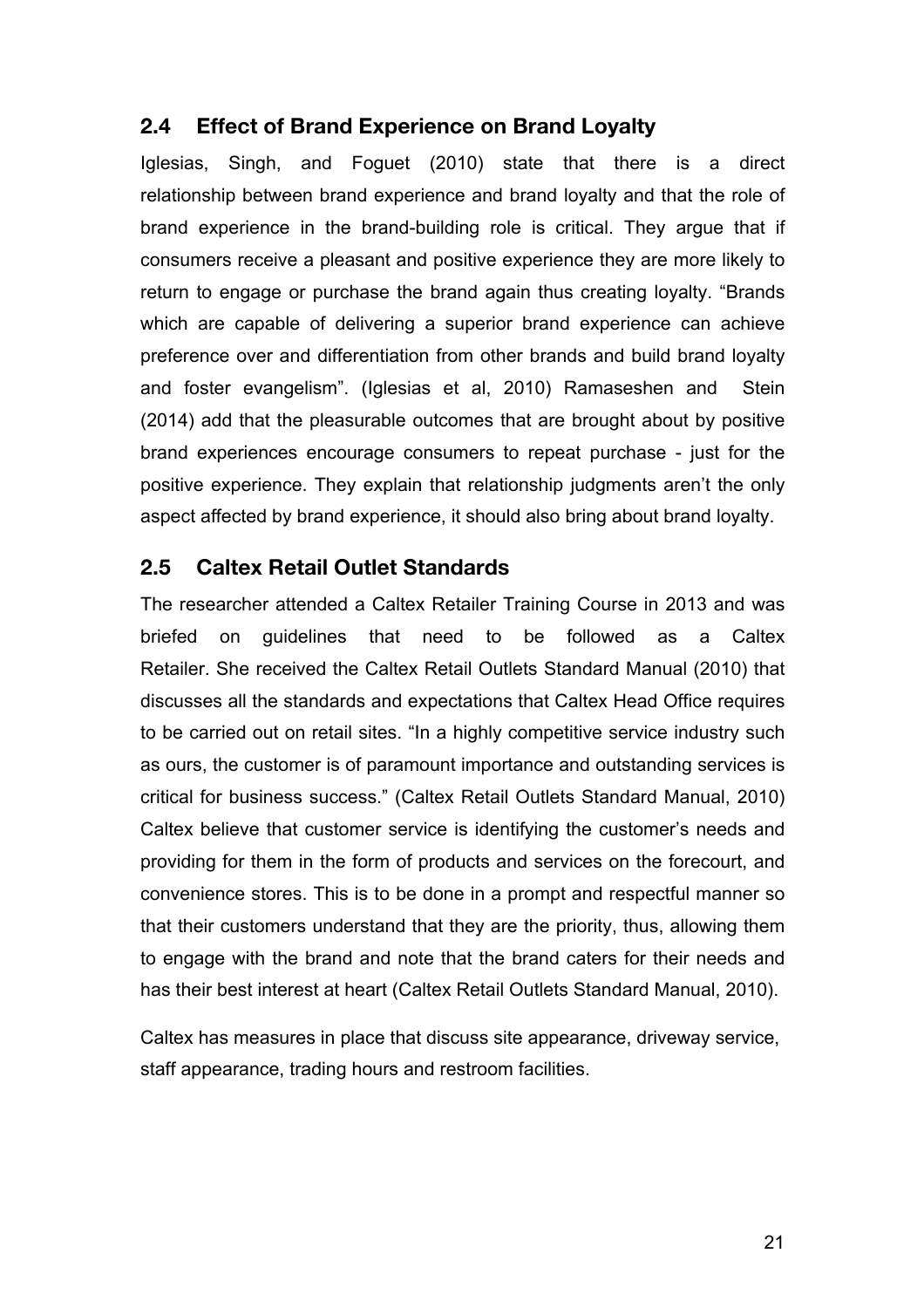## **2.6 Customer Journey Map**

A customer journey map is a strategic tool that describes the holistic customer experiences within an organization, as well as the emotional responses provoked - from environmental first impressions to staff interactions and received services (Customer Journey Mapping, 2014). This tool assists strategists with the exploration and representation of current customer experiences. The researcher will use it to document experiences within the three sites and graphically present them.

Sauro (2015: p91) simplifies this by explaining a customer journey map to be the "visualisations of phases that customers go through when engaging with a product or service." Unlike standard marketing funnels, the journey map highlights the journey inclusive of the customer-brand touchpoints. These toucpints are defined as the points of contact between the consumer and the brand (Sauro, 2015: p91).

Van den Berg and Pietersma (2015) go on to describe steps in creating customer journey maps.

The first step of customer journey mapping begins with the researcher highlighting and analysing all interactions and contact points between the brand and the consumer, these interactions are then divided into key steps (Van den Berg and Pietersma, 2015). The consumers' emotional experiences are assessed and described for each step. The emotional experiences are pivotal in pinpointing the development potential and ensure consumers are well engaged with the brand (Van den Berg and Pietersma, 2015).

When faced with a negative emotion, the researcher must then look into the brands performed activities. The following is examples of questions that need to be asked (Van den Berg and Pietersma, 2015):

- Are the activities up to standard?
- Do the activities meet consumer expectation?
- Does the organisation facilitate the consumer expectations the right way?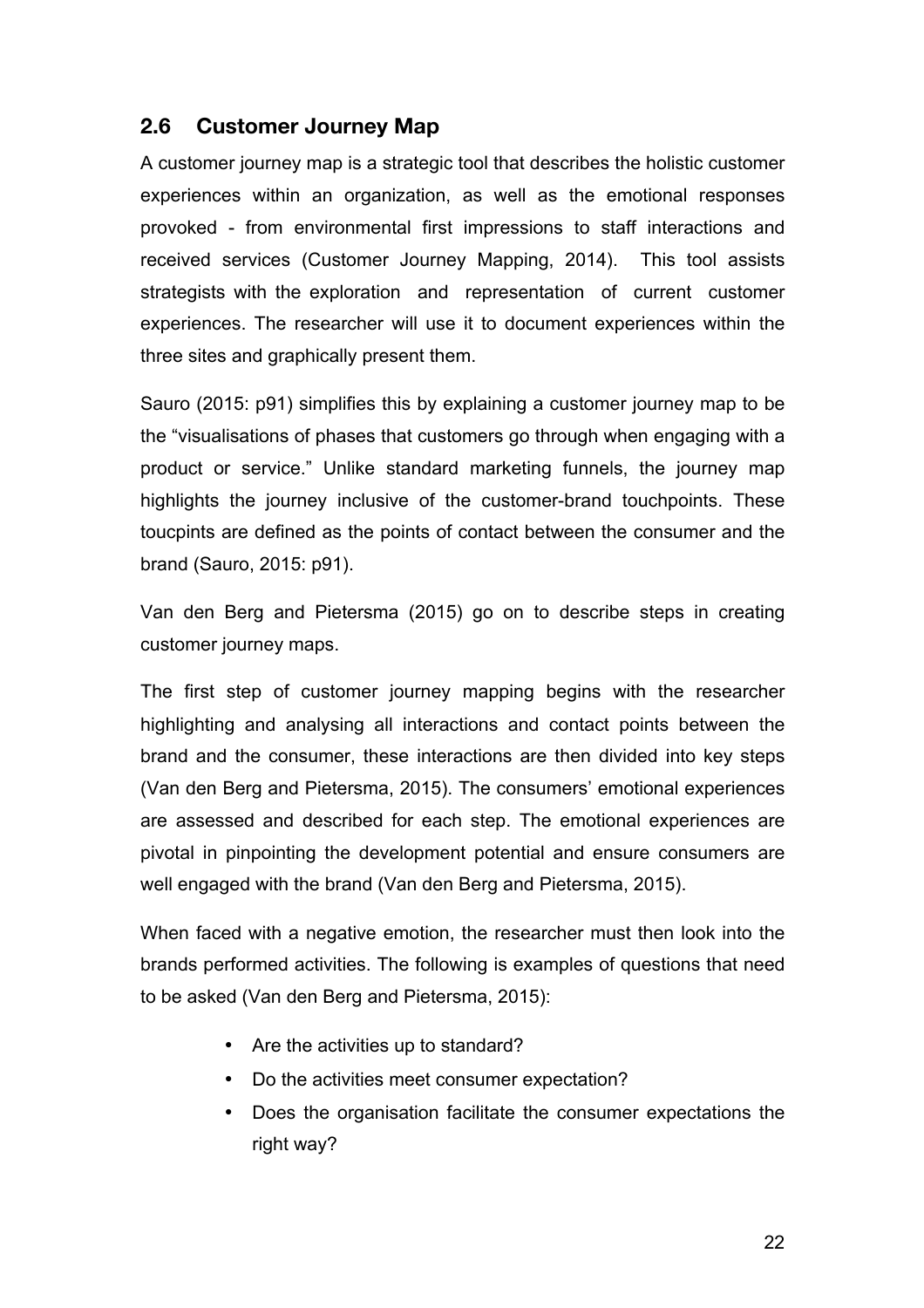If the researcher is faced with a positive emotional experience, she must then analyse the possibilities for further improvement. She must learn what caused the positive emotion in each step and how the positive experience can be transferred to the next step (Van den Berg and Pietersma, 2015).

Customer journey mapping is concluded by highlighting improvement suggestions for each step, with the overall aim of increased customer satisfaction and a holistic customer experience.

# **2.7 Summary**

This chapter explored the different studies related to brand experience and brand loyalty and also provided clarification of various terminology used in the study. The terms 'brand experience' and 'brand loyalty' were discussed in detail. The researcher provided literature based on the effect that brand experience has on brand loyalty and Caltex retail outlets standards, customer journey mapping was also discussed.

The next chapter presents the research methodology and design used in the study.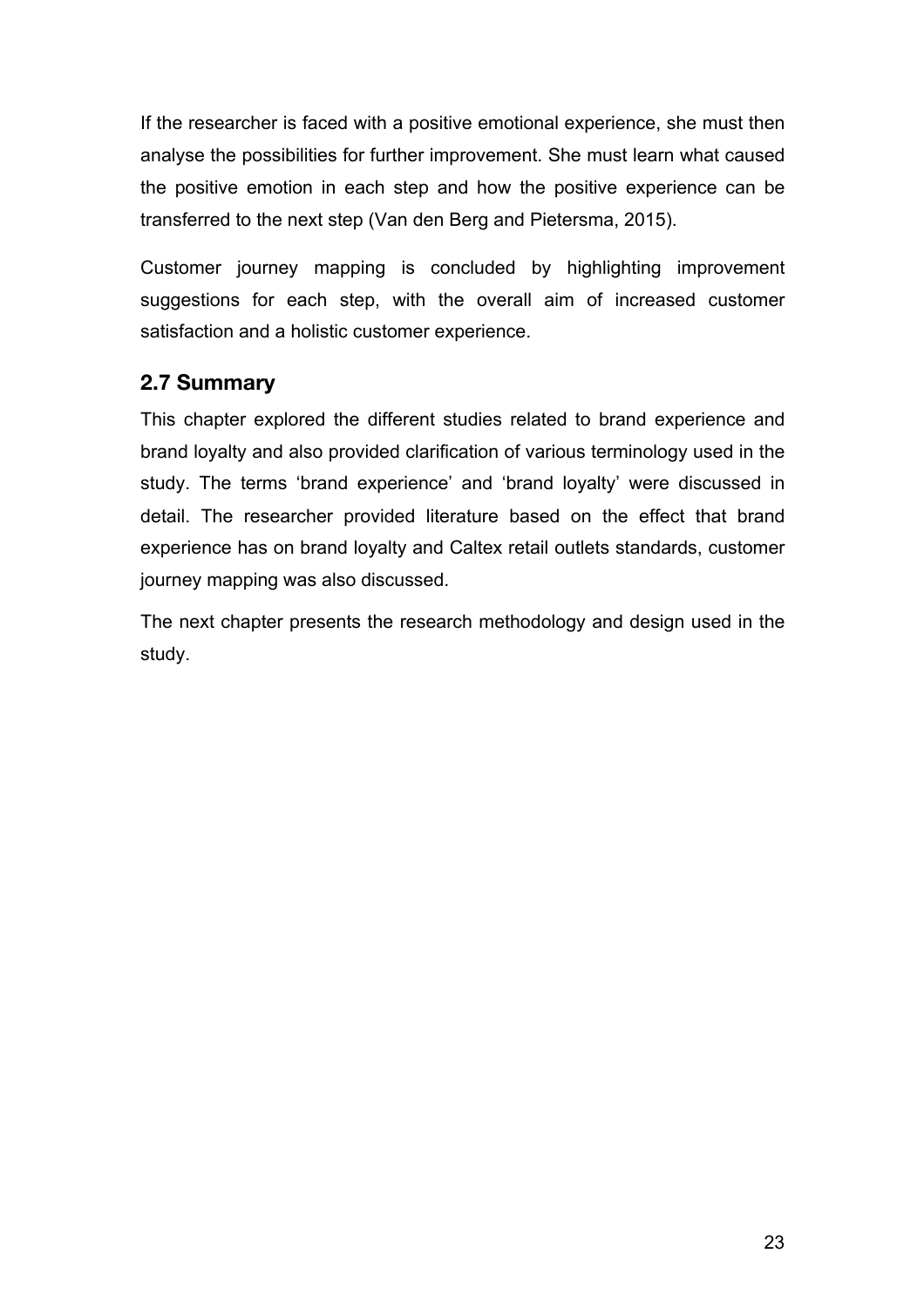# **CHAPTER THREE: RESEARCH METHODOLOGY**

Research methodology **outlines** the **processes**  used in **collecting data**.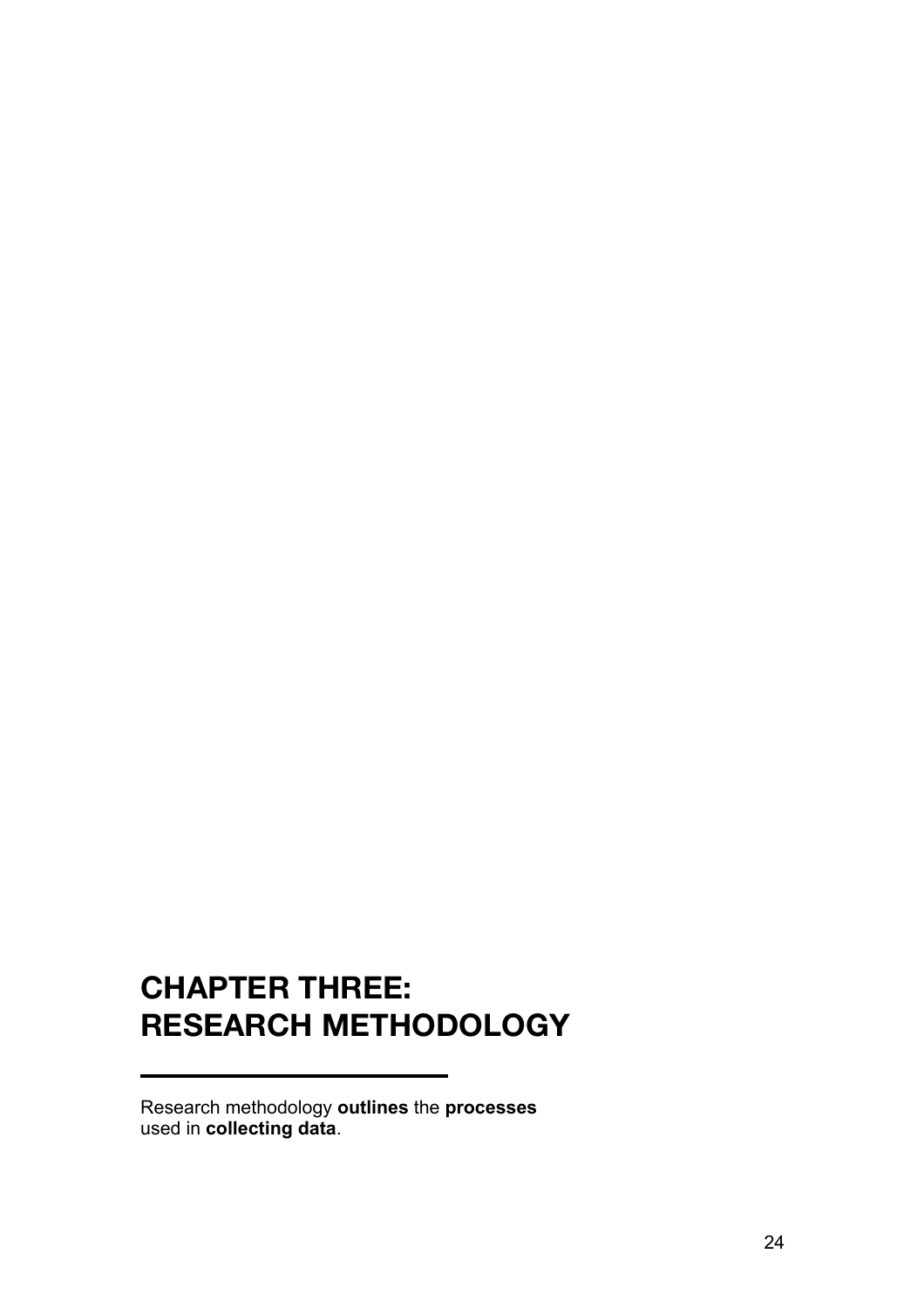# **Chapter Three: Research Methodology**

# **3.1 Introduction**

Research can be defined as the search for knowledge. "One can also define research as a scientific and systemic search for pertinent information on a specific topic." (Research Methodology: An Introduction, n.d.). This definition is reinforced by Gweyi (2014), who states that the purpose of research is to discover new knowledge. He says research involves the discovery of new facts, their accurate understandings and practical application (Gweyi, 2014).

The previous chapter focused on examining the available literature that the researcher used to give insight into the impact of brand experience on brand loyalty. This chapter explains the research methodology used in this study, the research design and data collection instruments. Ethical limitations and considerations are also included.

This study aimed to explore the impact that brand experience has on brand loyalty and sought to answer the research questions:

- 1. To what extent does Caltex brand experience differ within selected retail sites in Durban?
- 2. How does this variable affect brand loyalty?
- 3. What strategies will ensure a successful brand experience?

## **3.2 Research Methodology**

Research methodology is the systemic way that the research problem is solved. The "procedures by which researchers go about their work of describing, explaining and predicting phenomena are called research methodology." (Rajaseker, Philominathen and Chinnathambi, 2013).

For the purpose of this study, a qualitative research approach will be used to explore the impact of brand experience on brand loyalty. The researcher selected this approach, as it will investigate the brand experience within 3 different Caltex sites, the effect that these variables have on brand loyalty and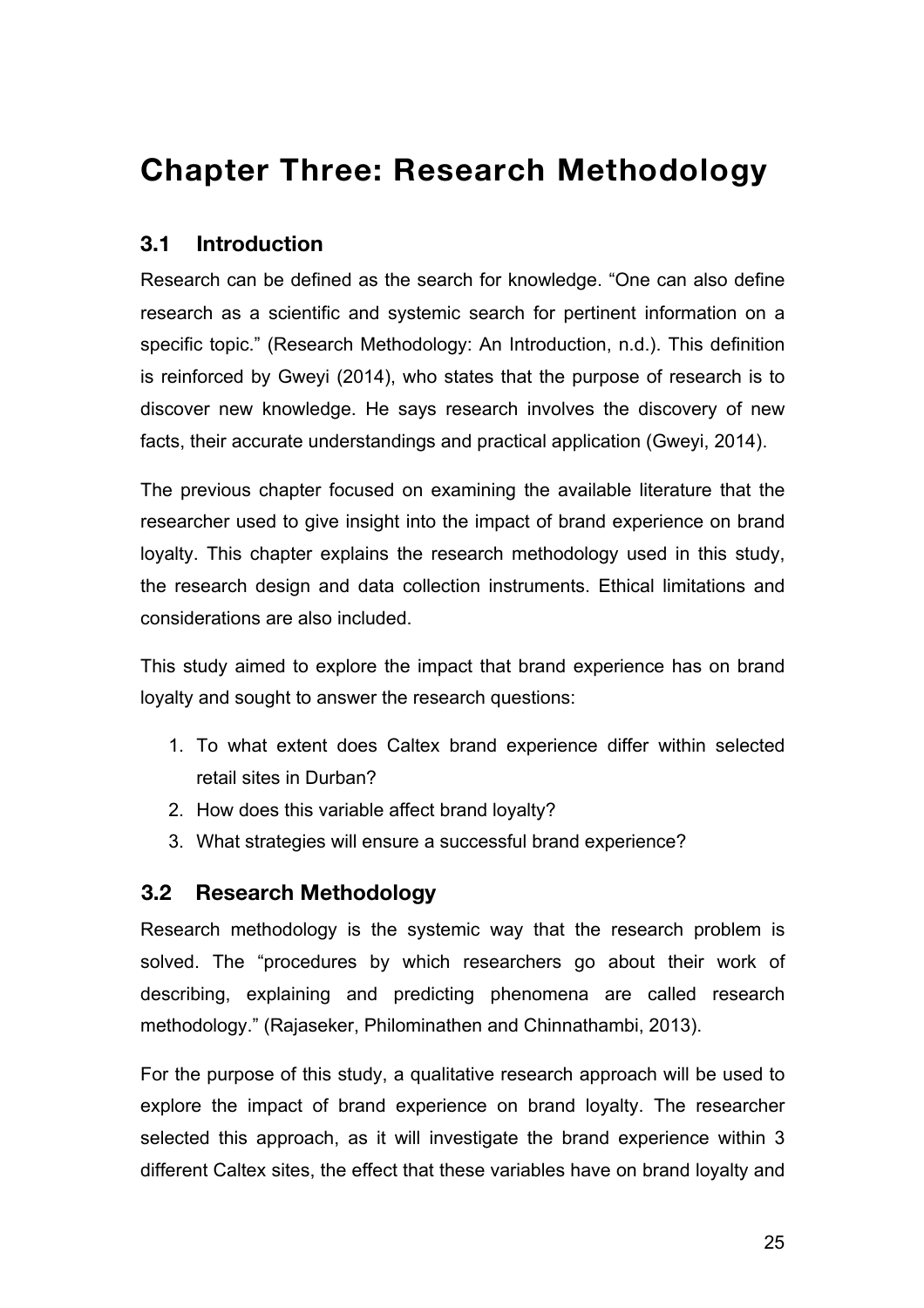strategies to ensure an optimum brand experience, site specific. This will be elaborated on in more detail within this section.

### **3.2.1 Qualitative Research Approach**

Creswell (2013: p4) defines a qualitative research approach as one which involves the collection of data through a constructivist perspective that focuses on people's beliefs, feelings and thoughts, with the aim of producing a theory. Qualitative methods are used in finding the meaning of something or reviewing the meaning of specific experiences (Shields and Twycross, 2003: p23).

"Qualitative research usually has no measurements or statistics but uses words, descriptions and quotes to explore meaning. It can even use arts techniques, such as dance," (Picard 2000, cited in Shields and Twycross, 2003: p23)

This research approach can be conducted using semi-structured interviews, observations, artifacts and focus groups.

# **3.2.2 Quantitative Research Approach**

Quantitative research is used to "quantify the problem by way of generating numerical data or data that can be transformed into useable statistics," (Wyse, 2011). Quantitative research usually comprises of proportions, numbers and statistics, it's deemed invaluable in research that measures participant's attitude, behavioral and emotional state and understanding their thinking (Shields and Twycross, 2003: p23).

Mora (2010) explains that quantitative research is used to quantify the problem and understanding its prevalence by comparison of the larger population. This research approach can be carried out through audits, clickstreams and point of purchases.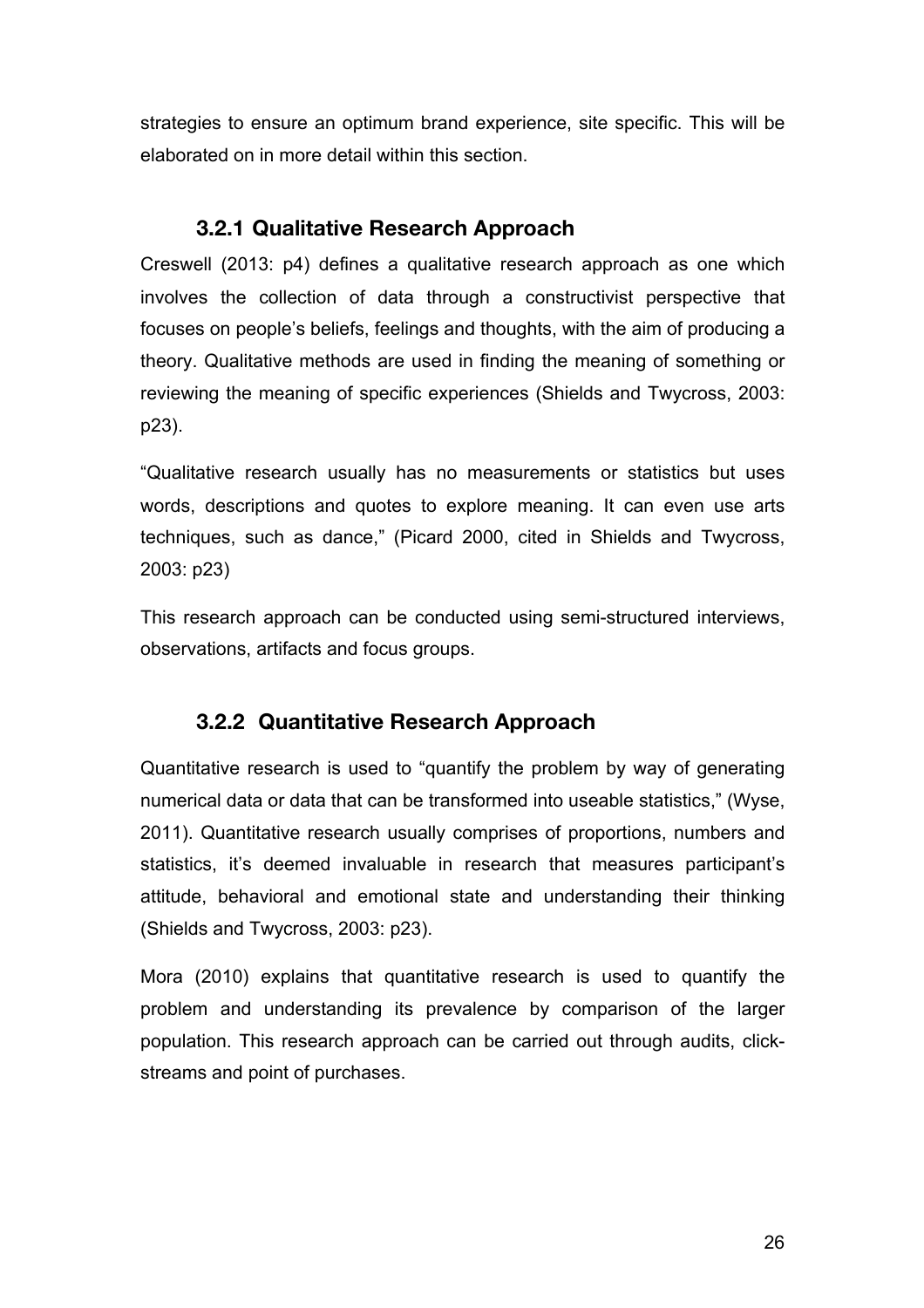# **3.2.3 Mixed Methods Approach**

The mixed method approach can be considered fairly new. Johnson et al., (2007) defines mixed method to be the combination of elements pertaining to both qualitative and quantitative research approaches. The purpose of this is to create depth and breadth in collaboration and understanding. Maree (2007) builds on this definition by adding that the gathered evidence is based more on the question's nature and theoretical orientation.

## **3.2.4 Adopted Approach: Qualitative Approach**

For the study, the researcher has adopted a qualitative approach. By adopting this approach she gained detailed responses. This approach is an empirical, systematic strategy that answers questions relating to individuals in a specific social context. Observations and interviews are usually included in these qualitative research methods however historical documents, surveys and case study are also included.

The researcher has adopted the qualitative approach to get consumer perceptions, utilizing online questionnaires. An interpretive approach to the questionnaires will direct the researcher towards a comprehensive, holistic understanding of how the respondents interact or relate to each other in particular situations and the meaning they make of the phenomenon being studied (Maree, 2007).

## **3.3 The Population and Sample Size**

In statistics, the term 'population' includes the members of a specific group that the researcher is studying or collecting information on (Cross Validated, 2010). A 'sample' can be defined as the subset of the bigger chosen population (Wolverton, 2009: p373).

Population is known as the "total of all the individuals who have certain characteristics and are of interest to a researcher." (Salkind, 2012: p71) The population used in this study is the clientele of the three Caltex petrol stations in the greater Durban area, as well as Caltex retailers that fall within these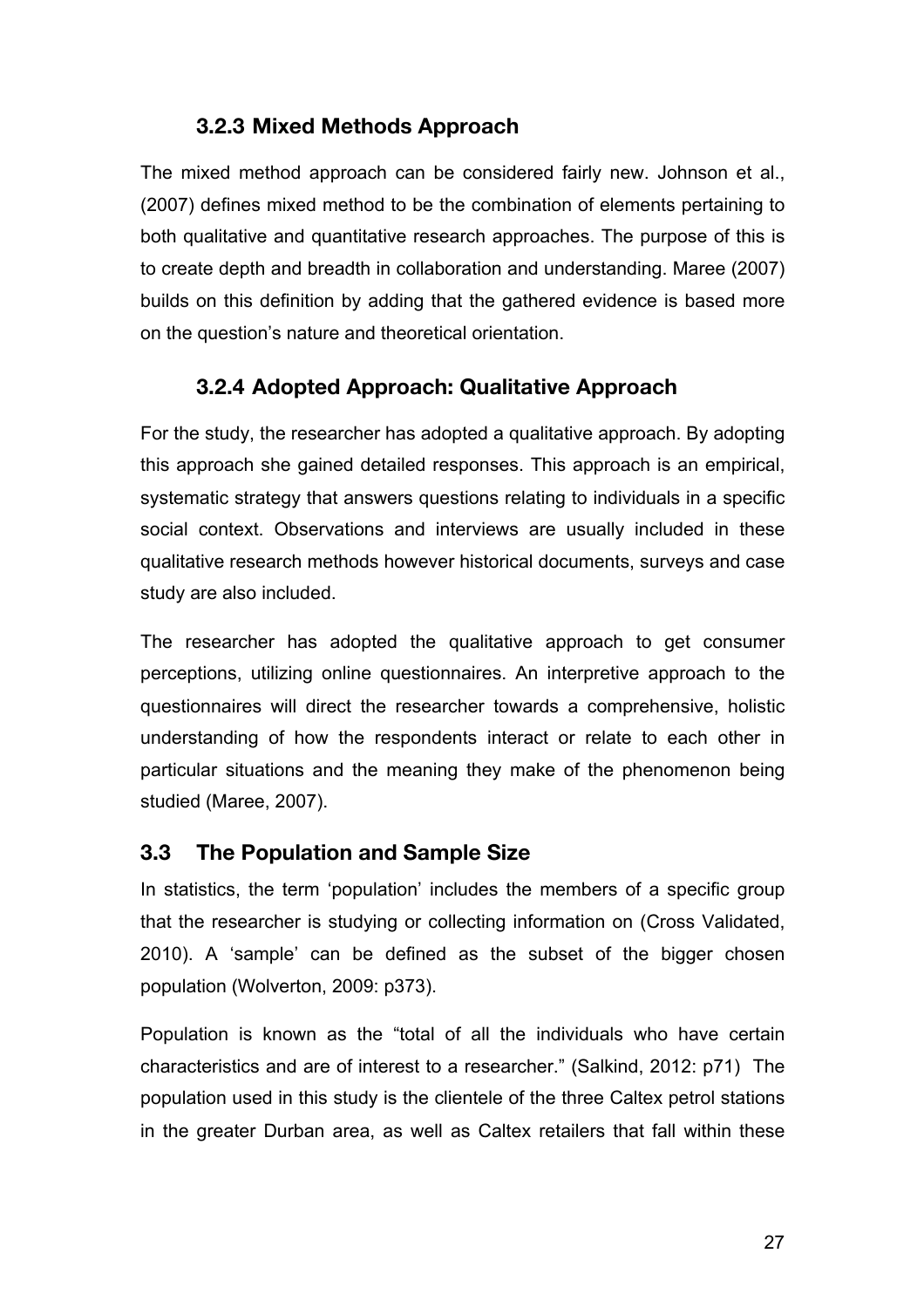areas. It can also involve branding agencies or strategists who would like to employ their skills in improving the success of these sites.

Sampling is a selected unit of the larger population (Johnson and Christensen, 2014: p273). The sample needs to be as comparable to the population as possible. For this study, the researcher has chosen to use purposive or judgmental sampling, a type of non-probability sampling. This means that the individuals observed are determined by the researchers judgment of who will be the best representative or the most useful (Babbie, 2011: p207). This form of sampling was chosen as specific individuals within the businesses hold necessary key information about each of the selected Caltex sites. The retailers of each site were selected to provide essential data for the study, as well as selected consumers who provided external stakeholders' perceptions.

Due to time and resource constraints, the study was limited to three Caltex sites: Hillcrest, Clairwood and Warner Beach.

#### **3.4 Research Design**

Research design is the structure or plan of the research. It can be described as the "overall plan for obtaining answers to the questions being studied and for handling some of the difficulties encountered during the research process" Polit and Beck (2008: p66)

The research design for this study consists of three facets, one aimed at the retailer, the other aimed at the consumer. The third facet is a consumercentered approach to brand experience.

## **3.4.1 Retailer Semi-Structured Interviews**

The researcher had chosen to collect data from the retailers directly, in the form of semi-structured interviews. Semi-structured interviews fall between a structured, minimal variation interview approach and an unstructured, no limit research approach (Kvale and Brinkman, 2009). A semi-structured interview poses questions as guidelines and allows for alternative new questions to be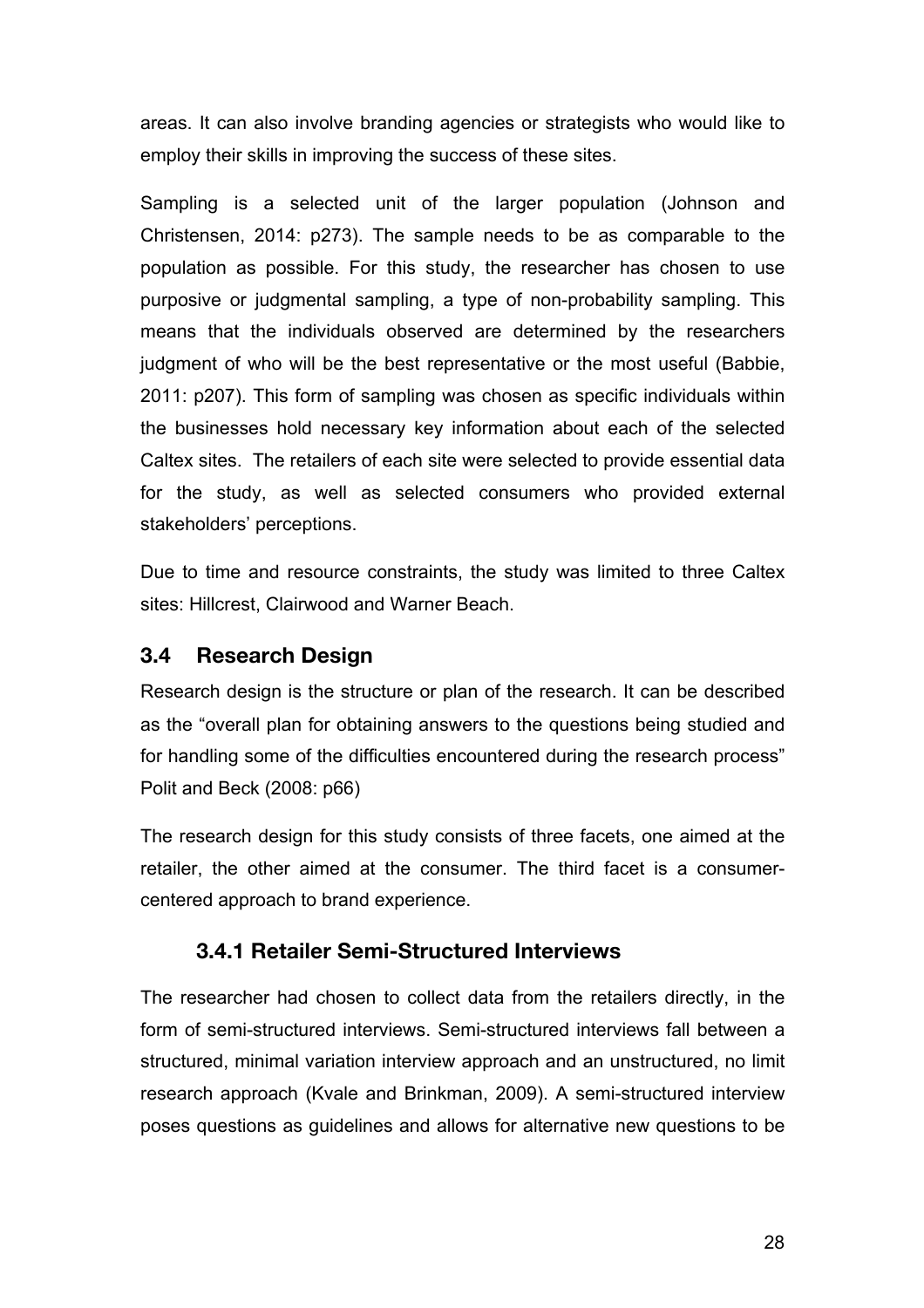asked within the framework of the overall research questions (O'Hare, Wainwright, Carter, Kay and Dewis, 2011: p171).

### **3.4.2 Consumer Questionnaires**

Questionnaires in qualitative research often mean gathering data from many people, in a shorter period of time (O'Hare et al., 2011: p189). They allow the researcher to put questions together and receive responses without physically interacting with each participant (Williman, 2014: p157). The researcher used Survey Monkey, an online questionnaire platform. However, she went through the questionnaires personally, with each participant using an iPad. This method was chosen as it allowed the researcher to assist participants with questions that they consider unclear and ensured a high-response rate (Williman, 2014: p157).

# **3.4.3 Customer Journey Map**

Sauro (2015: p91) describes a customer journey map to be the visualization of phases that consumers go though when interacting with or purchasing a brand or product. Simply put, this map focuses on the consumer and highlights the consumer's experience (Van den Berg and Pietersma, 2015). The researcher chose this method as it allowed her to map out all interactions and engagements between the brands and its consumers, from the consumers' point of view.

## **3.5 Data Collection**

Data collection is defined an approach aimed at obtaining information through various sources to create an accurate and complete impression of the topic of interest. The researcher collected information using semi-structured interviews and online questionnaires, which are explained in depth below.

## **3.5.1 Retailer Semi-Structured Interview**

The Retailer Semi-Structured Interviews were telephonically administered conducted with each retailer (Appendix 1) and consent forms were emailed to the retailer prior to the interview (Appendix 2). The researcher chose to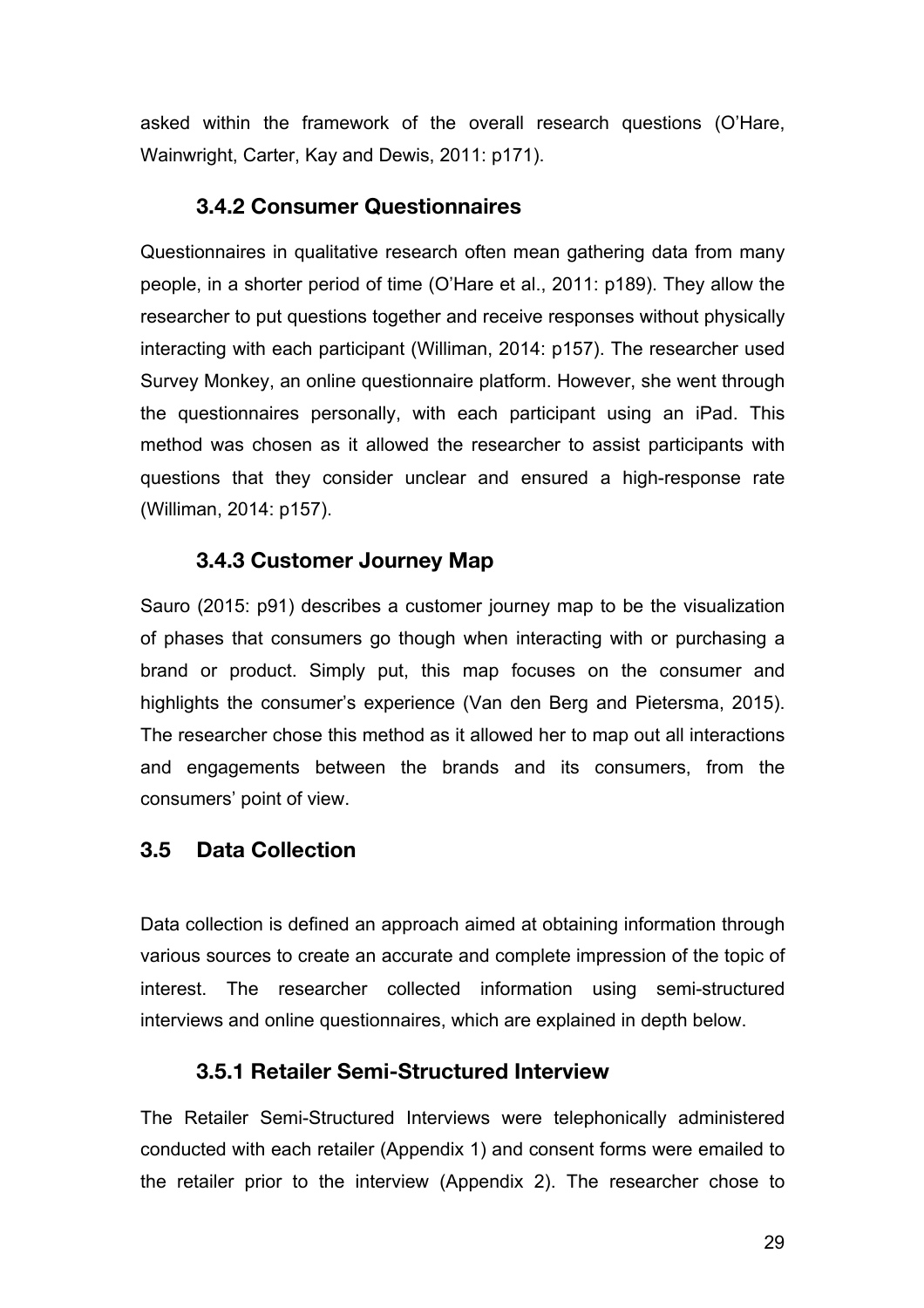interview the retailers as they represent the internal aspect of the brand. The primary aim of the interview was to gain insight into the retailers understanding of brand experience and brand loyalty, as well as to highlight the retailer's brand experience strategies.

### **3.5.2 Consumer Questionnaires**

The Consumer Questionnaires were designed and linked to the online survey platform, Survey Monkey. This researcher captured the data of thirty individual petrol station consumers, ten from each site, using an iPad to access the online surveys. The questionnaire aimed at establishing consumer's views of the brand's experience and brand loyalty.

## **3.5.3 Customer Journey Map**

Three Customer Journey Maps were created, one for each site. The aim was to take the researcher from the initial brand-consumer contact point all the way to the point of purchase. The Customer Journey Map pointed out the positive and negative contact points and ways to enhance the brand experience.

## **3.6 Data Analysis**

Qualitative data involves visual or textual data, consisting of words and observations rather than numbers (Taylor-Powell and Renner, 2003: p1). Data analysis ensues once all the data is gathered. Taylor-Powell and Renner (2003) describe four steps to analyzing qualitative data.

The first step is to understand the collected data. In terms of qualitative analysis, the data needs to be read and re-read (Taylor-Powell and Renner, 2003: p2).

The next step is to review the research objectives and questions this creates a clear, focused analysis (Taylor-Powell and Renner, 2003: p2).

The third step is the categorizing of data, this can be done by identifying patterns or creating organized categories (Taylor-Powell and Renner, 2003: p2).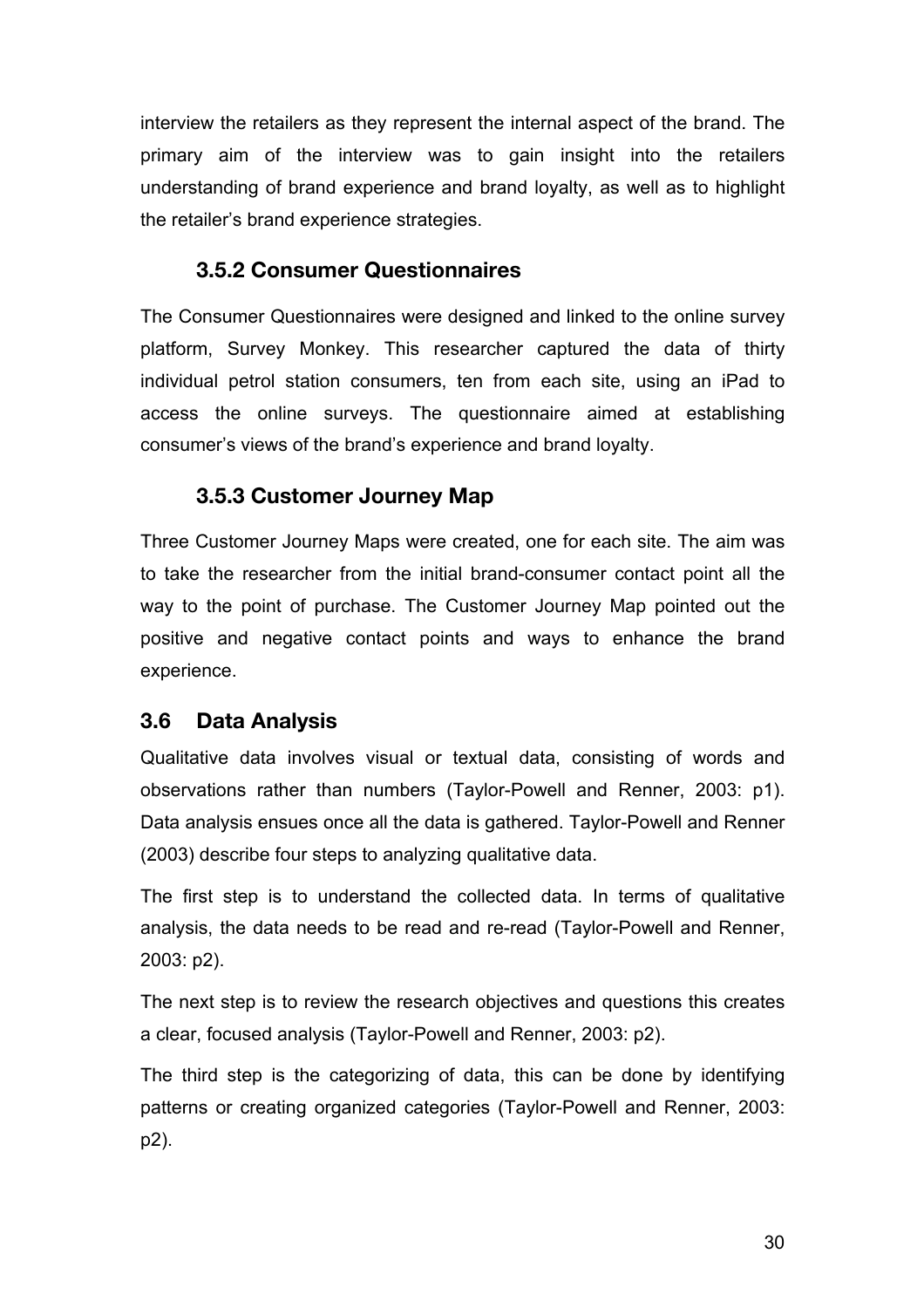The fourth step and final step is to interpret and explain the research findings. (Taylor-Powell and Renner, 2003: p5).

# **3.7 Validity and Reliability**

For valid and reliable data to be collected the researcher must ensure that the measurement procedures and instruments are effectively valid and reliable, prior to the start of the research process.

Validity refers to the factual accuracy in publishing descriptive information. (Johnson and Christensen, 2014: p300) Simply put, how valid the information gathered is in the real world. Validity is an instrumental and vital component of effective research. Cohen, Manion and Morrison (2013: p179) explain that within qualitative research the participants' perspectives, opinions and attitudes may present a level of bias - their experiences in life contribute to perceiving scenarios in different ways.

Babbie (2013: p152) illustrates that reliability is "a matter of whether a particular technique, applied repeatedly to the same object, yields the same result." Salkind (2012: p108) simplifies this definition by describing reliability to be the consistent quality of a research tool. It's emphasized in both the above readings that reliability does not guarantee accuracy, also resulting in bias.

To ensure the data gathered in this study is both valid and reliable the researcher referred to three verification strategies (Morse, Barette, Mayan, Olson and Spiers (2002: p18):

*Methodological Coherence* refers to the consistency between the research question and the research methodology (Morse et al., 2002: p18). *An Appropriate Sample* consists of participants who have a firm understanding of the research topic (Morse et al., 2002: p18).

*Theoretical Thinking* requires engaging both a macro and micro perspective, checking and rechecking in order to build a solid foundation (Morse et al., 2002: p18).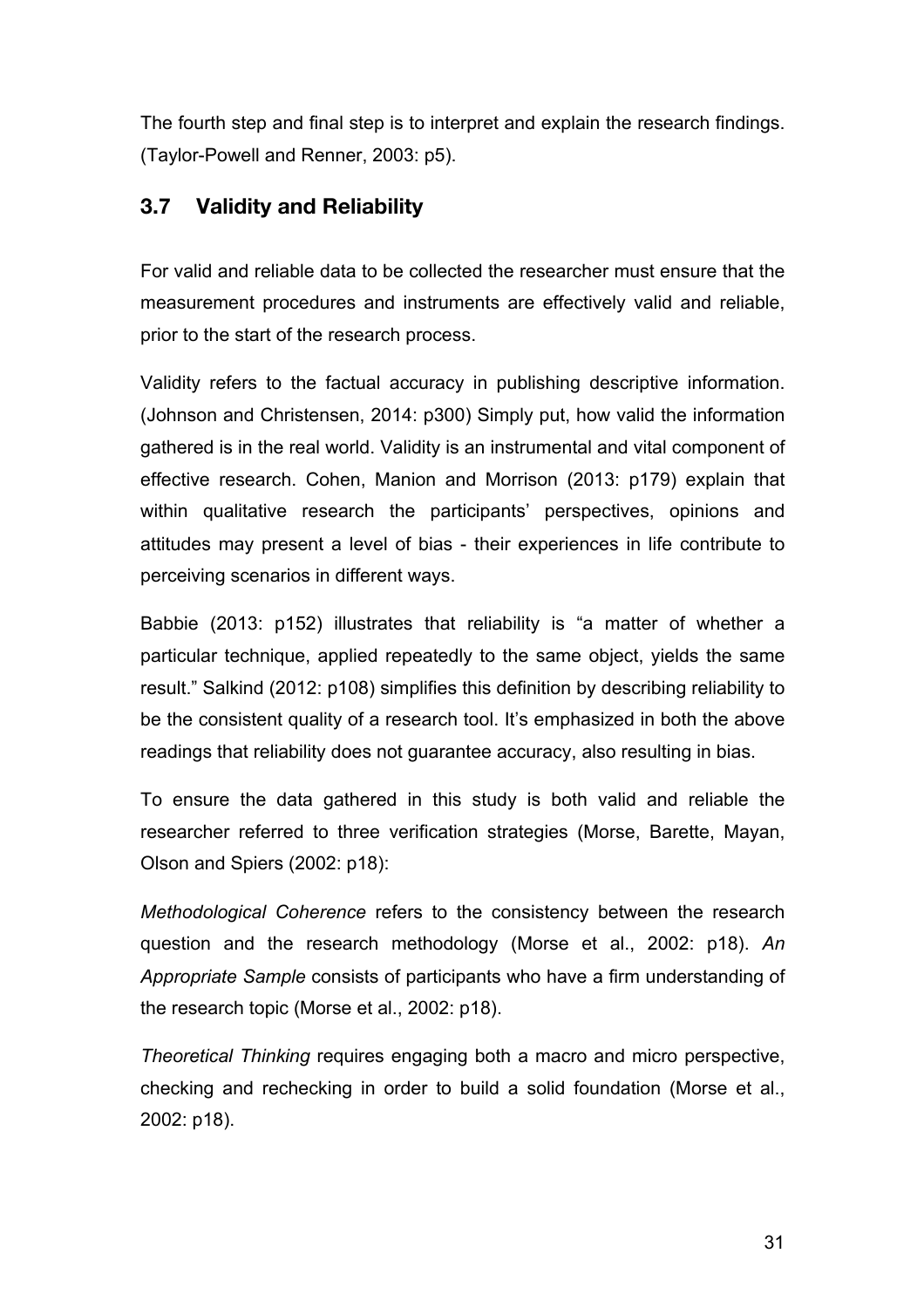Furthermore, the interview transcripts have been given to the participants to ensure the verification and accuracy of the information transcribed. This is referred to as respondent validation (Torrance, 2011).

#### **3.8 Limitations**

Simon and Goes (2013) describe limitations as situations and scenarios that emerge in the study that are beyond control of the researcher. The limitations of this study are that the researcher may influence or effect participant's responses through either verbal or non-verbal cues. The semi-structured interviews may result in variable responses and lack of consistency. The restricted sample size and sample selection may also cause limitations within the study, so can participant reactivity and researcher bias (Bloomberg and Volpe, 2012: p114).

Researcher bias is a key limitation of any study. Also related to this is participants' subjectivity based on adjusting to the researcher. Participants who aren't familiar with the researcher may be guarded and less responsive, whereas those who are might have tried to over compensate. To minimize the impact of these limitations, the researcher executed anonymity through the interview and questionnaire process, so that information collected won't be associated with particular individuals. The researcher also attempted ensuring an environment conducive to open and honest dialogue.

Restricted research sample also plays a weighty role in limitation as it creates a possibility of generalization.

### **3.9 Pre-Testing**

A pre-test is seen as the trial of an interview or questionnaire to see how effective it is and whether changes are required before the actual survey begins (Escalada, 2009). "The pretest provides a means of catching and solving unforeseen problems in the use of the questionnaire, such as the phrasing and sequencing of questions," (Escalada, 2009).

The study's pre-test focused on 10 respondents who fell within the research population. The aim of the pre-test was: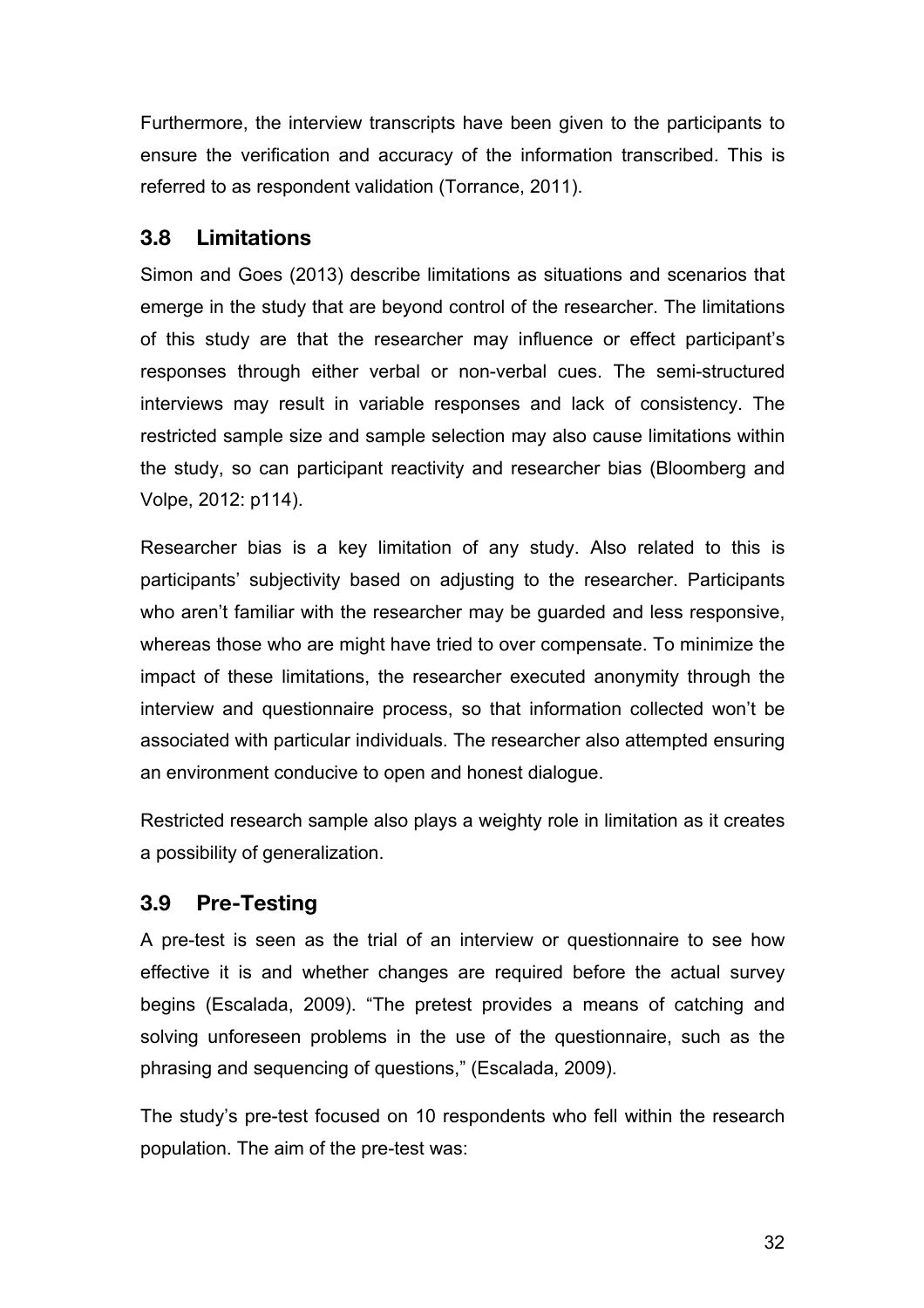- To determine the respondents reactions.
- To determine the time needed for completion
- To determine respondents understanding of key terms
- To ascertain that the sequence of questions solicited the desired information

All of the 8 questionnaires and 2 interviews came back as useable, however 2 questionnaire respondents needed clarity on the key terms being 'brand experience' and 'brand loyalty'.

The semi-structured interview schedules and questionnaires were then revised and finalized accordingly.

## **3.10 Ethical Considerations**

"As researchers, we are morally bound to conduct our research in a manner that minimizes potential harm to those involved in the study," (Bloomberg and Volpe, 2012: p111).

Ethical considerations play an integral role in any qualitative study that involves the engagement with living organisms. Individuals who are used as participants of any social science studies cause numerous ethical concerns. De Vos, Delport, Fouche and Strydom (2011) explain how this results in the need for researchers within social science studies to be wary of obtaining and collecting data at the detriment and expense of human beings. Ethics commonly refers to what is right or wrong. Necessary procedures need to be abided by the researcher in order to protect the participants whilst the research is undertaken.

Throughout the study the researcher retained the priority of informed consent, and ensured all participants understood the purpose of the research before hand. She reserved the participants' interests and rights as of key importance when dealing with issues regarding the reporting and publishing of data. Participants' names and identification characteristics have remained confidential.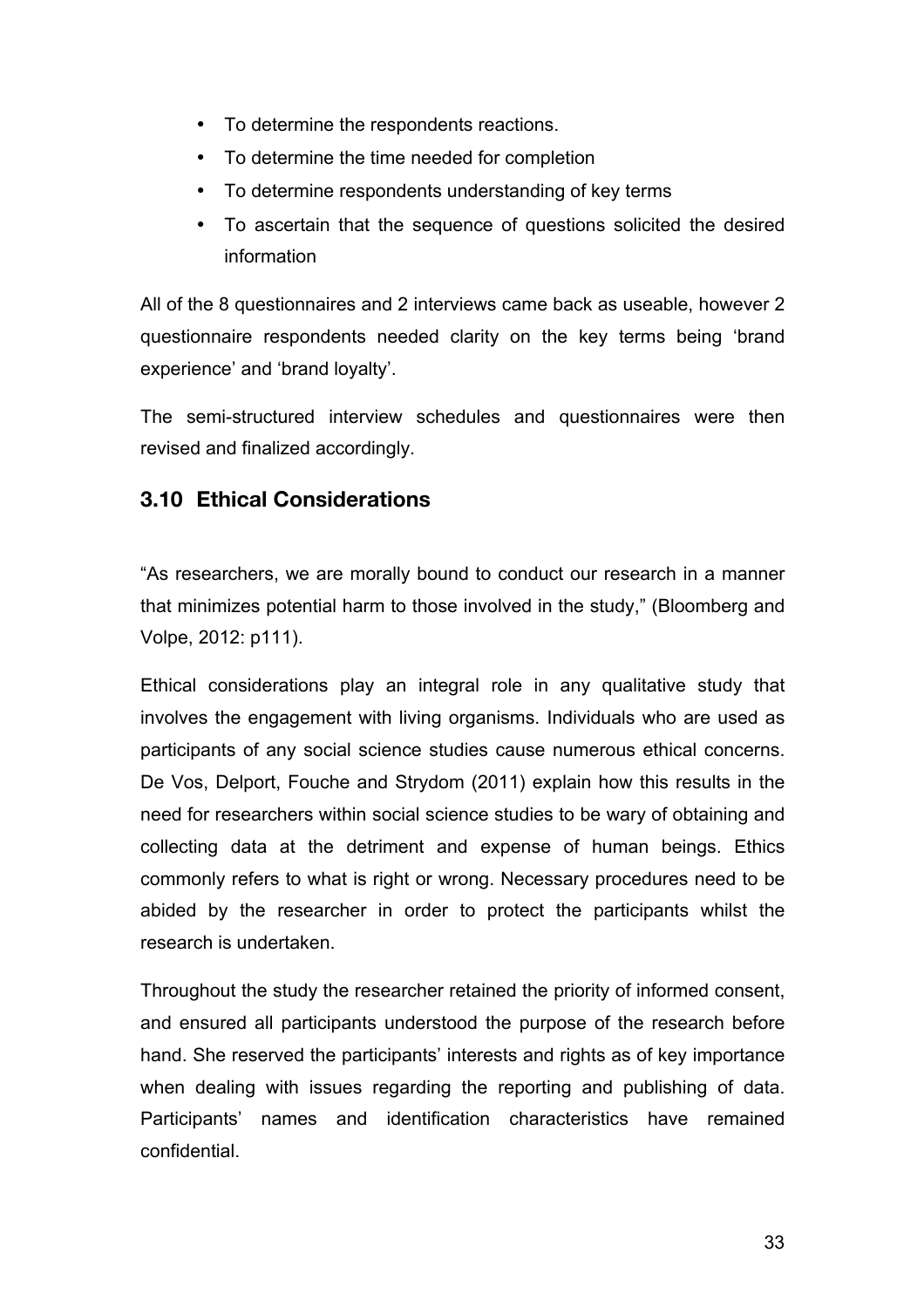## **3.11 Summary**

This chapter delved into the research methodology and design used to explore the impact that brand experience has on brand loyalty. A qualitative approach was chosen and explained, together with the data production techniques that were used. The study's population and samples were mentioned and clarified. The researcher discussed the study's limitations and lastly concluded this section by indicating ways in which the study abides by mandatory procedures that protect the participants' best interest.

The chapter that follows explores the research findings.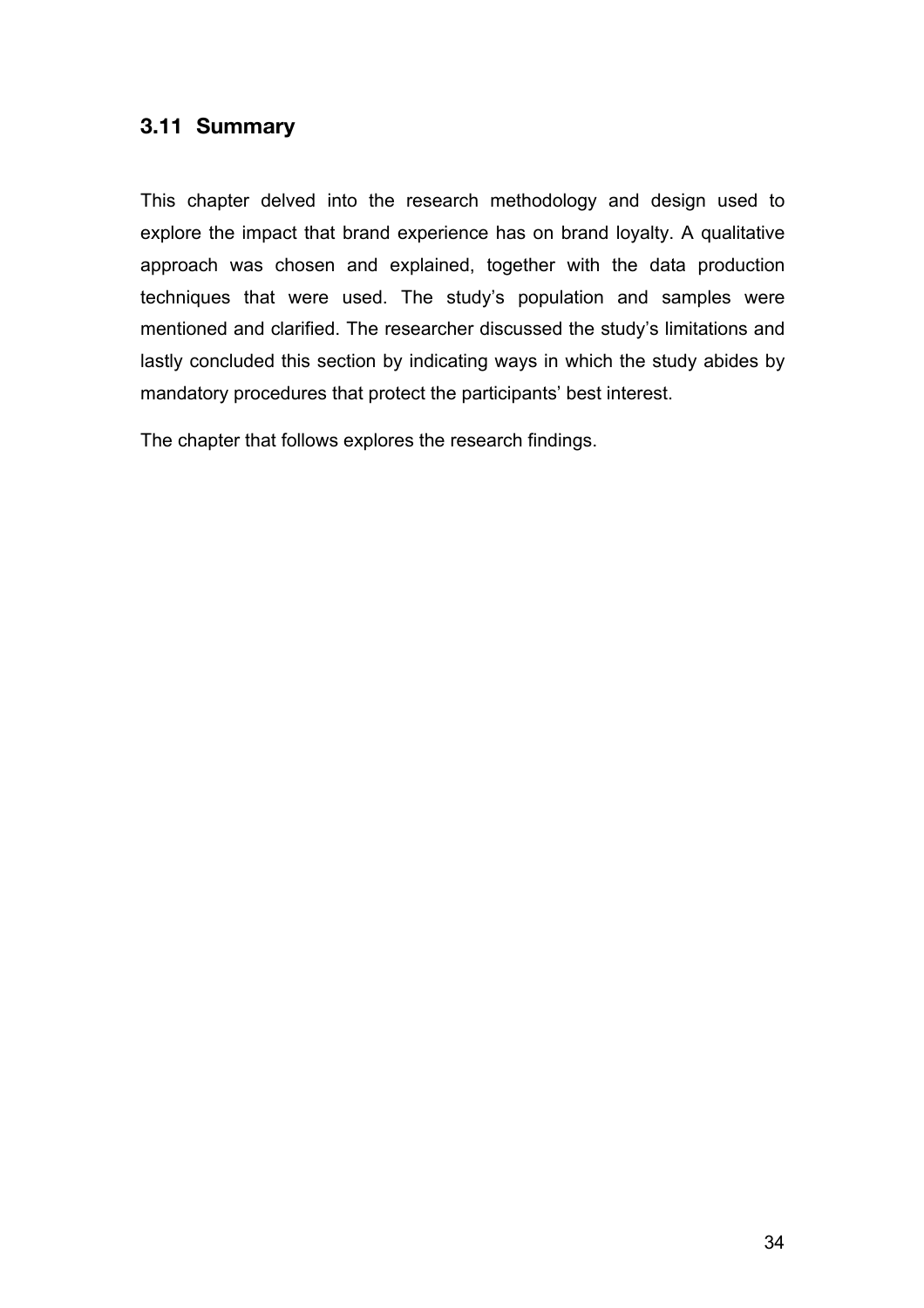# **CHAPTER FOUR: DATA PRESENTATION AND ANALYSIS**

The **research findings** are **presented** and **analysed**.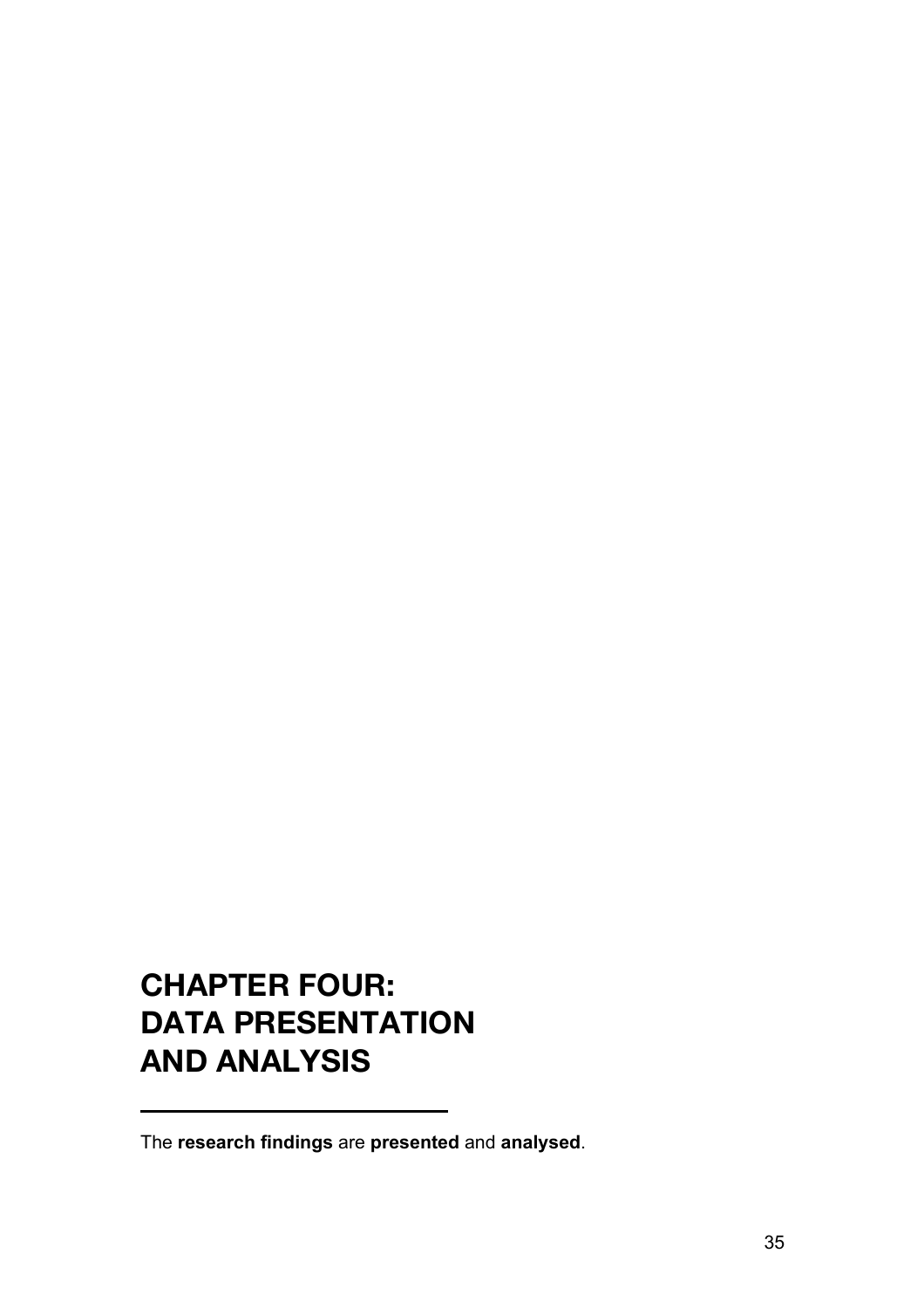# **Chapter Four: Data Presentation and Analysis**

#### **4.1 Introduction**

The study's research methodology was discussed in the previous chapter. This chapter outlines and illustrates the study's findings and presents an analyisis of the data thereof. The researcher analysed this data using a thematic approach in terms of a qualitative component and a quantitative analysis for the questionnaires.

A variety of illustrative tools were used to analyse the data, including bar charts, graphs and frequency tables. The researcher had collected the data keeping the following in mind:

#### **4.1.1 Research Objectives**

The core objectives of this study were to:

- Investigate the brand experience created by three (3) Caltex retail sites around Durban.
- Understand what consumers' desire in terms of brand experience within these three (3) sites.
- Discover strategies that will optimize consumer loyalty within these sites.

### **4.1.2 Research Questions**

- 4.1.2.1 To what extent does Caltex brand experience differ within selected retail sites in Durban?
- 4.1.2.2 How does this variable affect brand loyalty?
- 4.1.2.3 What strategies will ensure a successful brand experience?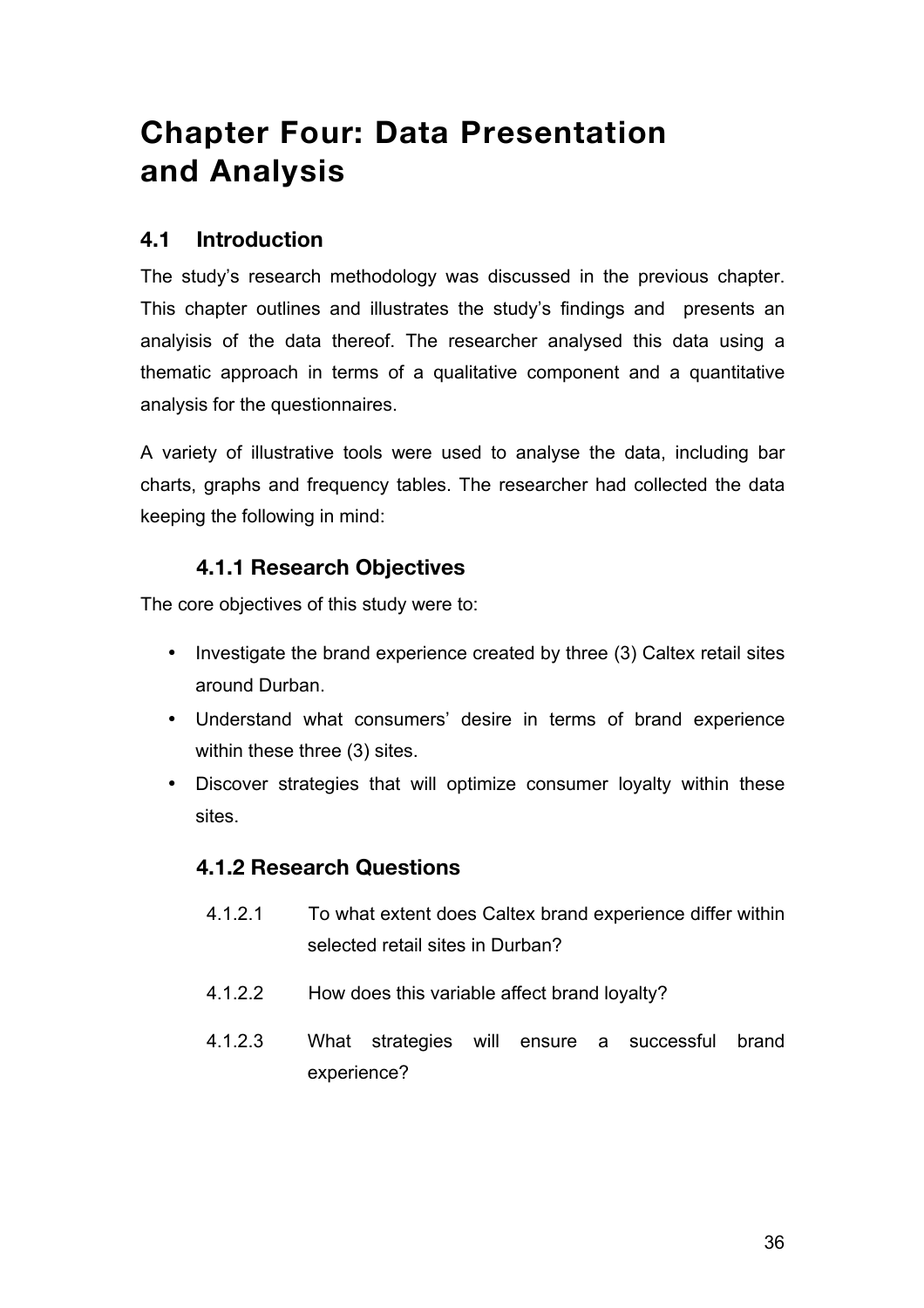#### **4.2 Research Findings**

As mentioned in Chapter Three, the researcher has adopted a qualitatiive approach to the study.

With reference to investigating texts, specifically in widespread communication research, content analysis is generally the accepted method.

A thematic analysis is similar to a content analysis however; it gives greater focus to the qualitative facets of the analysed material (Ruggunun, n.d.). The researcher has chosen to conduct a thematic analysis of her qualitative findings.

Balkisoon (n.d.) describes a thematic analysis as a practice "used to analyze qualitative information and to systematically gain knowledge and empathy about a person, an interaction, a group, a situation, an organization or a culture."

The researcher has derived three core themes, focused on answering the aforementioned research questions. The themes are identified as follows:

- 4.2.1 Brand Experience
- 4.2.2 The Effect of Brand Experience on Brand Loyalty
- 4.2.3 Strategies to Ensure Successful Brand Experience

The above themes where then reviewed with reference to the retailer semistructured interviews.

#### **4.3 Retailer Semi-Structured Interviews**

A retailer, as defined by Waters (2015), is an individual who sells commodities or goods to the consumer directly. "These items are purchased from the manufacturer or wholesaler and sold to the end user at a marked up price," (Waters, 2015).

In the case of this study, the retailers are the individuals who own and run each of the three Caltex sites. The interview schedule can be seen in Appendix 1. Respondents of this interview are referred to as: Retailer A,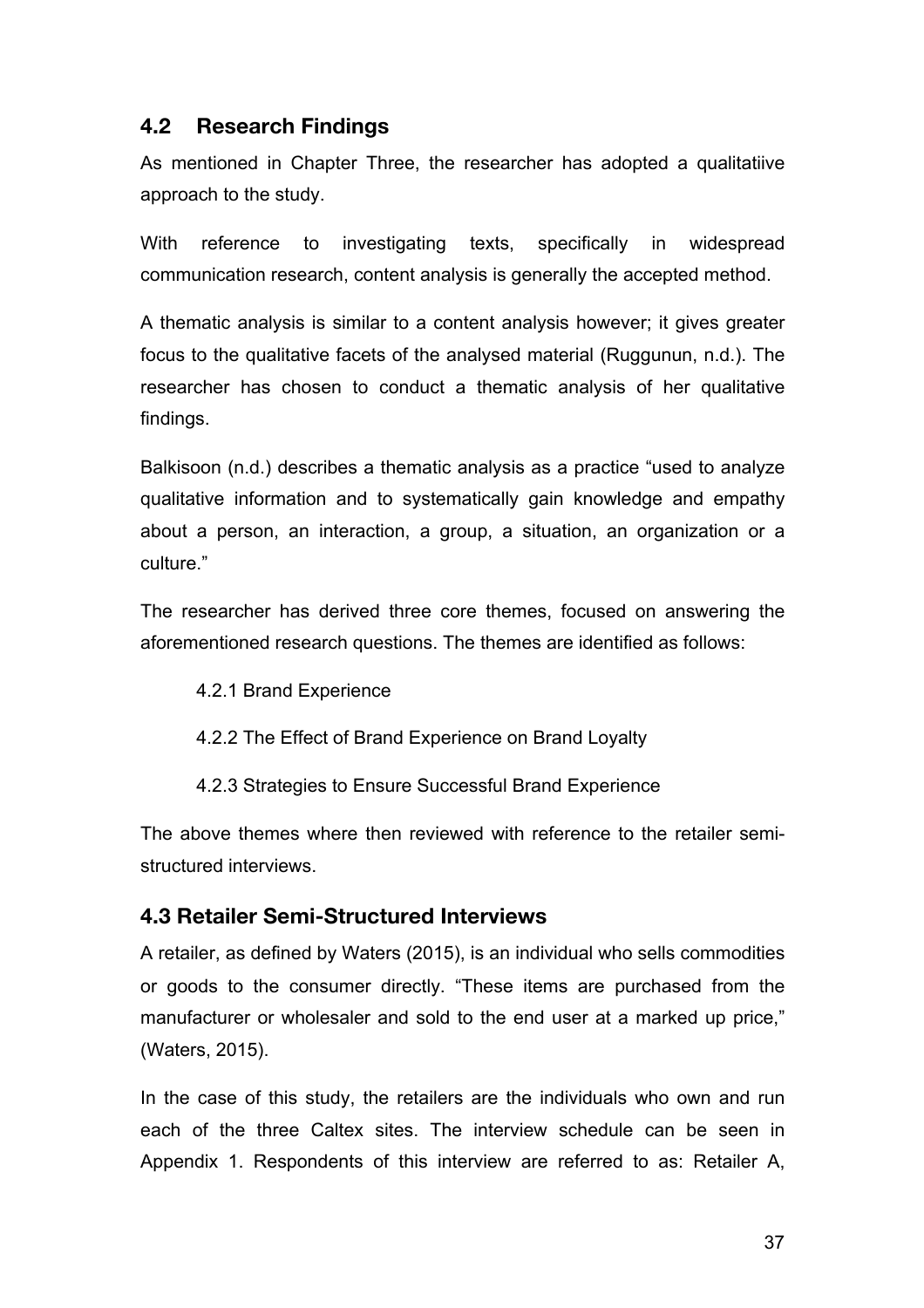Retailer B and Retailer C (refer to Table 4.1) who come from Clairwood, Warner Beach and Hillcrest respectively. Table 4.1 represents the first section of the retailer semi-structured interviews and allows for an introduction to the retailer with reference to business and industry experience.

|                   | Location     | <b>Years in Business</b> | Years in Industry |
|-------------------|--------------|--------------------------|-------------------|
| <b>Retailer A</b> | Clairwood    |                          |                   |
| <b>Retailer B</b> | Warner Beach | 15                       |                   |
| <b>Retailer C</b> | Hillcrest    |                          |                   |

Table 4.1 Retailer Information

The discussion and presentation of the remaining data will be presented under the aforementioned themes, namely:

#### **4.3.1 Theme One: Brand Experience**

Question one to four of the interview schedule deals with retailers' understanding of brand experience, the brand experience created by Caltex and how it's monitored, as well as consumers' desires in terms of brand experience. Question five also pertains to brand experience, discussing the desires and requirements within different segments of the client portfolio.

Participants were asked to explain the term 'brand experience'.

Retailer A: *"Brand experience is an identity. It clearly distinguishes or sets the organisation apart from competitors."* 

Retailer B: *"It is about the overall experience a customer has from a particular brand, via its facilities, product and services."*

Retailer C*: "As the Caltex brand, we're known as a 'customerdriven' brand. It's about the experience that the customer's receive when they come to our site."*

Brand experience is multi-dimensional (Brakus et al., 2009); this means that there are various means of understanding brand experience. This ideology is reinforced by the above responses of the participants. Retailer A refers to brand experience as an identity, both Retailers B and C relate the term to the overall experience of the customer.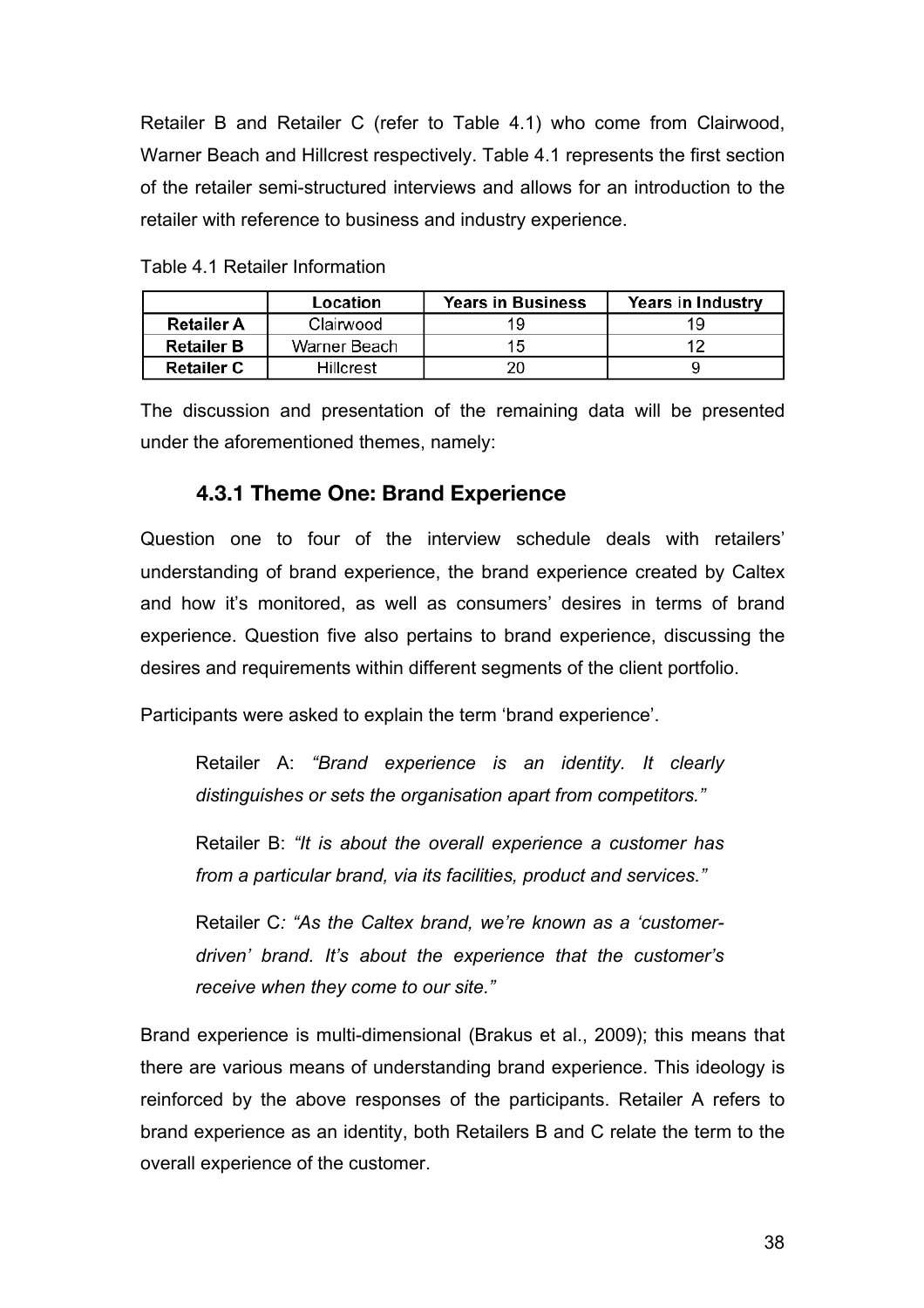When asked about measures used to create a positive brand experience within each site participants responded:

Retailer A: "I create a positive experience by redefining service excellence. Meaning that we go above and beyond the conformed definition of 'service'."

Retailer B: "By adhering to and maintaining brand standards, whether it be the brands image, products or services provided."

Retailer C: "The interaction with consumers. I have a certain relationship that I hold with my staff, letting them know what's expected of them. This makes things easier as they know exactly what is required.

With reference to Brakus et al., (2009), The Experience Concept in Consumer Research and Marketing, two of the three key consumer experience segments are highlighted. The emphasis of Product Experience is evident in Retailer B's response and Shopping and Service Experience by Retailers A and B. These responses display that retailers are unwittingly aware of critical measures needed to create a positive brand experience.

The researcher then asked participants to identify the various measures Caltex has in place to ensure a positive brand experience. The responses are as follows:

Retailer A: "Caltex has a Customer Measurement Programme called "Customer First". The brand has mystery customers, scoring the customer service assistants (CSA's) and petrol attendants."

Retailer B: "Caltex has a retail Operations Standards Booklet which outlines all the policies and procedures involved in maintaining the brand experience as they would prefer it."

Retailer C: "Their monthly audit and guidance, letting us know what's expected in terms of site maintenance, cleanliness,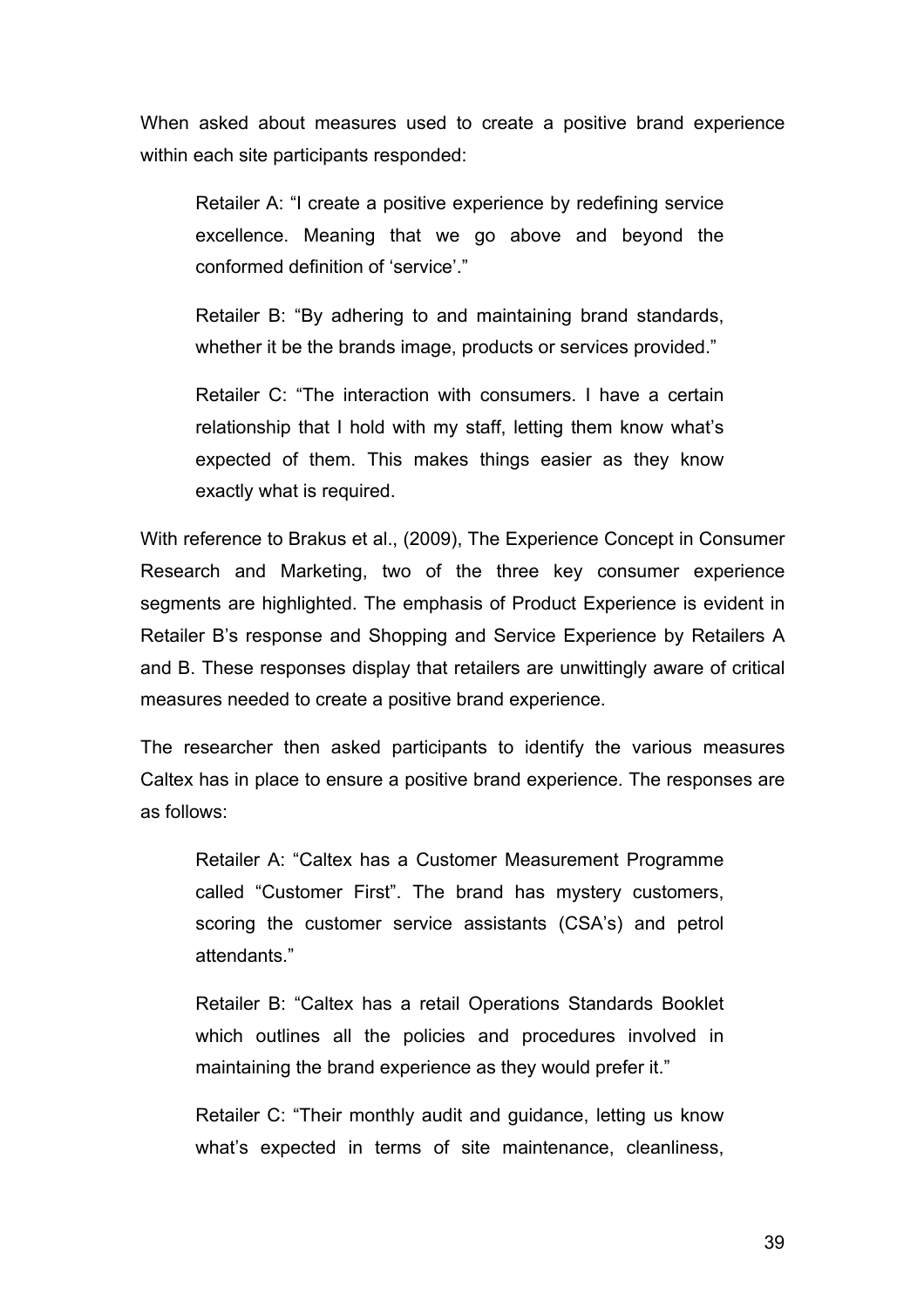customer relationships. These aspects guide us on a daily basis."

The researcher used the four-dimensional Brand Experience Scale by Posavac (2015) to identify whether Caltex assists in satisfying the consumer according to sensory, affective, intellectual and social elements.

'Sensory' describes whether or not the brand engages the consumer senses. 'Affective' dimensions refer to how the brand invokes consumer emotions or feelings. Caltex provides monthly audits and guidance, discussed by Retailer C, which furnishes retailers with a clear understanding of what's required. By understanding their role, retailers are able to create an effective sensory and affectively appealing experience.

By implementing 'mystery shoppers' and a Customer Measurement Programme (mentioned by Retailer A), Caltex is able to certify the 'social' dimension of the scale. The 'social' dimension refers to the ways in which the brand shapes consumer behaviour. This further represents the manner in which the employees engage with consumer.

The 'intellectual' dimension of the scale refers to aspects that influence the brain, engaging creative thinking. Retailer B discusses the Operational Standards Handbook, by utilizing this handbook retailers gain knowledge of the brand and are able to further understand what is expected of them.

Participants were then asked to highlight the ways in which they have modified these measures.

Retailer A: "We incentivise and award the employees that receive 100% by the mystery shoppers."

Retailer B: "I haven't modified these measures."

Retailer C: "We engage ourselves in further training."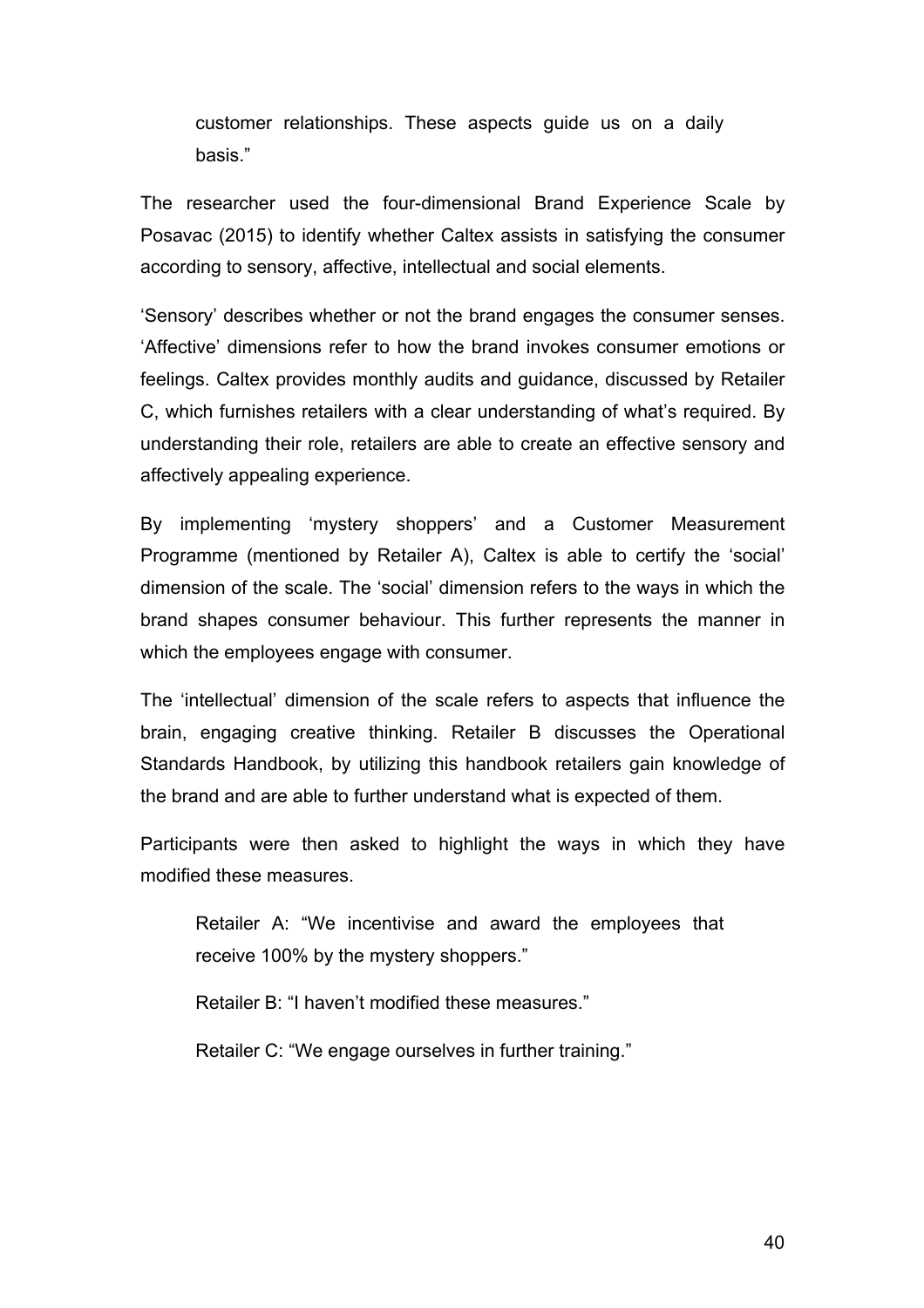## **4.3.2 Theme Two: The Effect of Brand Experience on Brand Loyalty**

Questions six, eight, nine and ten evaluate the retailers' view of brand experience and brand loyalty within each site.

Participants were asked to rate the overall brand experience created by Caltex as a brand. Figure 4.1 indicates that Retailer A and B feel Caltex has an average hand in assisting with creating a positive brand experience. These two participants felt that Caltex could do more in terms of helping to build the brand and brand experience.

Retailer C feels that Caltex provides excellent assistance with brand experience. He states that Caltex creates a platform for understanding by providing brand experience requirements and sustains this by utilizing monthly audits.



Figure 4.1 Caltex Involvement in Creating Brand Experience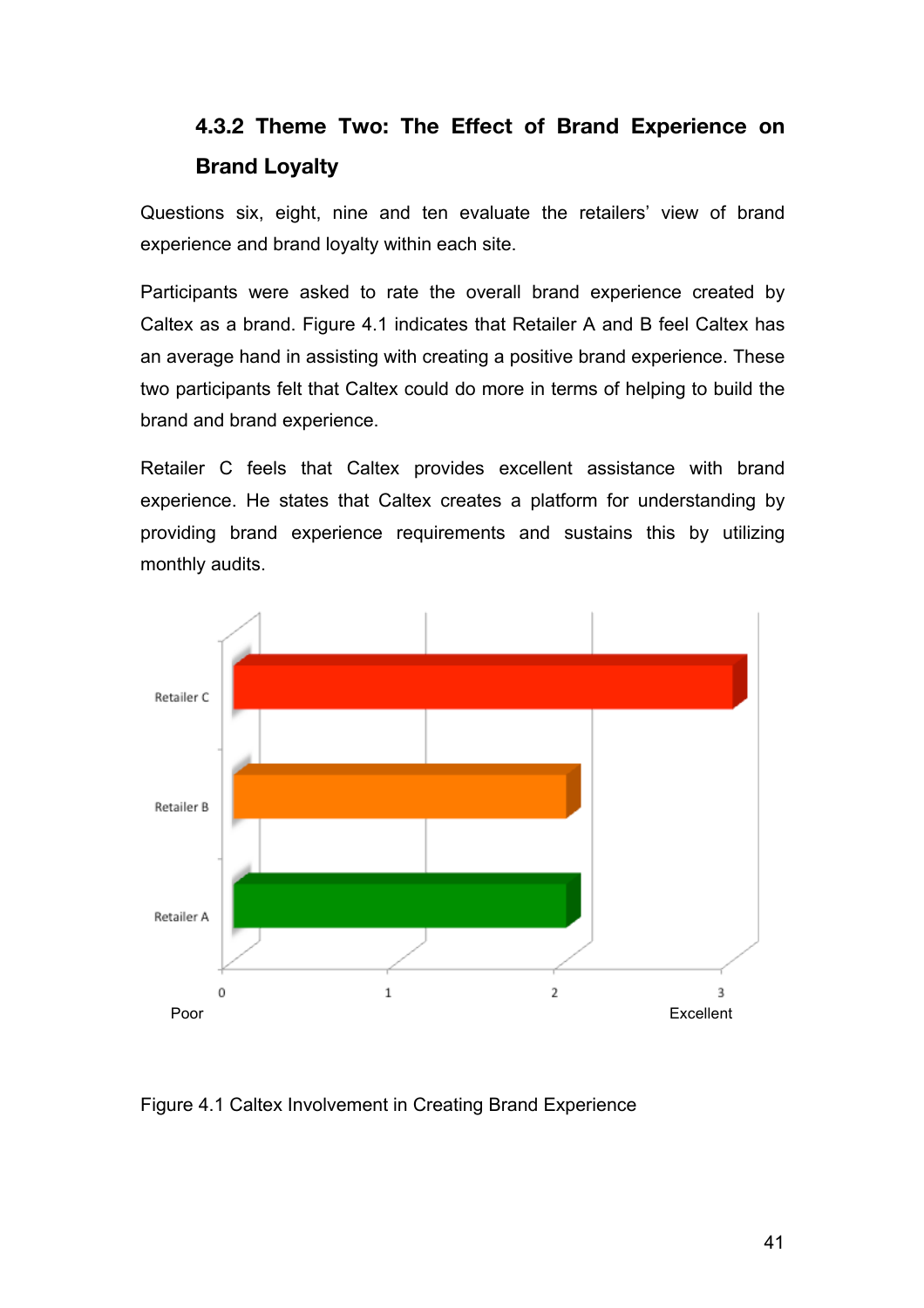When participants were asked to rate their site *specifically* in relation to brand experience, the following responses were gained.



#### Figure 4.2 Individual Site Brand Experience Rating

Figure 4.2 states that all participants have viewed their sites' brand experience as exceptional. They had following comments to make:

Retailer A: "We go beyond what's expected of us."

Retailer B: "Our customers keep coming back and are always commenting on great service."

Retailer C: "We understand our customer and are focused on creating lasting relationships, in doing so, we offer exceptional service. I try to engage as much as I can, the customers say that they come into our site because they feel welcome and love our service."

All three participants represent a strong level of confidence in maintaining and sustaining brand experience.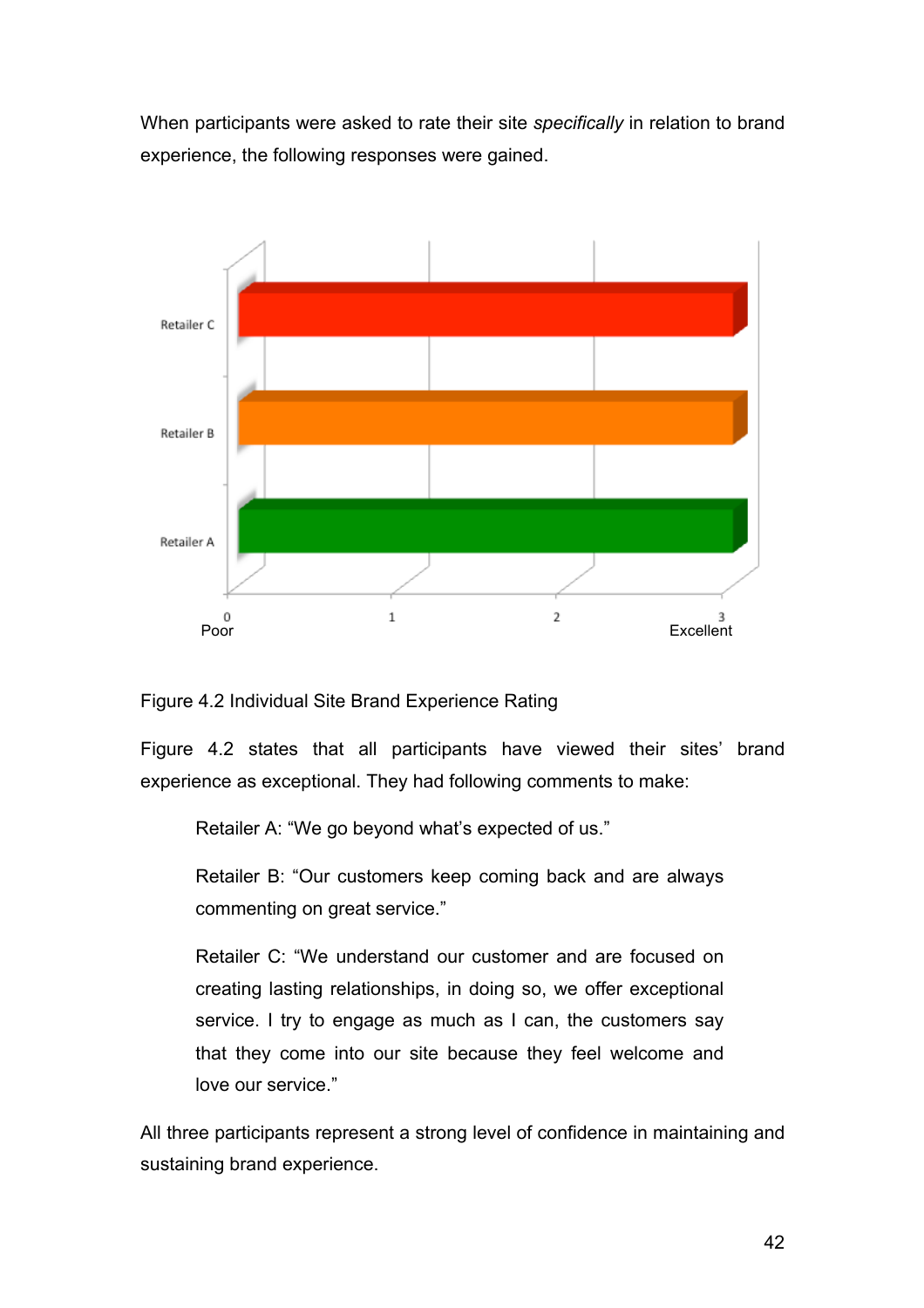

#### Figure 4.3 Layers of Consumer Loyalty

Figure 4.3 was shown and explained to participants. The Layers of Consumer Loyalty is a model that was compiled by the researcher, illustrating layers required to achieve customer loyalty.

The model foundation is set by Brand Acknowledgers, consumers who are aware of the brand and support the brand due to acknowledgement rather than strong desire. The next level is Brand Opter, consumers who prefer the brand but will engage in other brands if the preferred brand isn't available. The highest and most aspirational layer of the model, Brand Champion, refers to the consumers who go out of their way to get to their desired brand.

The participants' confidence in once again reinforced as they describe their customers and brand loyalty as 'Brand Champions'.

Participants were then asked to contend whether clients are loyal to the Caltex brand or their service station specifically.

Retailer A: "I think they are loyal to my service station specifically because of the service and the convenience."

Retailer B: "I believe that, again, customer really look for that service element and I believe that's what keeps them coming. On your way here, you pass Engen, Shell and other Caltex service stations but we still get customers coming to us. We're constantly working hard and that's why they're loyal to us specifically."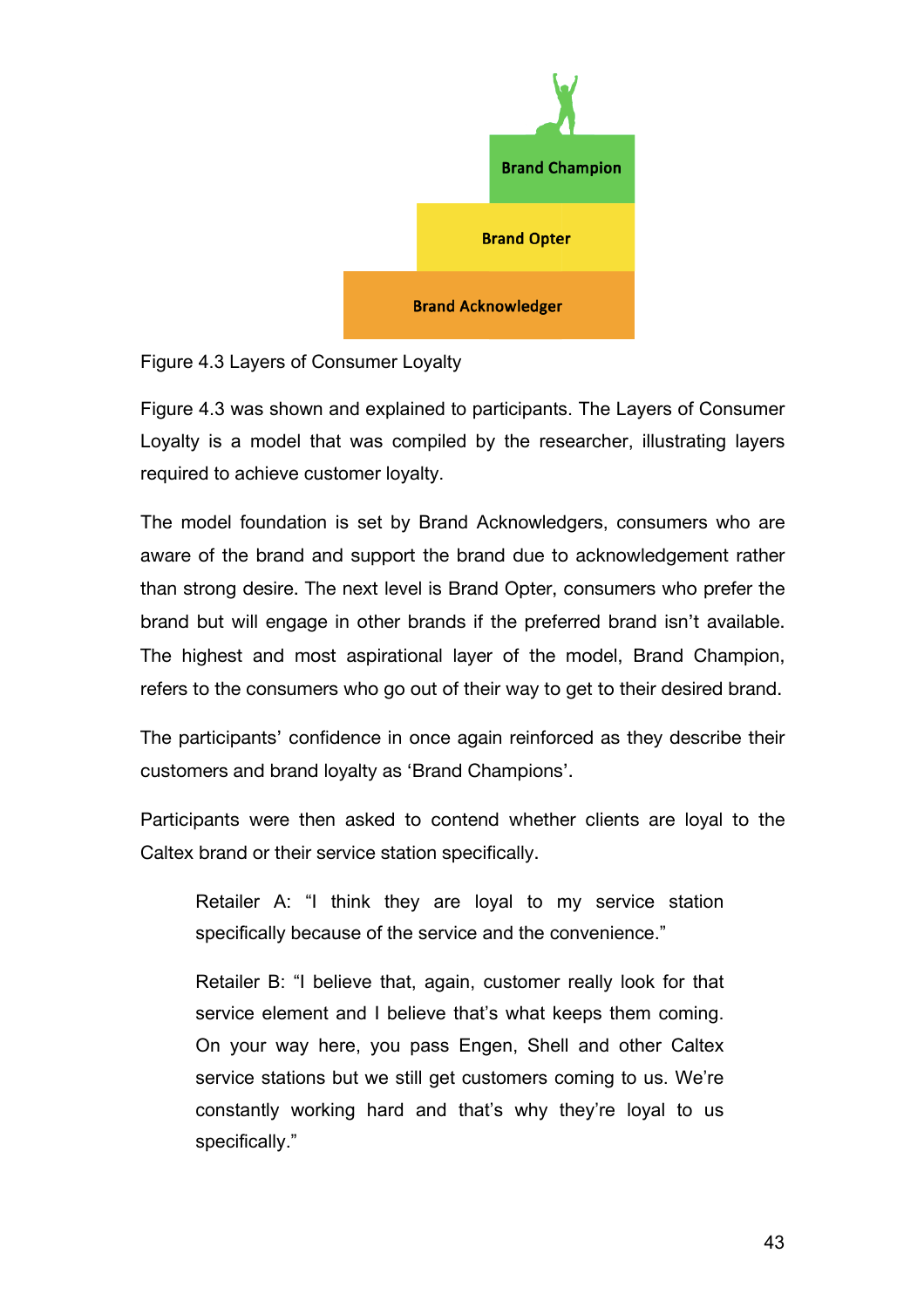Retailer C: "They are loyal to the service station. Customers know that fuel purchased from any brand will achieve the same result in their motor vehicle. I think that the service they receive is more likely to keep them loyal to a particular service station."

## **4.3.3 Theme Three: Strategies to Ensure Successful Brand Experience**

Question seven reviewed consumers' desires when patronizing and how the retailers go about obtaining this, participants then discussed the following:

Retailer A: "Firstly, they would want to see a warm welcoming smile, a neatly dressed attendant and a neat environment. They want elements that are appealing and welcoming. I feel we go that extra mile in providing this with our customers."

Retailer B: "Consumers wish to get their fuel and other vehicle related services to be conducted in the quickest, most efficient, hassle free, manner as possible. We do this by employing adequate staff, ensuring they are appropriately trained and monitor the execution of their duties, and encourage them to try to exceed their expectations."

Retailer C: "Customers basically want the same thing, it's not about the price or the product – they really look at the attention that they get. So we serve the services when they get to our site, we recognise the customer, open the doors for them and do everything that we can to make them feel special."

The researcher looked at these responses and analysed it in with reference to the Brand Experience Scale again, here she focused on retailers understanding of consumers desires in terms of brand experience.

In reviewing Retailer A, B and C responses, it is evident that they have a clear understanding of consumer expectations and how to satisfy all four dimensions. However, Retailer C is focused on maintaining a relationship with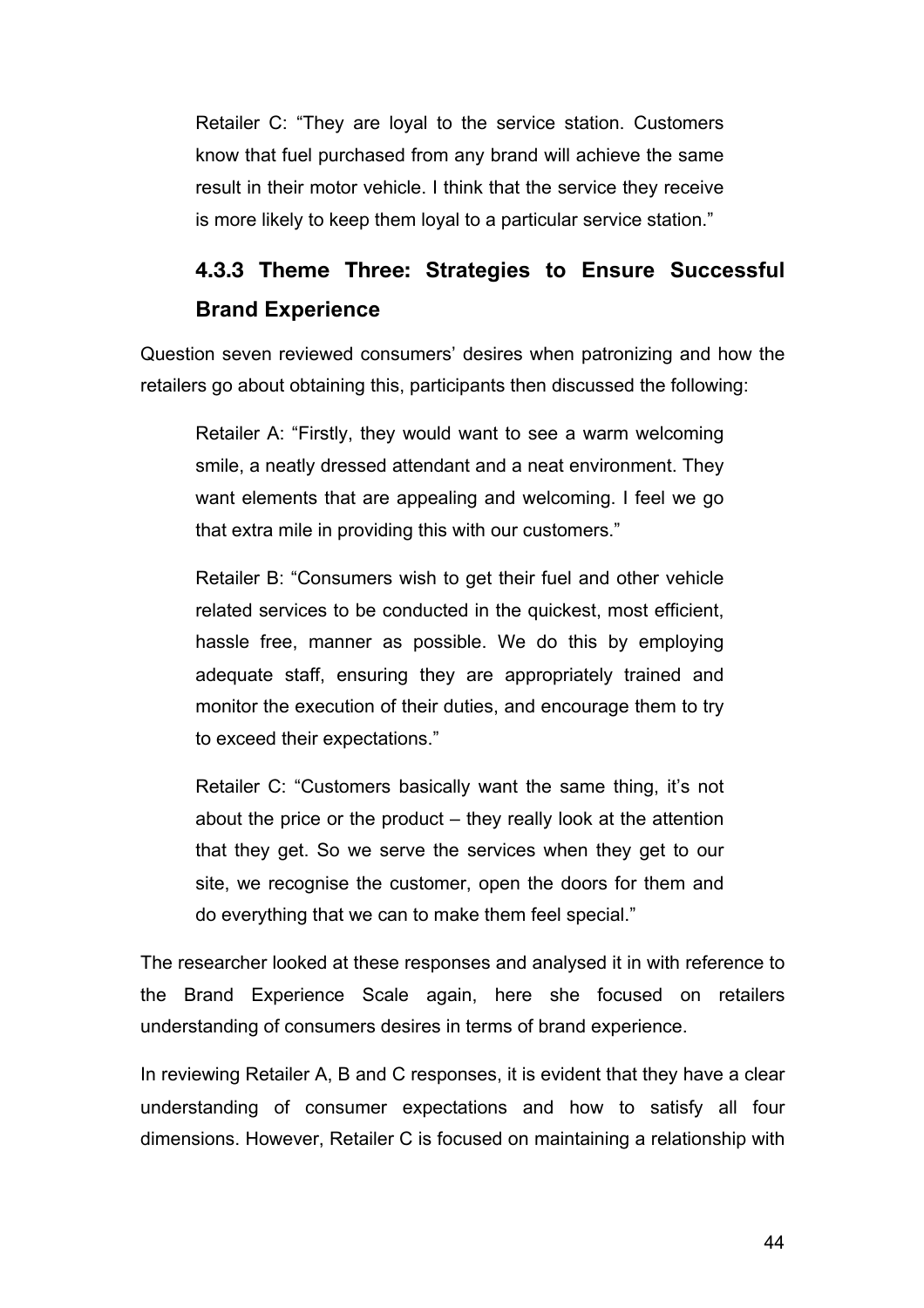his consumers and going the extra mile to make the consumer-experience more pleasurable.

## **4.4 Consumer Questionnaires**

Questionnaires were administered to a total of thirty consumers, ten from each Caltex site, via Survey Monkey. All thirty have been correctly completed and used by the researcher in this study (appendix 3).

The following questions were asked:

- Do you have a preferred petrol station?
	- ! If yes, why do you prefer one to the other?
- How loyal are you to your current petrol station?
- How likely are you to recommend your current petrol station to others?
- What influences your purchase decisions at this petrol station?
- What do you believe great service to be in this regard?
- What would you like attendants to do more of?

### **4.4.1 Preferred Petrol Station Statistics**



Figure 4.4 Preferred Petrol Station Statistics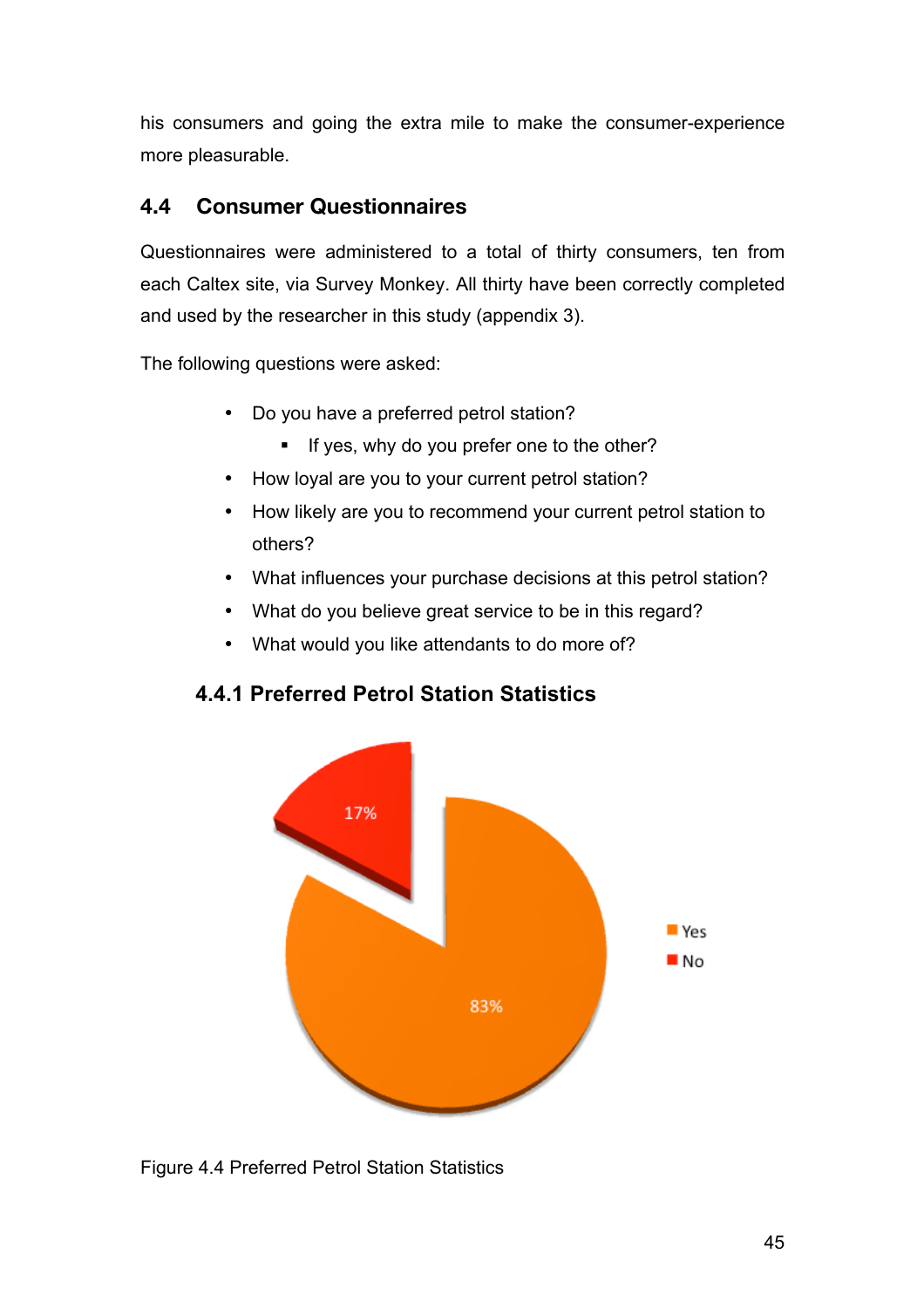Figure 4.4 on p.45 indicates that out of 30 participants, 83% (25 participants) have preferred petrol stations whereas 17% (5 participants) don't. Majority of participants have a preferred service station. This preference demonstrates a form of brand loyalty. As mentioned before, brand loyalty is affected by an individual's preference and can be seen as the result of consumer behaviour (Investopedia, n.d).

Participants who responded to having a preferred petrol station were then asked what prompts this choice, the result can be seen below in figure 4.5.

# promotions rewards worthwhile safety ٢ trust convenience

#### Figure 4.5 Word Cloud Representing Preference Drivers

Figure 4.5 is a word cloud representing participant responses pertaining to preference drivers. It can be noted that service, convenience and friendly staff are key drivers. Other drivers mentioned by participants are promotions, reward programmes, site safety, trust and being worthwhile.

#### **4.4.2 Layers of Customer Loyalty**

Participants were asked to select their level of loyalty to each particular site, refer to figure 4.6 on p.47.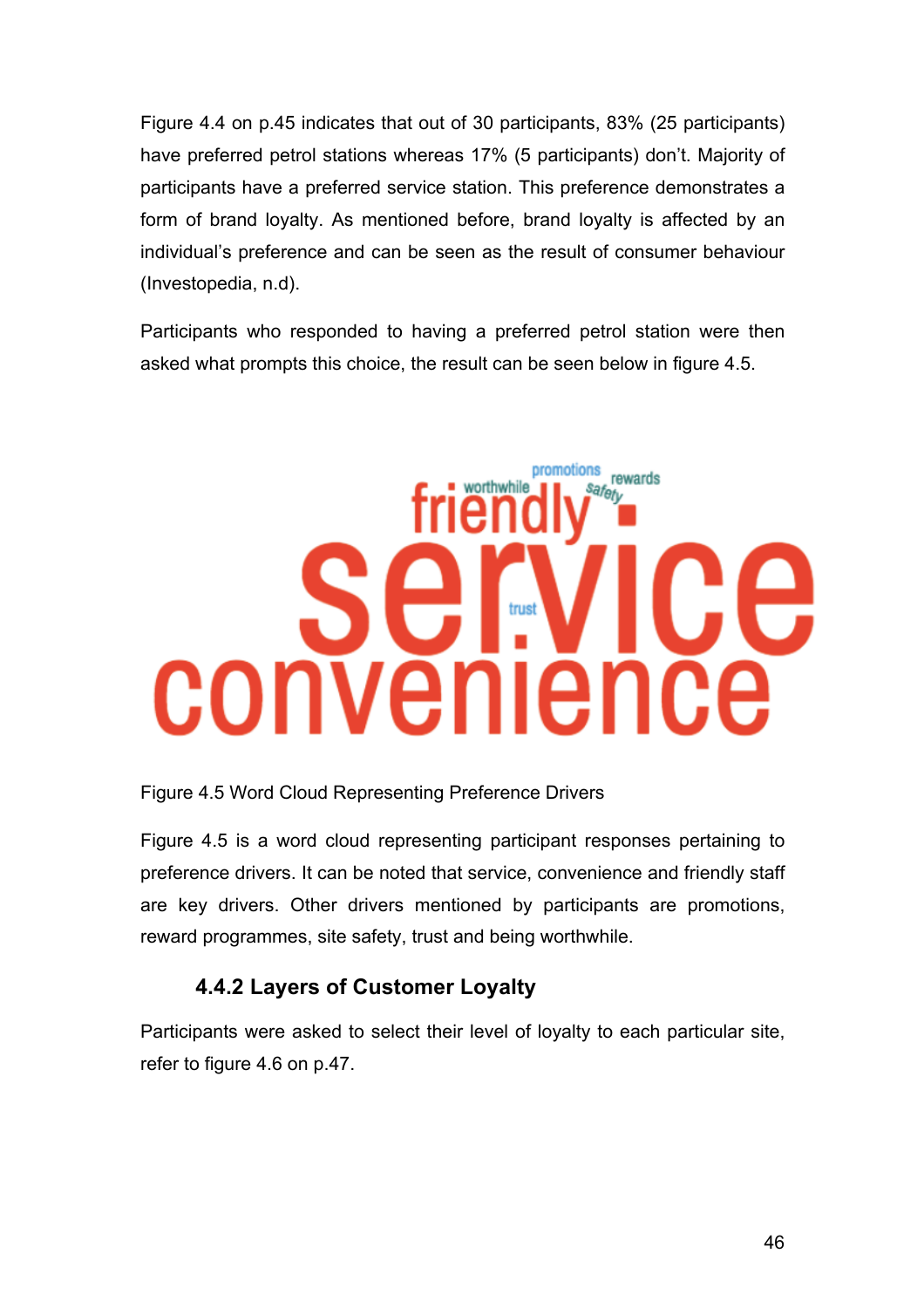

#### Figure 4.6 Consumer Loyalty Amongst Each Service Station

Figure 4.6 indicates the participants' loyalty towards each service station.

The questionnaire options gave participants choices derived from The Layers of Customer Loyalty model. The choices are highlighted as follows:

- Brand Acknowledger: I know the brand, that's why I support it.
- Brand Opter: I like the brand but won't inconvenience myself for it.
- Brand Champion: I love the brand and will go out of my way to get it.

From figure 4.6, it can be seen that Hillcrest maintains the highest level of loyalty with 70%, or 7 out of 10, of the participants being brand champions. Majority of participants from the Warner Beach service station were Brand Champions (50%) and Brand Opters (40%). Clairwood had the poorest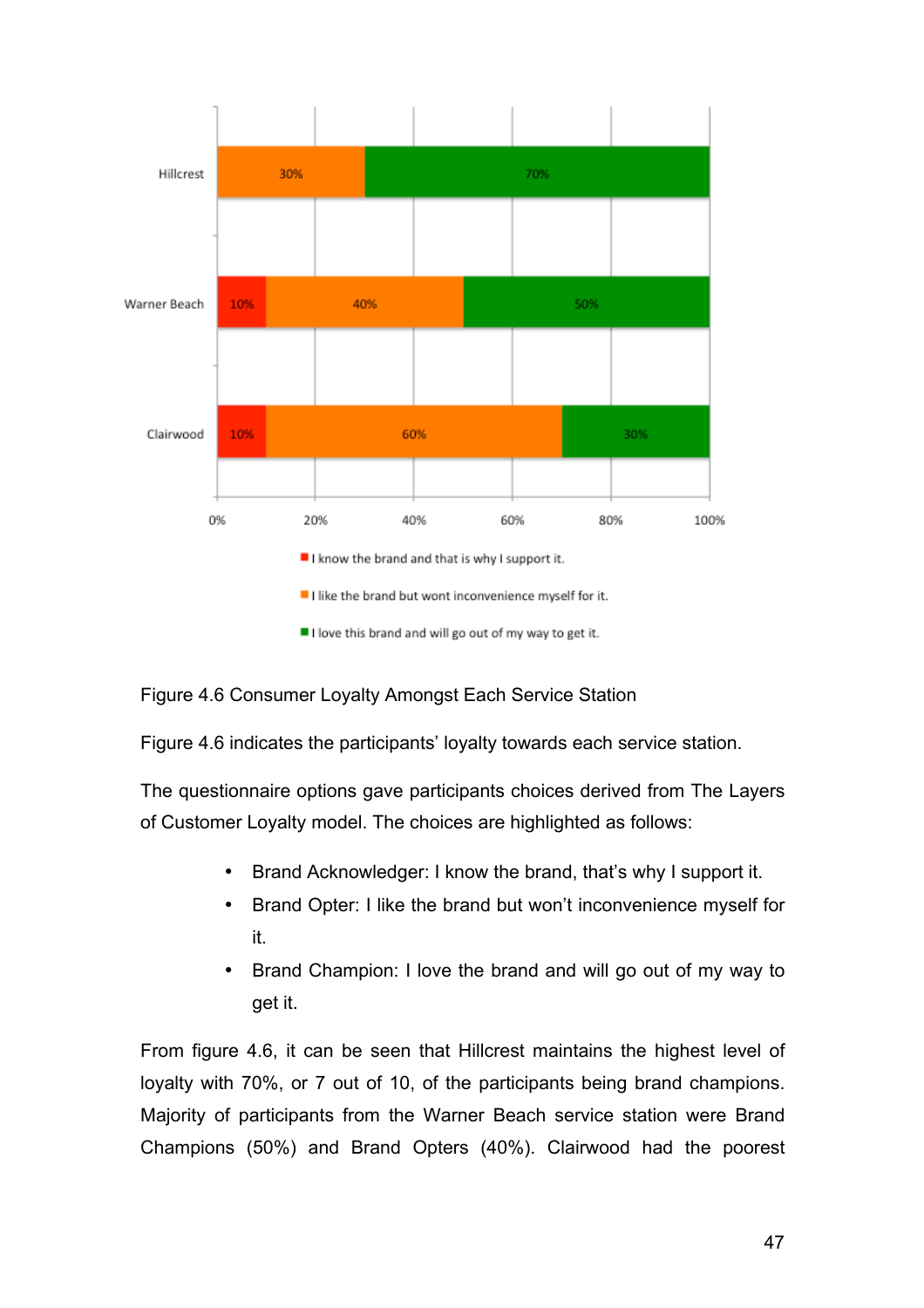customer loyalty with 60% of the participants being Brand Opters and a mere 30% Brand Champions.



#### **4.4.3 Customer Recommendation Potential**

The next question required participants to state how likely they are to recommend their individual service station.

Figure 4.7 Customer Recommendation Potential

It can be seen in figure 4.7 that 9 out of 10 (90%) of participants from the Hillcrest service station will recommend the site to other individuals, with 1 out of 10 (10%) providing a neutral response. With reference to Warner Beach, 6 out of 10 (60%) of participants feel that they will recommend the site and 10% responding that their recommendation is unlikely. Participants from the Clairwood service station feel neutral about recommendations (6 out of ten or 60% of participants) and the other 4 out of 10 (40%) responded saying that they are likely to refer the site.

## **4.4.4 Purchase Decision Drivers**

The aim of this question was to get an understanding of what consumers are looking for in terms of brand experience. Participants were asked to name elements that influence their purchase decision.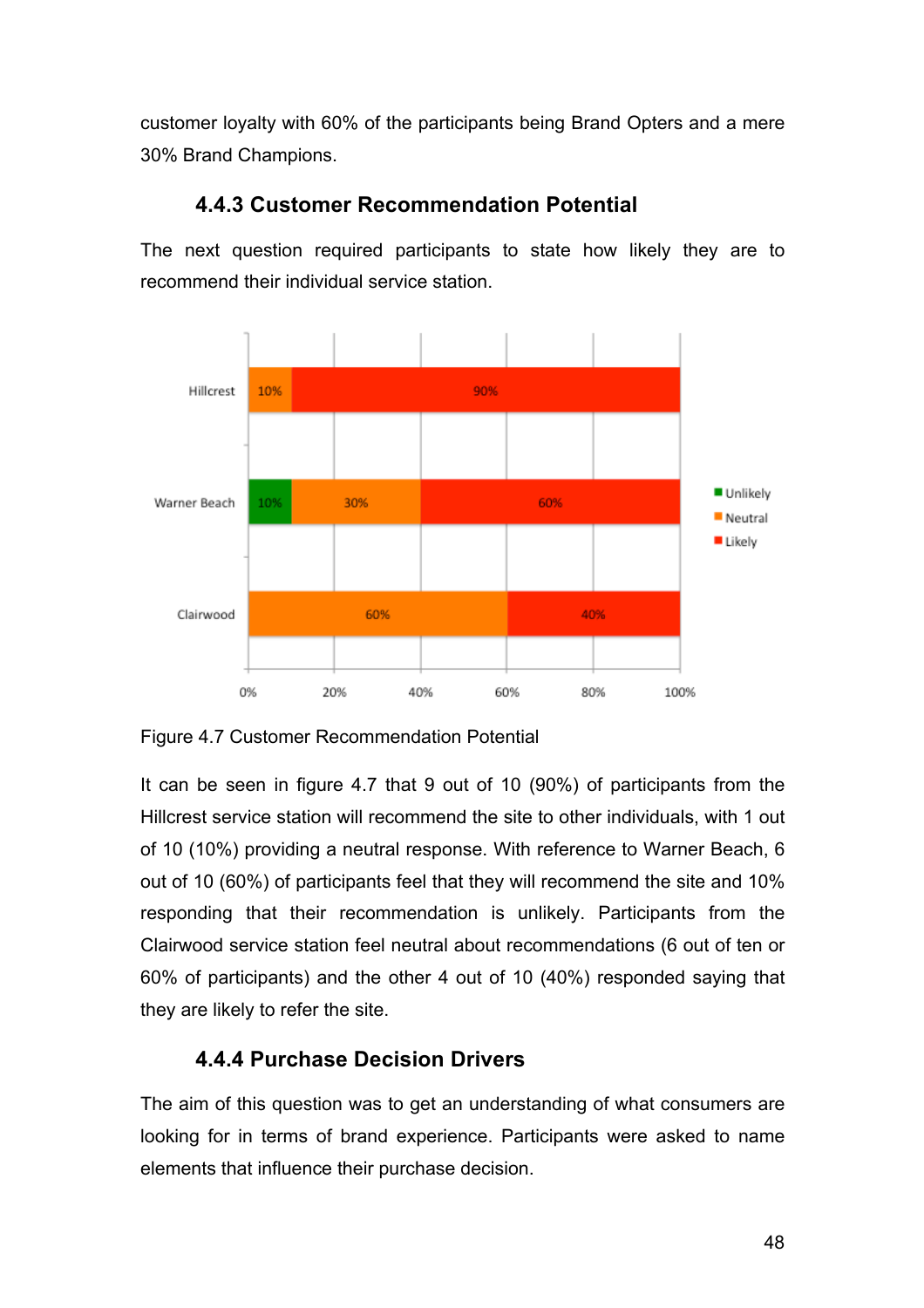

#### Figure 4.8 Purchase Decision Drivers

Figure 4.8 indicates what drives purchase decisions amongst the consumers. Out of 30 participants, 32% feel that attendants are an important element that drives purchase decisions, participants highlighted that attendants are the first point of contact and therefore feel that friendly, approachable attendants are a huge draw card.

Convenience store was the second most popular response (29%), participants mentioned that by having a convenience store they are able to refuel petrol and buy their day-to-day groceries.

ATMs (17%), Promotions (11%) and Restaurants (4%) were seen as other purchase decision drivers.

### **4.4.5 Participants' Definition of Good Service**

Participants were asked to describe what they felt their individual site was doing right in terms of providing good service. Some of the responses are highlighted, per service station on p.50.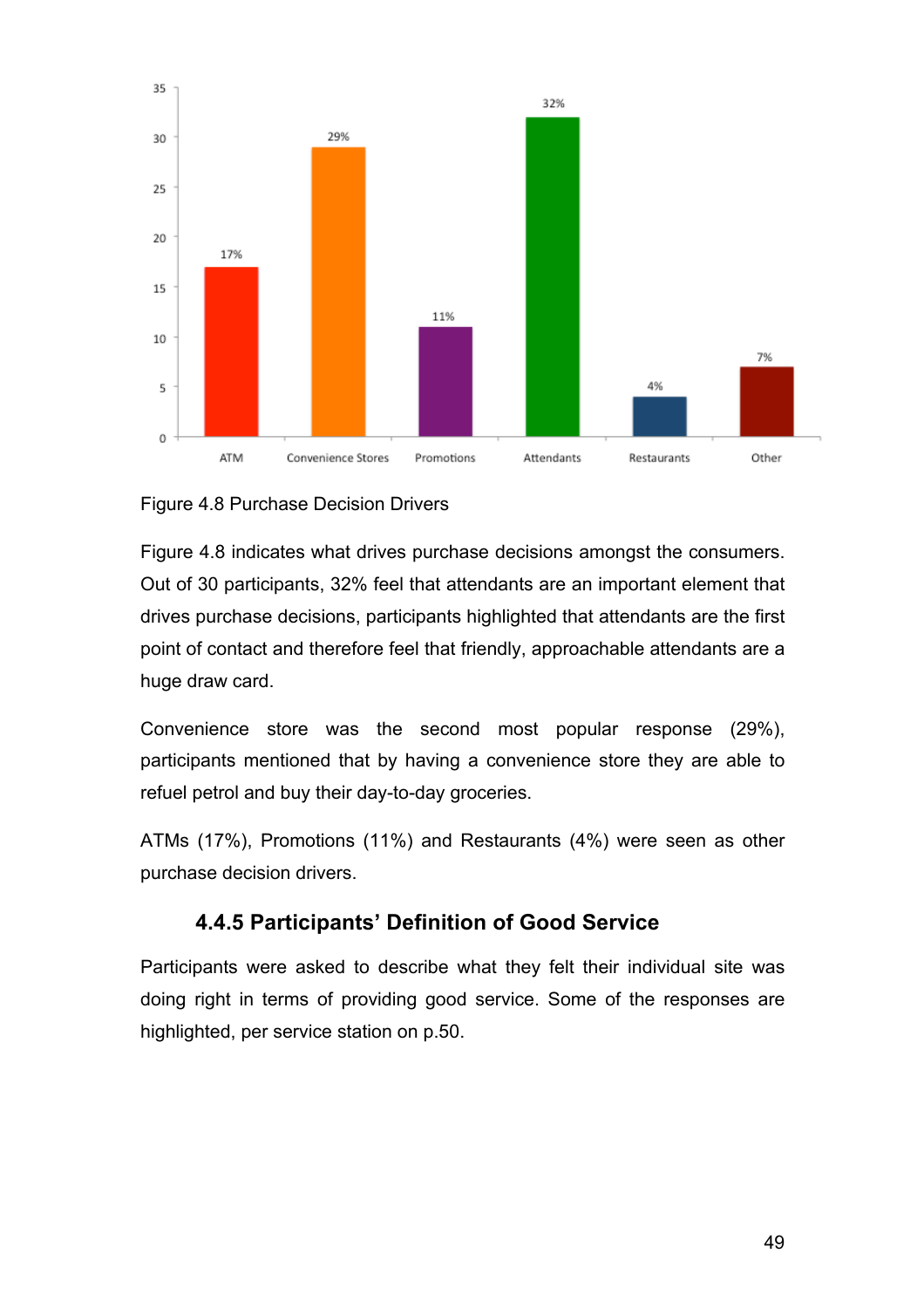#### **4.4.5.1 Hillcrest**

"Able to communicate with the consumer. Offer service above the rest."

"Understanding what the consumer wants. Asking for extras. Staff going beyond their roles."

"Service with a smile."

"Excellent service with a warm smile."

"Friendly employees and great service. I leave with smile because the employees engage in conversation."

#### **4.4.5.2 Warner Beach**

"Always request to check oil, pressure and other extras."

"Pleasant staff."

"Quick and efficient."

"The staff speed."

"The behaviour of employees and managers… respect."

#### **4.4.5.3. Clairwood**

"Friendly attendants"

"Friendly and efficient"

"Quick fill-ups, always efficient."

"Attendants are respectful and recognizes me as a frequent customer."

"They make me feel comfortable."

#### **4.4.6 Attendant Guideline**

The researcher asked participants what they would like to see attendants doing more of. The following key guidelines were indicated: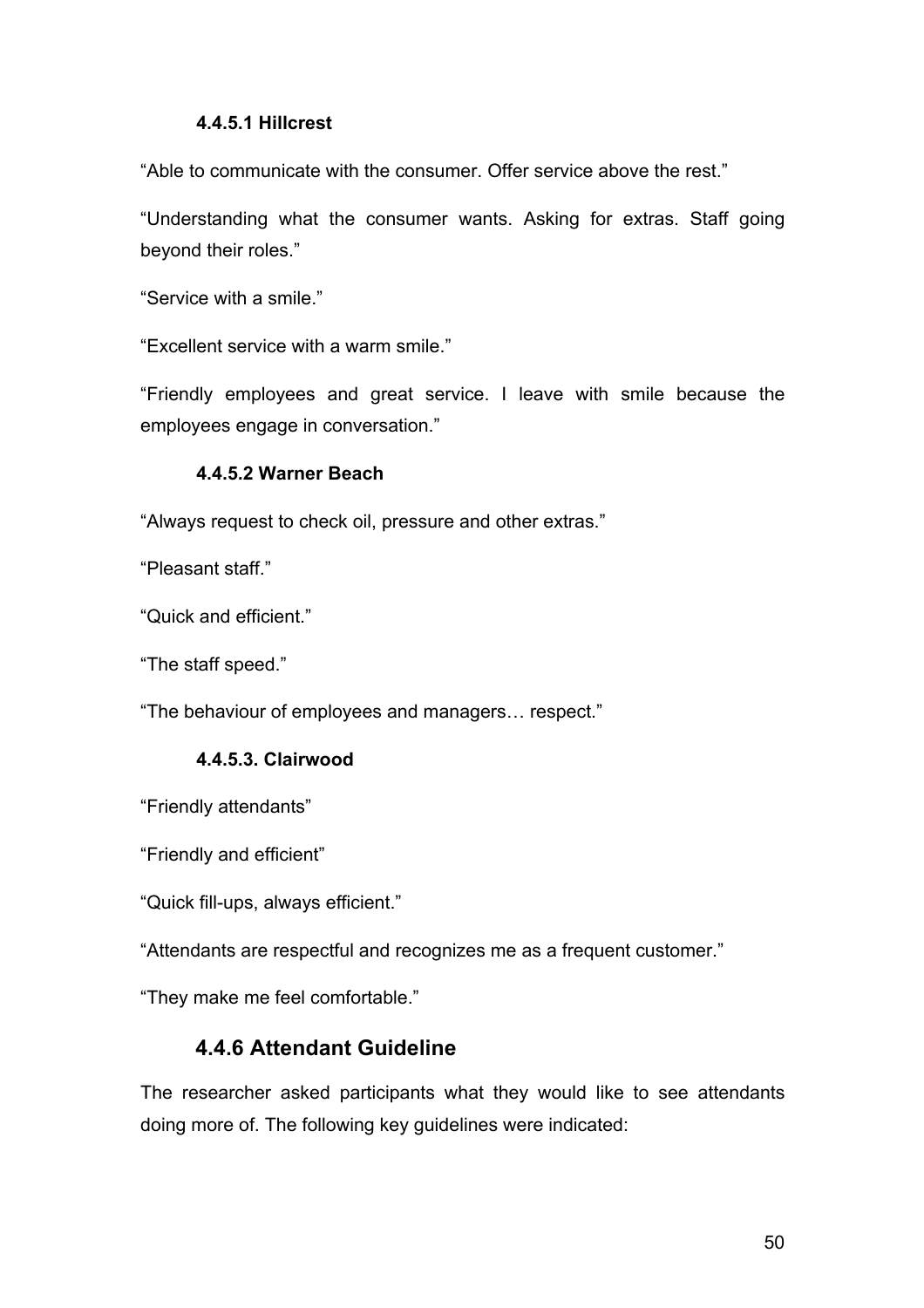"Make sure necessary car checks are done if need be to ensure all customers are satisfied with the service."

"Service with excellence, up-sell products of convenience store, or Caltex promotions"

"Smile and be willing to help."

"Attendants that chat to you and smile and ask how your day is. Attendants that care about their clients and make that few minutes that much better."

"Be on the forecourt even when it's quiet, so when a car comes in they are already smiling and welcoming the customer."

### **4.5. Customer Journey Map**

The researcher conducted three customer journey maps, one for each site. Each map was based on the experience created per service station. The journey map focused on five elements:

- Welcome this element analyses the welcome received when an individual enters the site. Here, the researcher assessed approachability, welcoming attitudes and eagerness.
- Filling the researcher analyzed the efficiency of the attendant, and whether he/she confirmed the amount and fuel type.
- Extras this element reviews whether or not extras were offered. These extras include windscreen washes and oil and tyre check.
- Attitude the attitude of the attendant was assessed, also looking at his/her neatness.
- Overall Experience the researcher then evaluated the holistic experience of each site.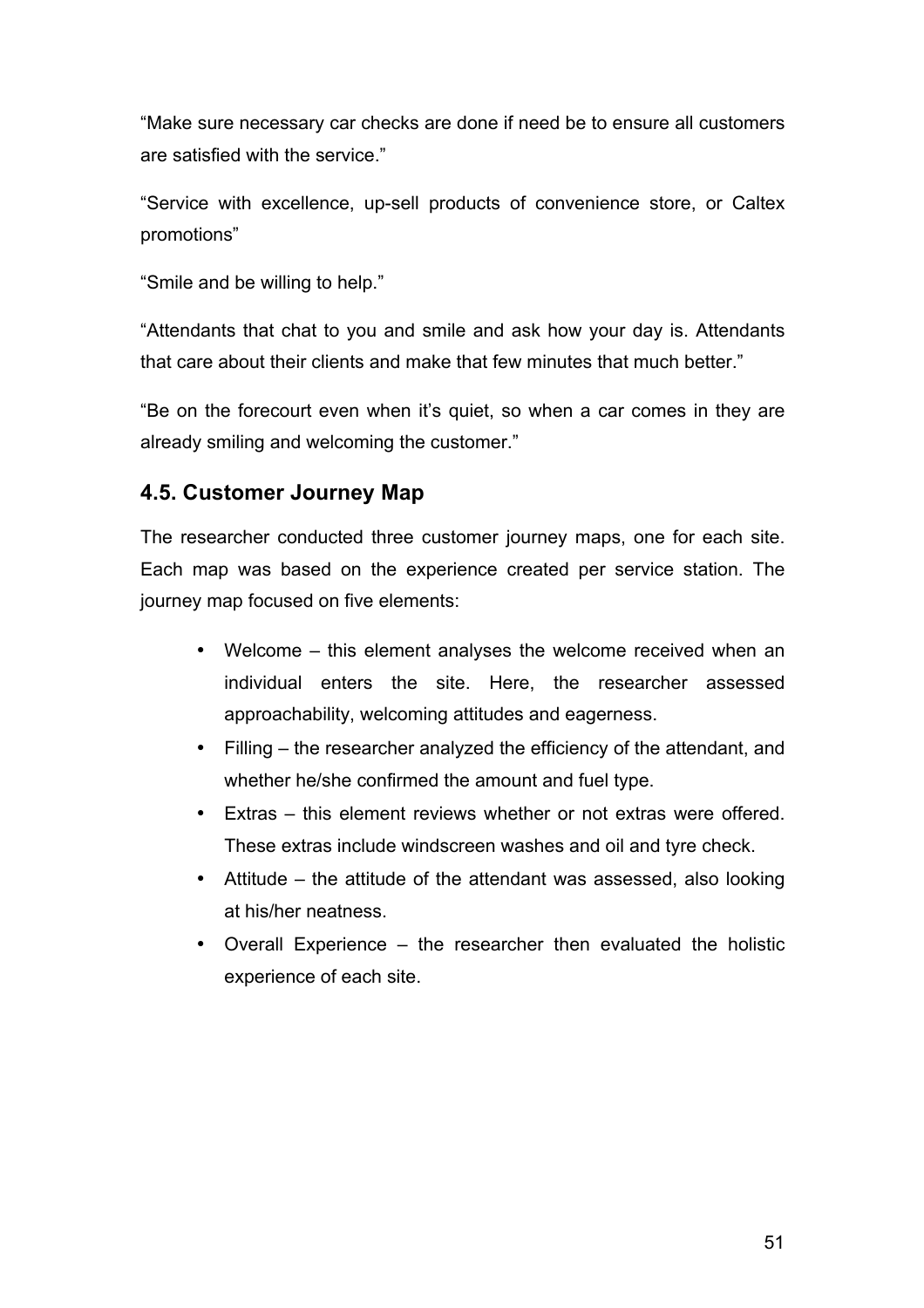



#### Figure 4.9 Hillcrest Customer Journey Map

Figure 4.9 illustrates the Hillcrest Customer Journey Map. Upon arrival at the Hillcrest site, as a mystery shopper, the researcher was greeted with a warm welcome and smiles, she was then guided into the appropriate petrol pump. She therefore scored the 'welcome' 5 out of 5, excellent service. When it came to filling the petrol, the attendant double-checked the amount with the researcher and filled the petrol in a quick and efficient manner, the 'filling' was scored a 5. The site was a busy on the day and it took a while for extras to be offered and so 'extras' scored a 4. The attitude of the attendant was pleasant and friendly, he went out of his way to make the researcher comfortable and was scored a 5. The overall experience of the site was excellent, even though the site was busy, it was still neat and staff were friendly and eager – this earned the overall experience a 5 out of 5.

#### **4.5.2 Warner Beach**

The Warner Beach Customer Journey Map is illustrated in Figure 4.10 on p.53. The 'welcome' in Warner Beach service station was rated a 4, as the staff took a little longer to get to the researcher. The 'filling' and 'extras' were also rated a 4 because the attendants didn't go out of their way. The attitudes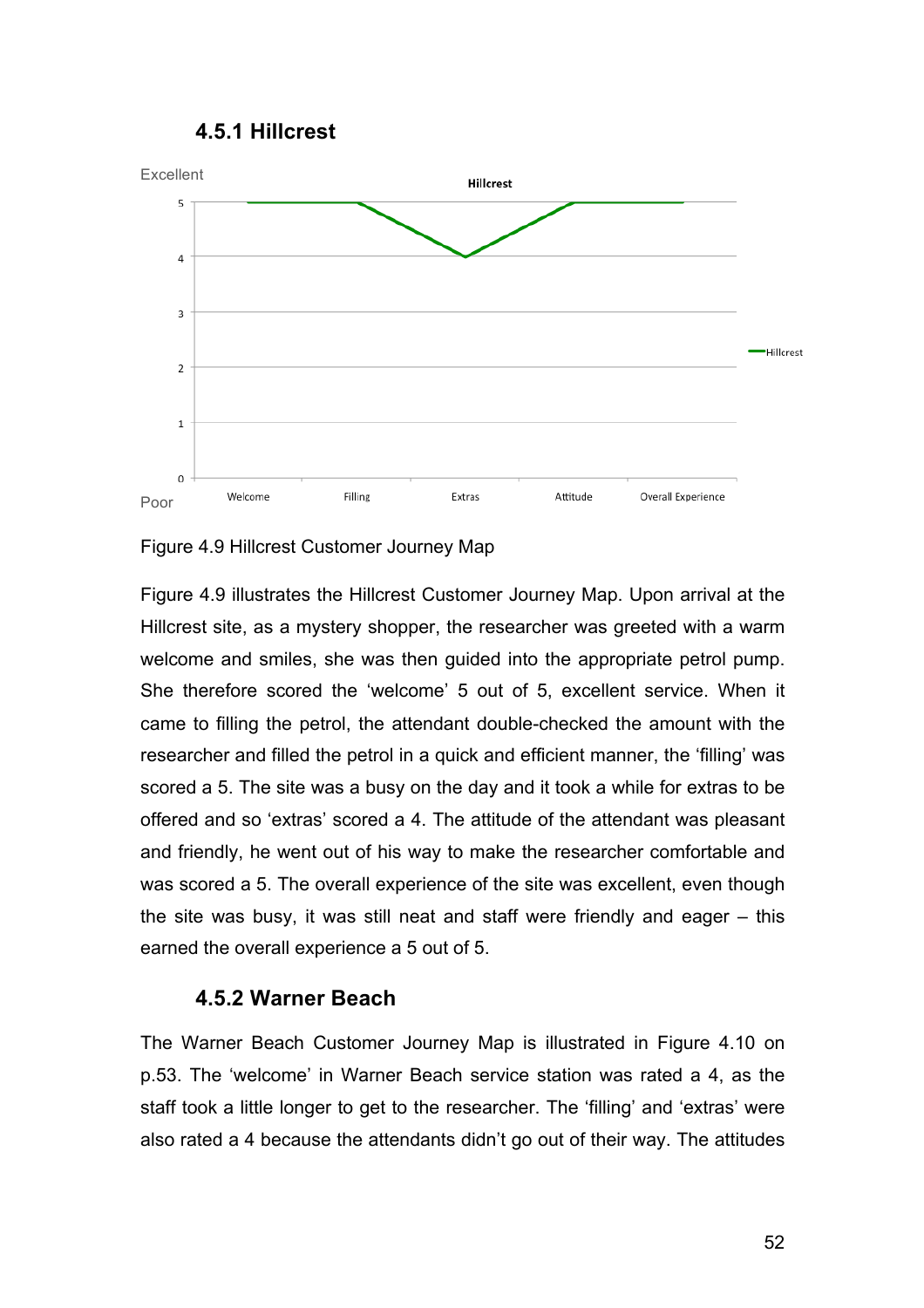of the attendants were rated a 3 simply because they didn't seem interested. The overall experience was average and rated a 3.



Figure 4.10 Warner Beach Customer Journey Map



## **4.5.3 Clairwood**

Figure 4.11 Clairwood Customer Journey Map

Figure 4.11 is indicates the customer journey with reference to the Clairwood service station. The 'welcome' was rated as a 3, this is because attendants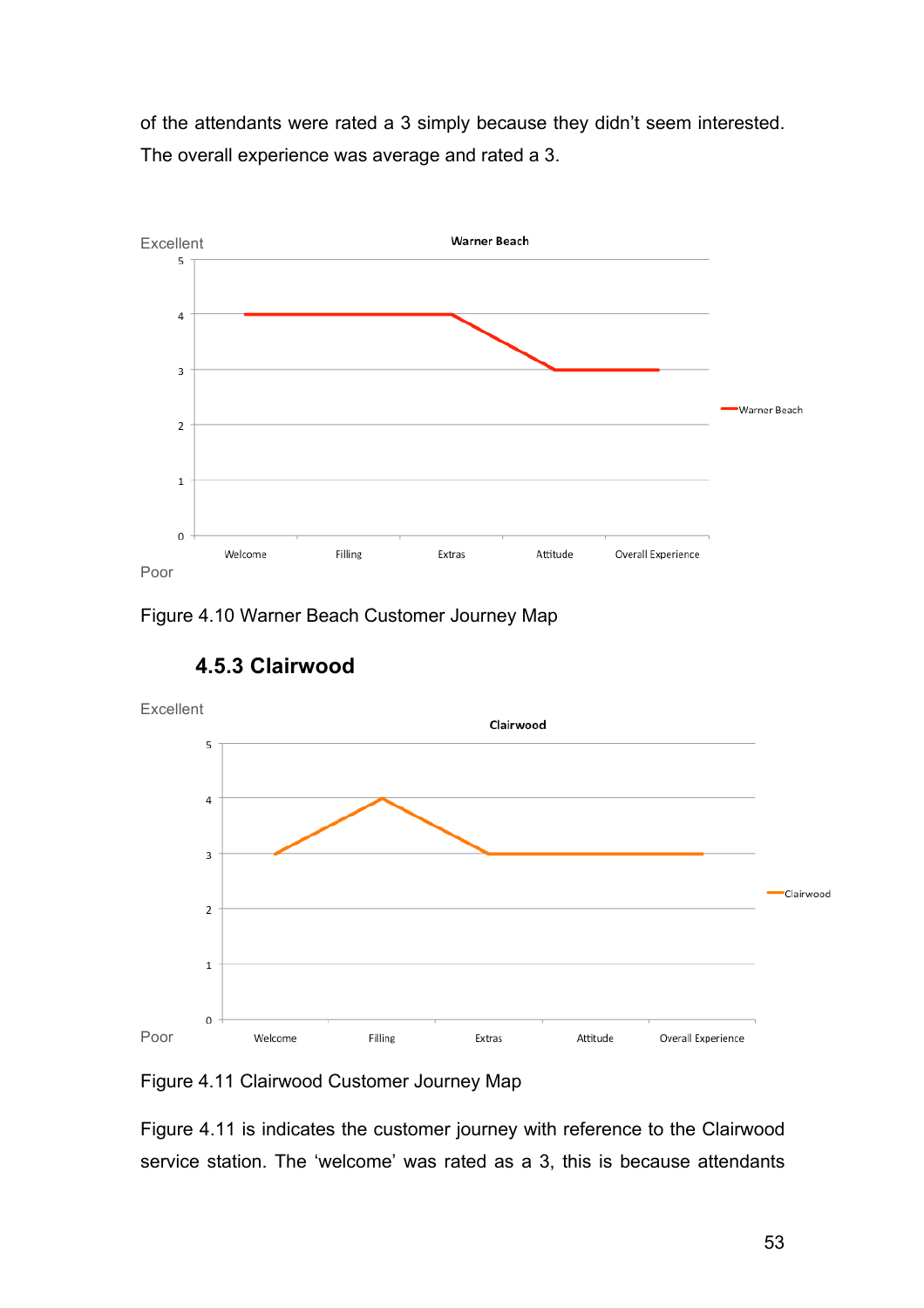were chatting when the researcher arrived and took a while to actually get to her. The 'filling' was rated as 4 because the attendant did confirm the amount before filling, and filled the tank in an efficient manner. 'Extras' and 'attitude' were also rated as 3 because the attendant only offered to check the tyres and nothing more and the attitude of the attendant was average. The overall experience was rated a 3, leaving room for improvement.

### **4.6 Summary**

The results have revealed that retailers have an understanding of the term 'brand experience' and have their own methods or approaches in attaining it. The different methods of creating brand experience have resulted in fluctuating levels of brand loyalty through each site. Caltex has measures in place to ensure a sustained brand experience however most retailers feel that they provide average assistance and impact thereof.

Results have also revealed the importance of brand experience as a purchase decision driver and key elements that consumers seek in this regard.

In the next chapter the researcher concludes the study by presenting the main findings. Recommendations are made to retailers on how the sites can optimize brand loyalty using brand experience and concluding recommendations for future study.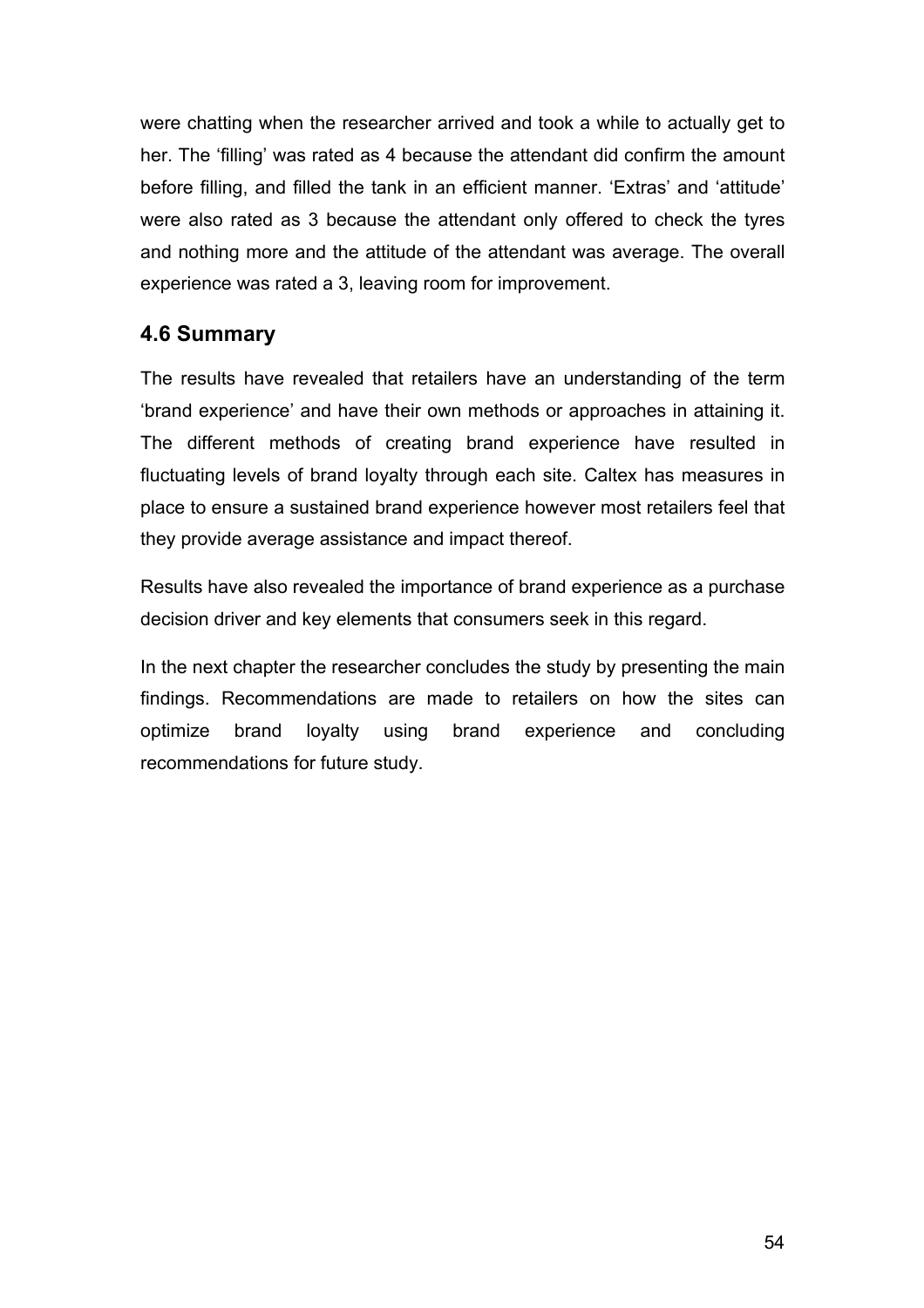# **CHAPTER FIVE: CONCLUSION AND RECOMMENDATION**

The study's **key findings, recommendations**  and **conclusion** are discussed**.**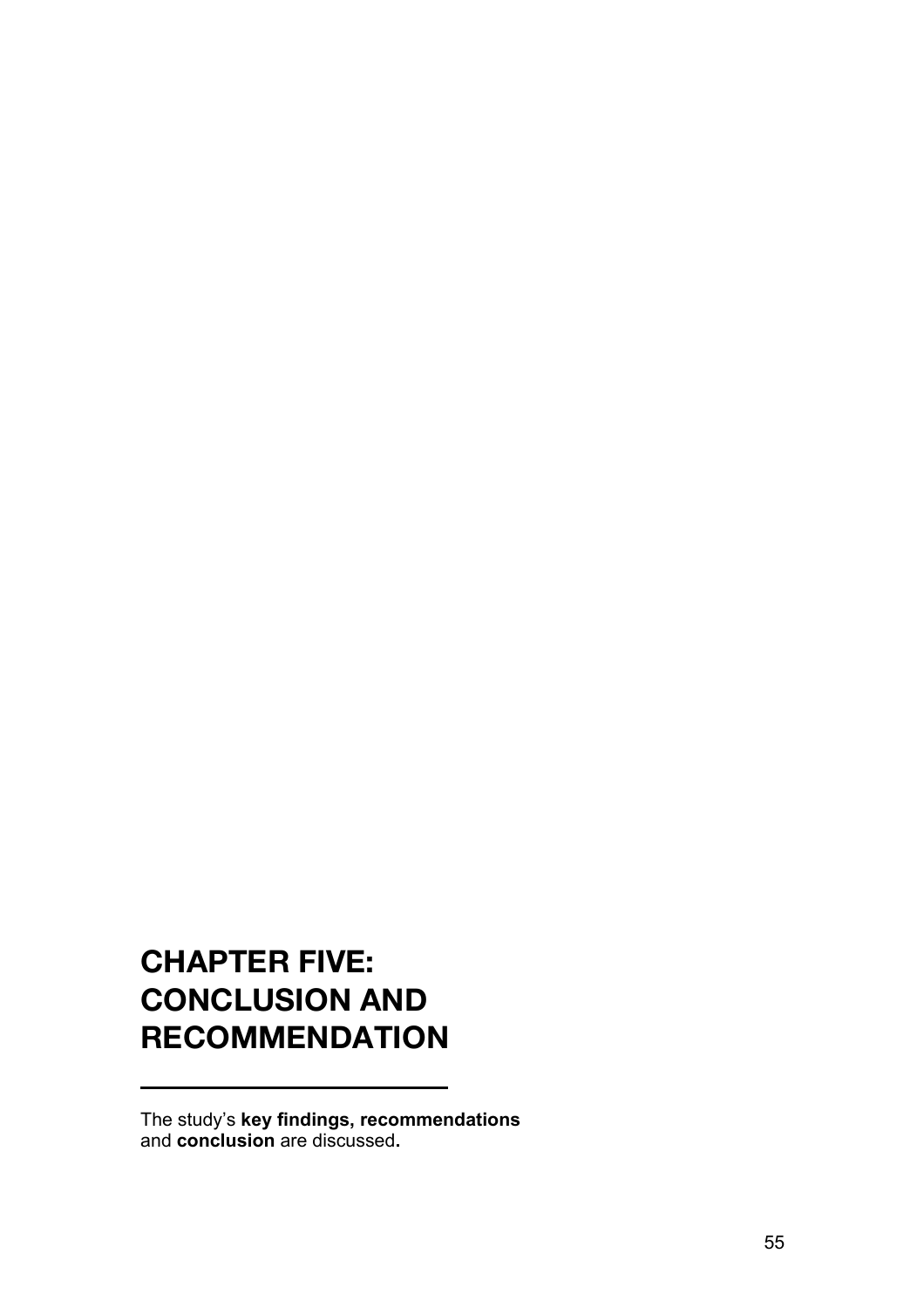# **Chapter Five: Conclusion and Recommendations**

## **5.1 Introduction**

The research findings are concluded on in this chapter. Furthermore, the chapter seeks to draw attention to the contribution of this research with direct reference to the objectives and aims of the study. Recommendations are also presented based on the research findings.

The research objectives were to:

- 1. Investigate the brand experience created by three (3) Caltex retail sites around Durban.
- 2. Understand what consumers' desire in terms of brand experience within these three (3) sites.
- 3. Discover strategies that will optimize consumer loyalty within these sites.

The study of the findings is beneficial for the following reasons:

- To create awareness amongst retailers and employees or attendants that will promote their understanding and perceptions of brand experience.
- This information will help retailers strategize to support and encourage customer satisfaction and loyalty.
- This will act as a reflection on current practices regarding brand experience and identify areas of improvement.
- Recommendations will be made on how to execute support structures encouraging improved brand experiences.
- Understanding the relationship between brand experience and brand loyalty allows for sustained business and lasting partnerships.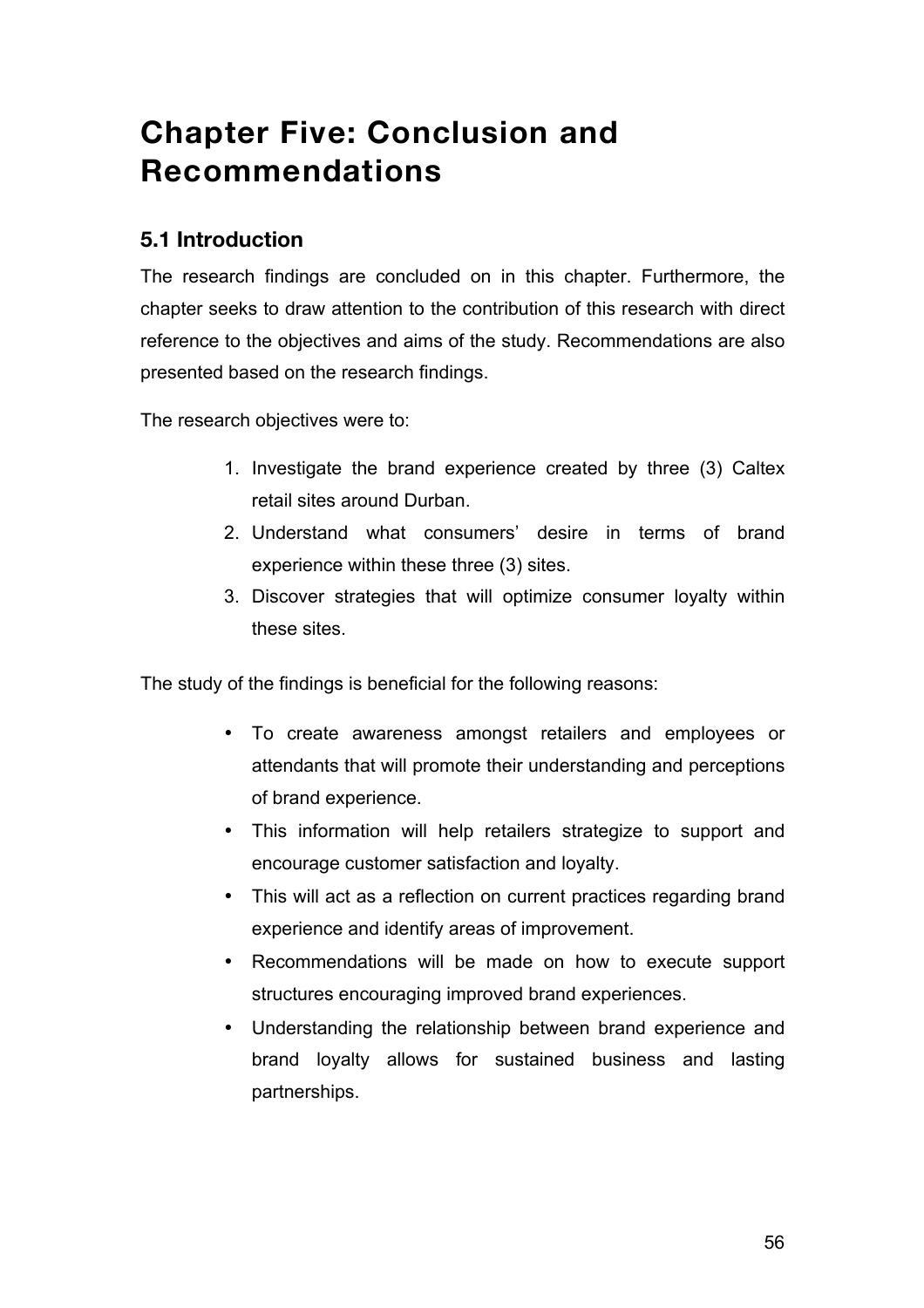#### **5.2 Research Question One**

The first research objective aimed at exploring the various brand experience methods and techniques employed by each site. This objective answered the first research question: To what extent does Caltex brand experience differ within selected retail sites in Durban?

## **5.2.1 Findings**

#### **5.2.1.1 Literature**

Brakus et al., (2009) state three crucial brand experience segments: product experience, shopping and service experience and consumption experience. They explained that Brand experience may differ in presence, duration and strength. This literature furnished the researcher with factors investigated in the retailer semi-structured interviews.

#### **5.2.1.2 Observation**

Interview questions one to four achieve this objective. The semi-structured interviews aimed at getting retailers perspectives of brand experience and elements thereof. The literature was supported by participants' responses. Retailers had a fair understanding of the term 'brand experience'. It's been observed that Caltex provides Operations Standards Booklet, yearly 'service excellence' trainings and monthly visits however, the brand experience techniques differ per site. Retailer A and Cs approach to brand experience was focused around shopping and service experience. Retailer B based his approach on product experiences, centered on maintaining the Caltex brand standards. Retailer C highlighted the importance of building customer relationships.

Question seven of the consumer questionnaire also fulfills this objective. Participants pointed out what they feel their service station does best in terms of creating a positive brand experience. It can be noted that the Hillcrest site focused on communicating, engaging and creating a relationship with the consumer providing "service with a smile". The pleasant staff and speedy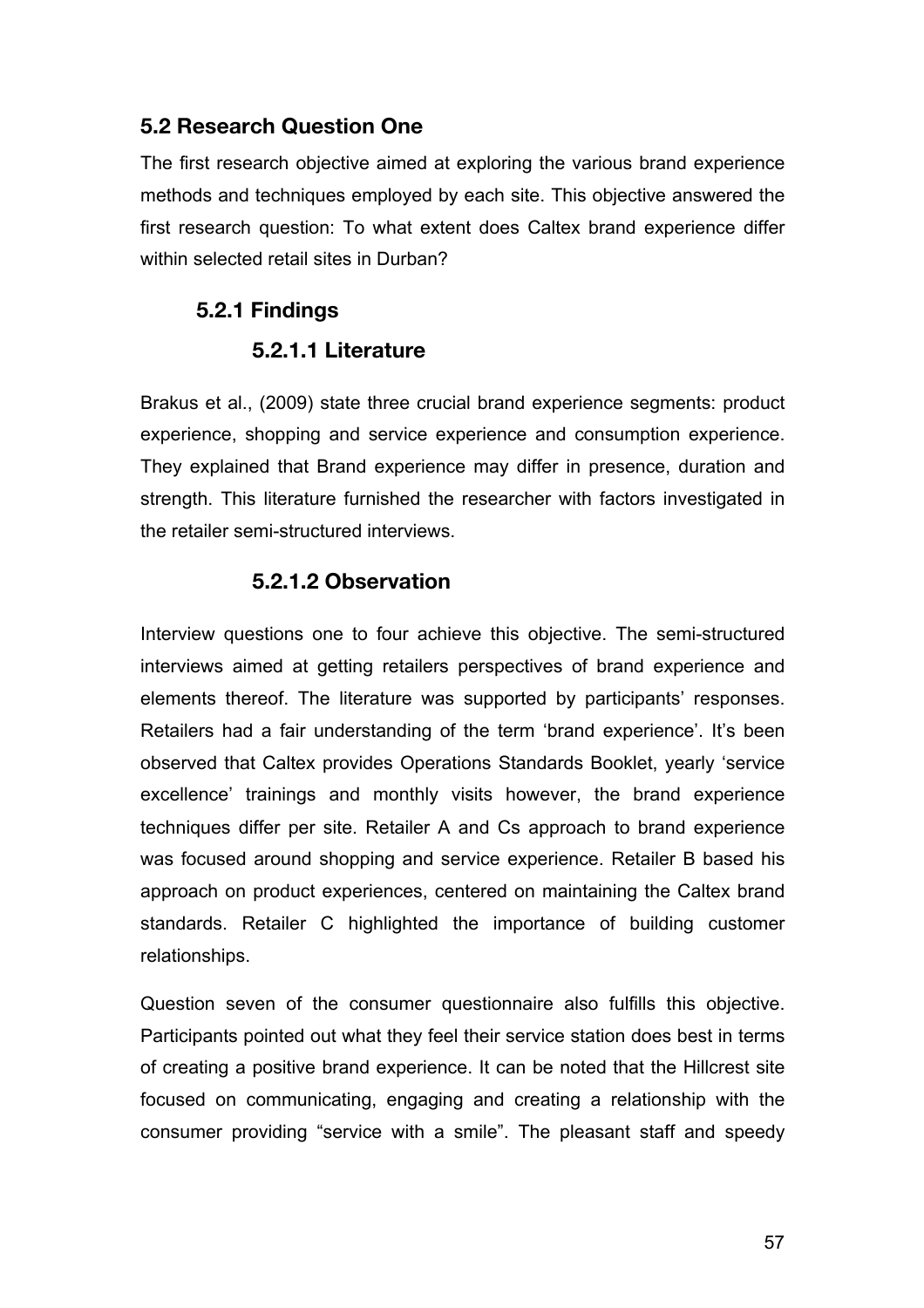service represented Warner Beach. With regard to Clairwood, the attendant efficiency has been highlighted in chapter four.

#### **5.2.2 Conclusion**

The interview responses support the literature in that each retailer has his or her own technique. Retailer A, from the Clairwood site, is known for its efficiency and yields a shopping and service experience. Warner Beach, Retailer B, provides product experience focused on maintaining brand standards, the attendants are speedy and pleasant. Hillcrest, Retailer C, focuses on building customer relationships and a proficient shopping and service experience.

#### **5.2.3 Recommendations**

The findings call attention to the differing brand experience techniques amongst sites. Caltex need to find a solution to this situation, as the brand experience is inconsistent through the three sites. It is recommended that Caltex provide a clear outline of what is expected in terms of brand experience as well as regular attendant and retailer training. It is also recommended that the observed segments of brand experience be reviewed and integrated and incorporated into their own manuals or guides.

### **5.3 Research Question Two**

The second objective of this study was to understand what consumers' desire in terms of brand experience within the three sites. This was done to answer question two: How does the brand experience variable affect brand loyalty?

### **5.3.1 Findings**

### **5.3.1.1 Literature**

Hoyer, Macinnis and Pieters (2012, p251) describe brand loyalty as "consumers buying the same brand repeatedly because of a strong preference for it". The researcher utilized the Layers of Consumer Loyalty model (Figure 2.1.3). The model described the various layer of consumer loyalty consisting of three layers: brand acknowledgers, brand opters and brand champions.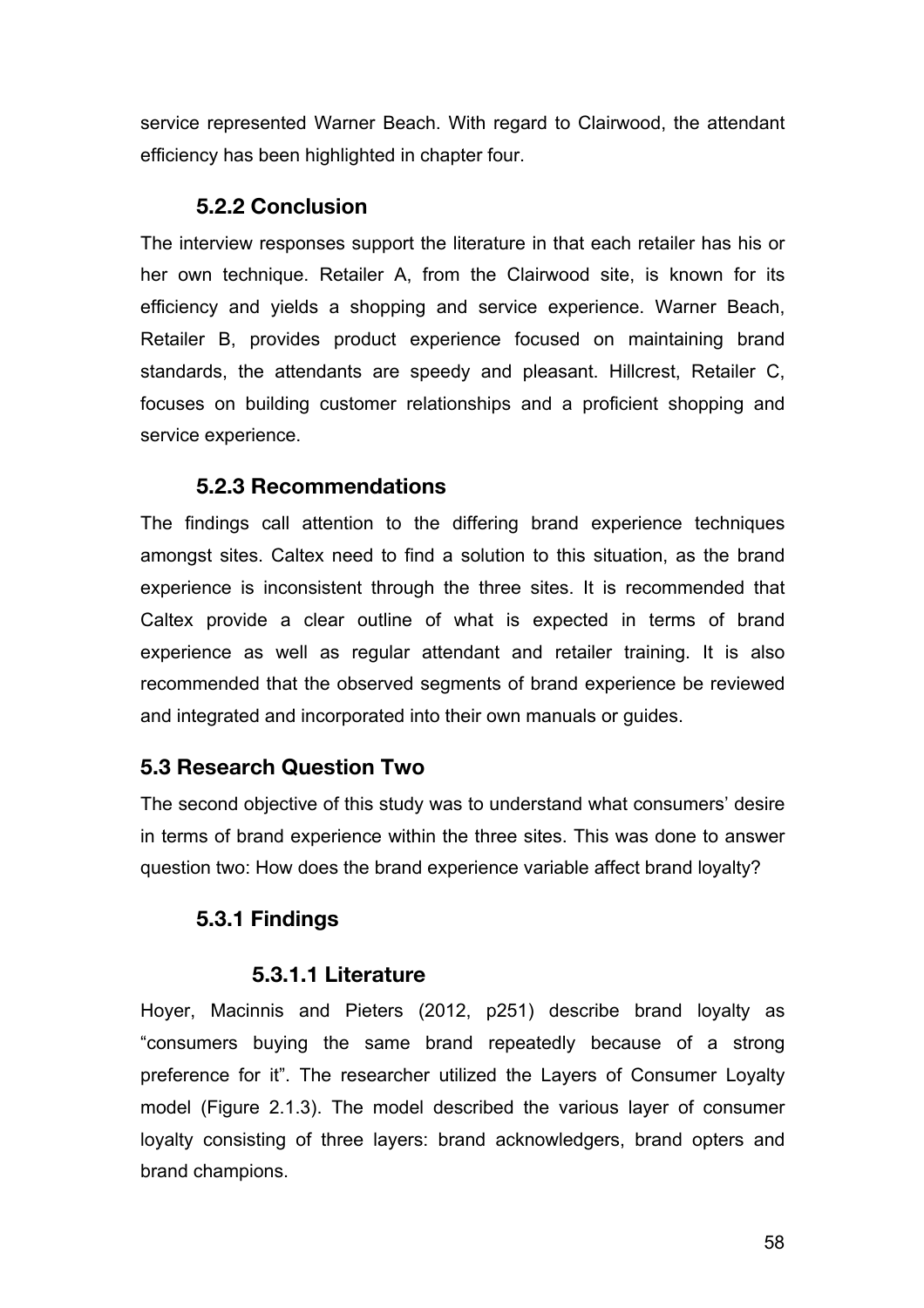#### **5.3.1.2 Observations**

Question one and four of the consumer questionnaire were developed to fulfil the second research objective. The majority (83%) of participants prefer their relevant petrol stations. Furthermore, 70% of Hillcrest participants, 50% of Warner Beach participants and 30% of Clairwood participants consider themselves brand champions, the highest level of loyalty on the Layers of Consumer Loyalty. Here, the literature is sustained as the loyalty is proven through the preference and vice versa.

### **5.3.2 Conclusion**

It is evident that there are varying degrees of brand loyalty within each site. The Hillcrest site has the highest percentage of brand loyalty overall. It can be noted that the brand experience deviation has communicated through the brand loyalty levels.

#### **5.3.3 Recommendations**

Due to the fact that Hillcrest indicates the highest level of brand loyalty, best practices can be drawn from their brand experience. Consumers felt that by creating a bond and providing service excellence at Hillcrest, they remained loyal to the site.

## **5.4 Research Question Three**

The third objective was to determine strategies that will optimize consumer loyalty within these sites in order to answer the third research question: What strategies will ensure a successful brand experience?

### **5.4.1 Findings**

### **5.4.1.1 Literature**

The Caltex Retail Outlets Standards Manual (2010) explains that "In a highly competitive service industry such as ours, the customer is of paramount importance and outstanding services is critical for business success". In this manual Caltex illustrates customer experience as identifying and providing for customers, needs in a prompt efficient manner.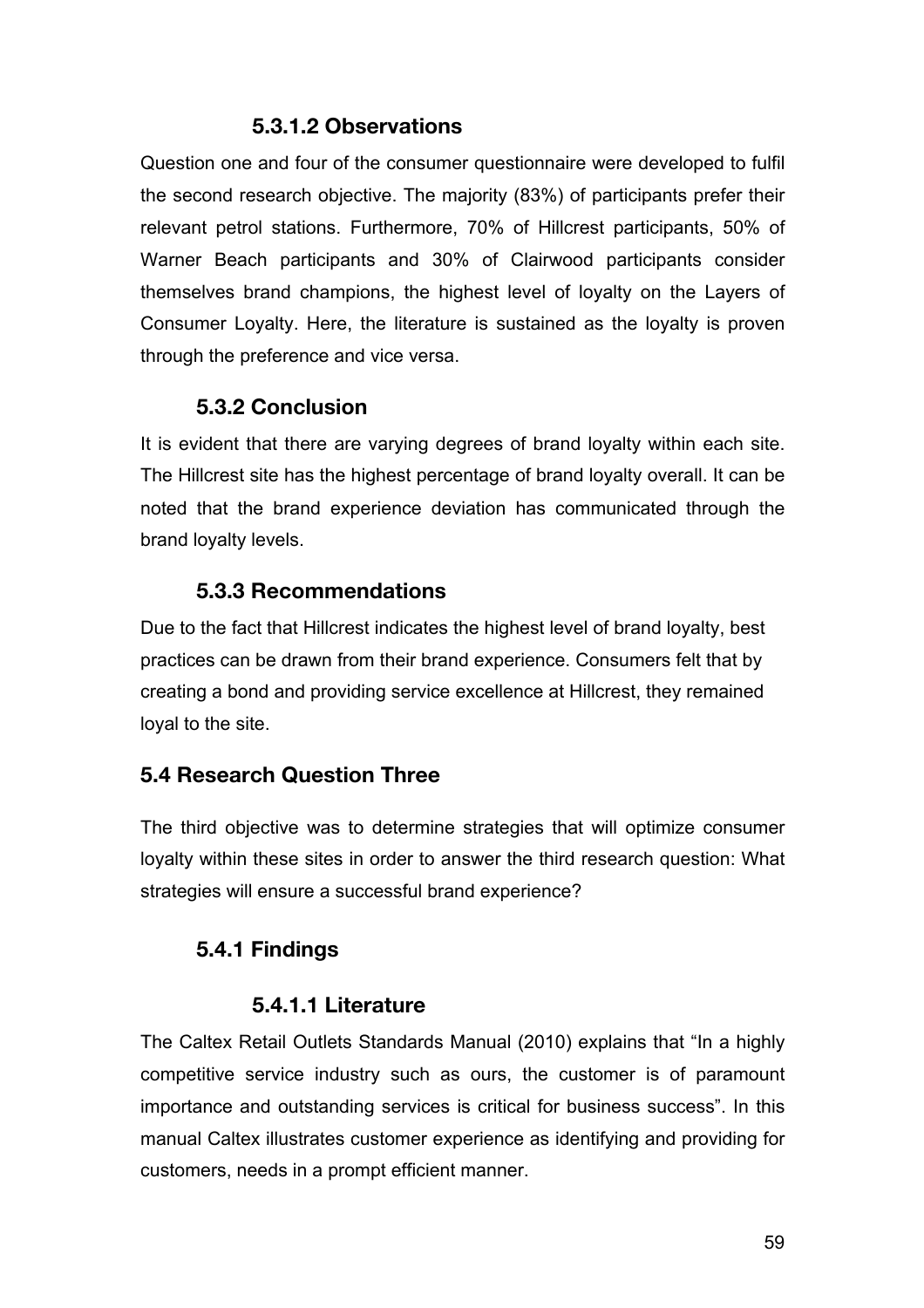#### **5.4.1.2 Observations**

The researcher analysed the current brand experience through the interviews, questionnaires and customer journey map in order to produce strategies to optimize brand loyalty. The literature provided guidelines to which retailers utilize with reference to brand experience, however, the guidelines are not being entirely followed – this can be seen by the brand experience and brand loyalty inconsistency through sites.

#### **5.4.2 Conclusion**

The current strategies put in place by Caltex are not fully optimizing the brand loyalty. Strategies need to be put in place that will ensure efficiency and sustainability.

### **5.4.3 Recommendations**

Caltex needs to implement more powerful strategies to ensure a consistent brand experience.

### **5.5 Summary of Findings**

Based on the literature discussed in Chapter 2, the literature review, it is evident that brand experience has a crucial impact on brand loyalty. The literature revealed that the different layers of loyalty are dependent on the level of brand experience; this was confirmed by the findings of the study. The research findings are summarized as follows:

- Retailers have an understanding of the term 'brand experience' and importance thereof.
- Retailers are aware of brand experience techniques that they implement within their sites.
- The current techniques are not creating a holistic, optimized brand experience.
- Key purchase decision drivers are positive, friendly attendants and convenience stores.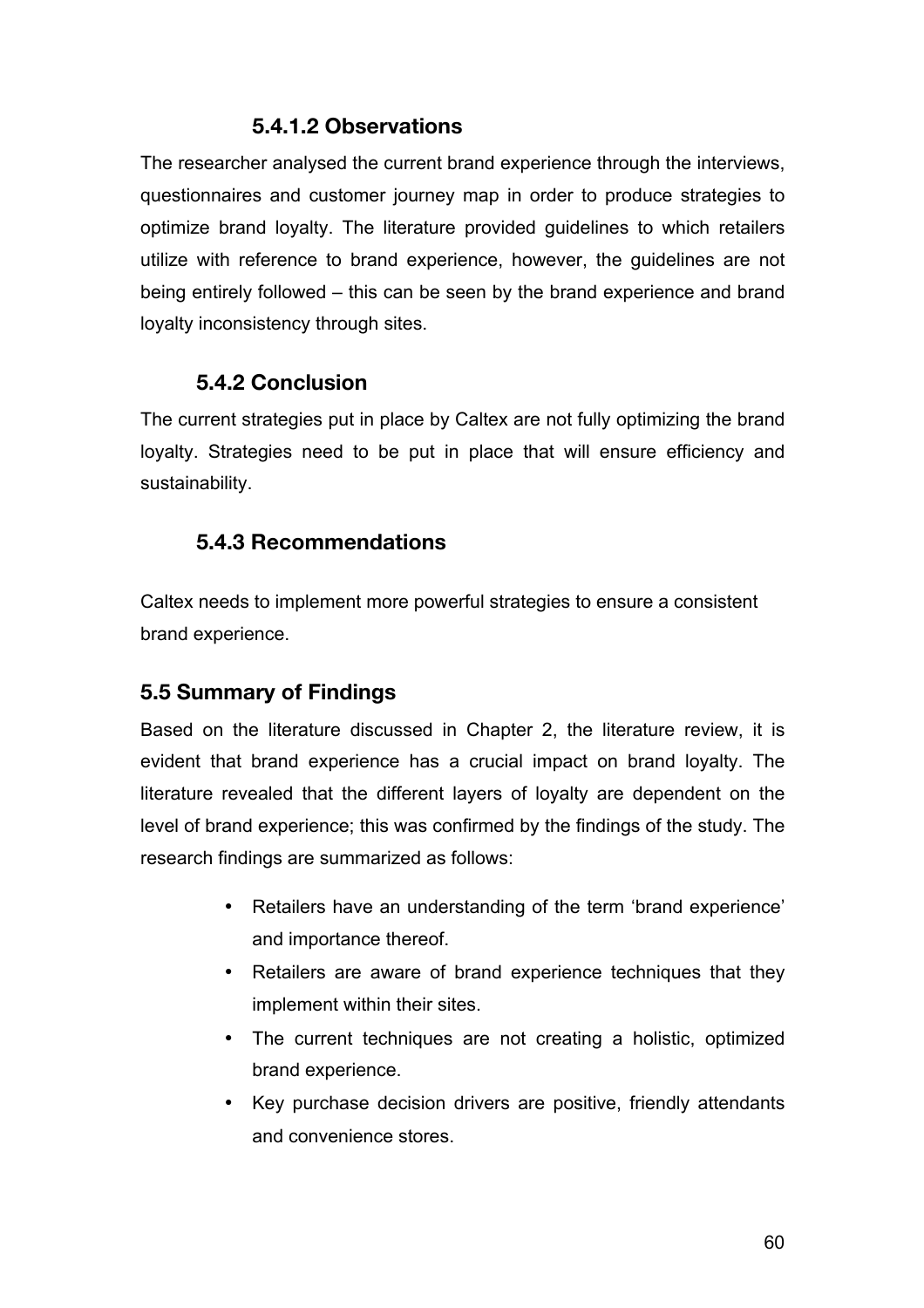- Consumers are looking for engaging, efficient and friendly attendants.
- Attendants need to understand their role and the attitude and skills required to fulfill their job profile.

## **5.6 Main Findings of the Study**

The study aimed at exploring the impact of brand experience on brand loyalty, focusing on selected Caltex retail sites. The findings revealed that the varying approaches to brand experience results in varied levels of brand loyalty. The results also revealed that while retailers are confident in their approaches, these approaches are not designed for optimum efficiency.

It can be noted that brand experience is a key component when choosing a service station. Consumers were able to identify brand experience elements that they feel are pivotal and drive their purchase decisions. The researcher was also able to highlight components that enhance the consumer journey per site.

#### **5.7 Recommendations**

A valuable discovery of this study was that retailers have an understanding of the positive impact of brand experience, however, have not engaged in a sustainable, engaging approach in this regard.

Based on the findings, the researcher was able to derive the following recommendations:

- Both retailers and attendants need to be more passionate about the Caltex brand.
- Retailers need to educate attendants on the necessary skills required, such as:
	- Communication skills
	- **Interpersonal skills**
	- ! Customer Etiquette
- Positive reinforcement to motivate and encourage attendants should occur on a regular basis.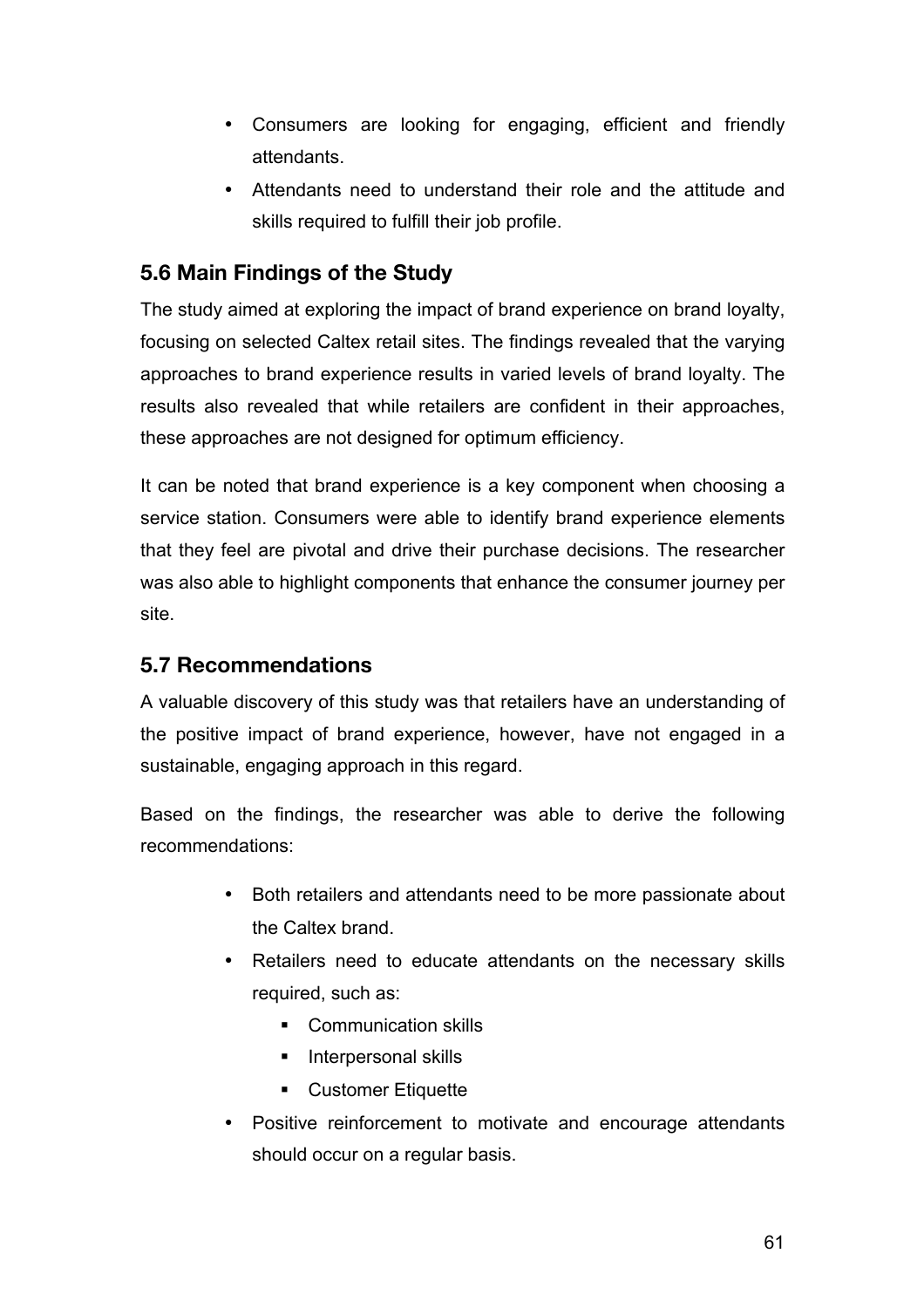• The forecourt should be clean, aesthetically pleasing and welcoming at all times.

It will be beneficial, in terms of future studies, to look into the following:

• Study the impact of brand experience on brand loyalty on a national scale in order to get an accurate view as, in this case, the study was based around the Durban region.

#### **5.8 Summary**

This chapter has concluded the various aspects of brand experience and brand loyalty based on the research findings with relevance to the research objectives. It has been established that brand experience does have a relevant impact on brand loyalty. Recommendations based on the findings, as well as for future research, have been provided. Chapter five contains conclusions and recommendations concerning the researched objectives, which if carefully implemented will help to improve service levels at Caltex service stations and which should thus improve customer loyalty.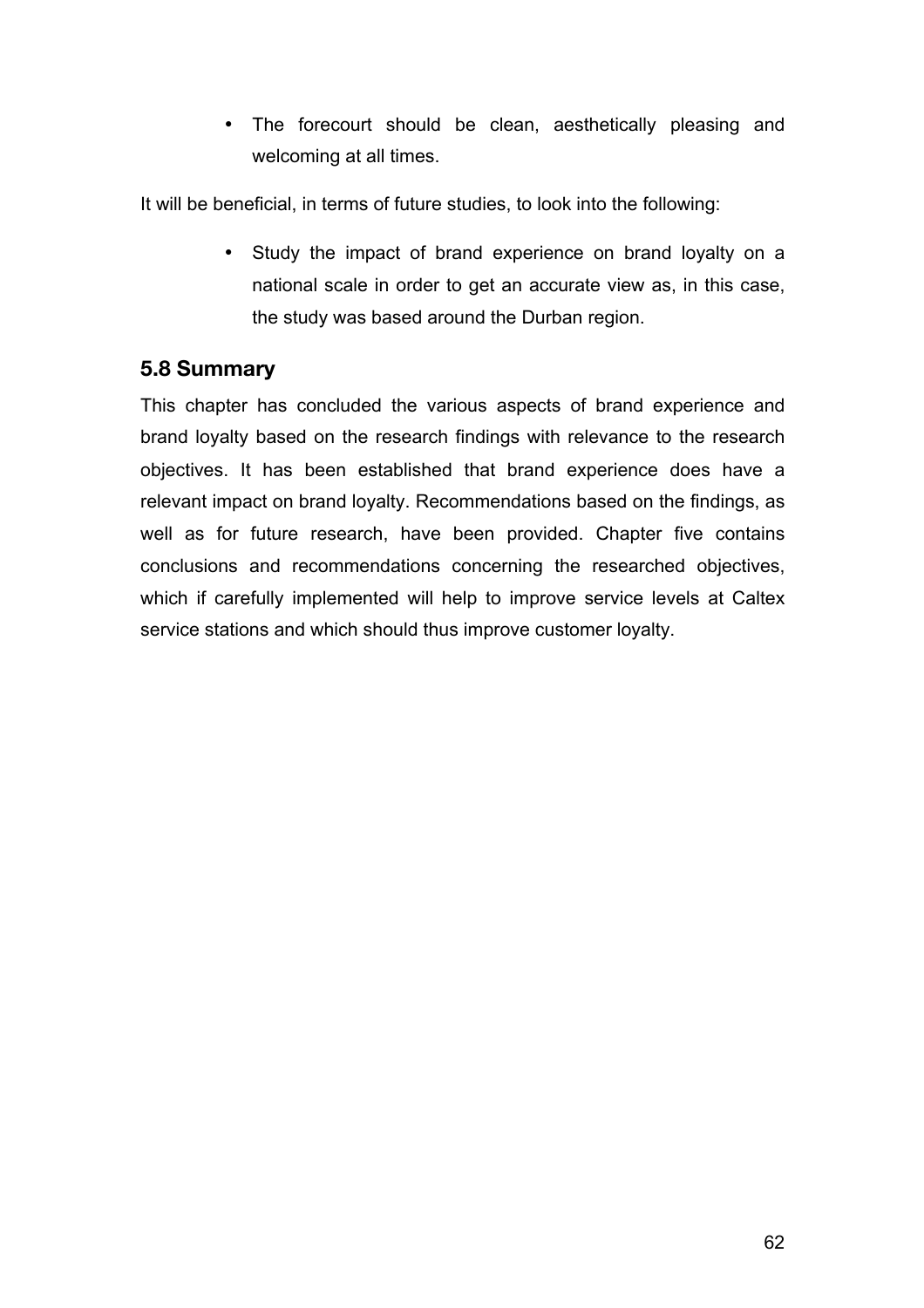## **References**

Aaker, D.A. (1991) Managing Brand Equity. New York: The Free Press.

Arnould E and Price L (1993), "River Magic: Extra- ordinary Experience and the Extended Service," Journal of Consumer Research, 20 (June), 24–45.

Babbie, E. (2011). The Basics of Social Research. 5th ed. Balmont: Wadsworth, Cengage Learning

Balkisoon, D. (n.d.) Thematic Analysis. Viewed: August 21 2015. http://designresearchtechniques.com/casestudies/thematic-analysis/

Bloomberg, L. D., and Volpe, M. (2012) Completing Your Qualitative Dissertation: A Road Map From Beginning to End.  $2^{nd}$  Ed. Thousand Oaks, CA: Sage Publications

Brakus, J.J, Schmitt, B.H., and Zarantonello, L. (2009). Brand Experience: **What** 

is it? How is it Measured? Does It Affect Loyalty? Journal of Marketing, 73, 52-68

Cohen, L., Manion, L., and Morrison. K. (2013) Research Methods in Education. New York: Routledge

Creswell, J. W. (2013). Research Design: Qualitative, Quantitative, and Mixed Approaches.  $4<sup>th</sup>$  Ed. Thousand Oaks, CA: Sage Publications, Inc.

Cross Validated (2010) Stack Exchange. Viewed: 26 May 2015. http://stats.stackexchange.com/questions/269/what-is-the-difference-betweena-population-and-a-sample

Customer Journey Mapping (2014) Government Communication Service. Viewed: 27 March 2015. https://gcn.civilservice.gov.uk/guidance/customerjourney-mapping/

Devenish, G. E. (1999) A Commentary of the South African Bill of Rights. Durban: Butterworth.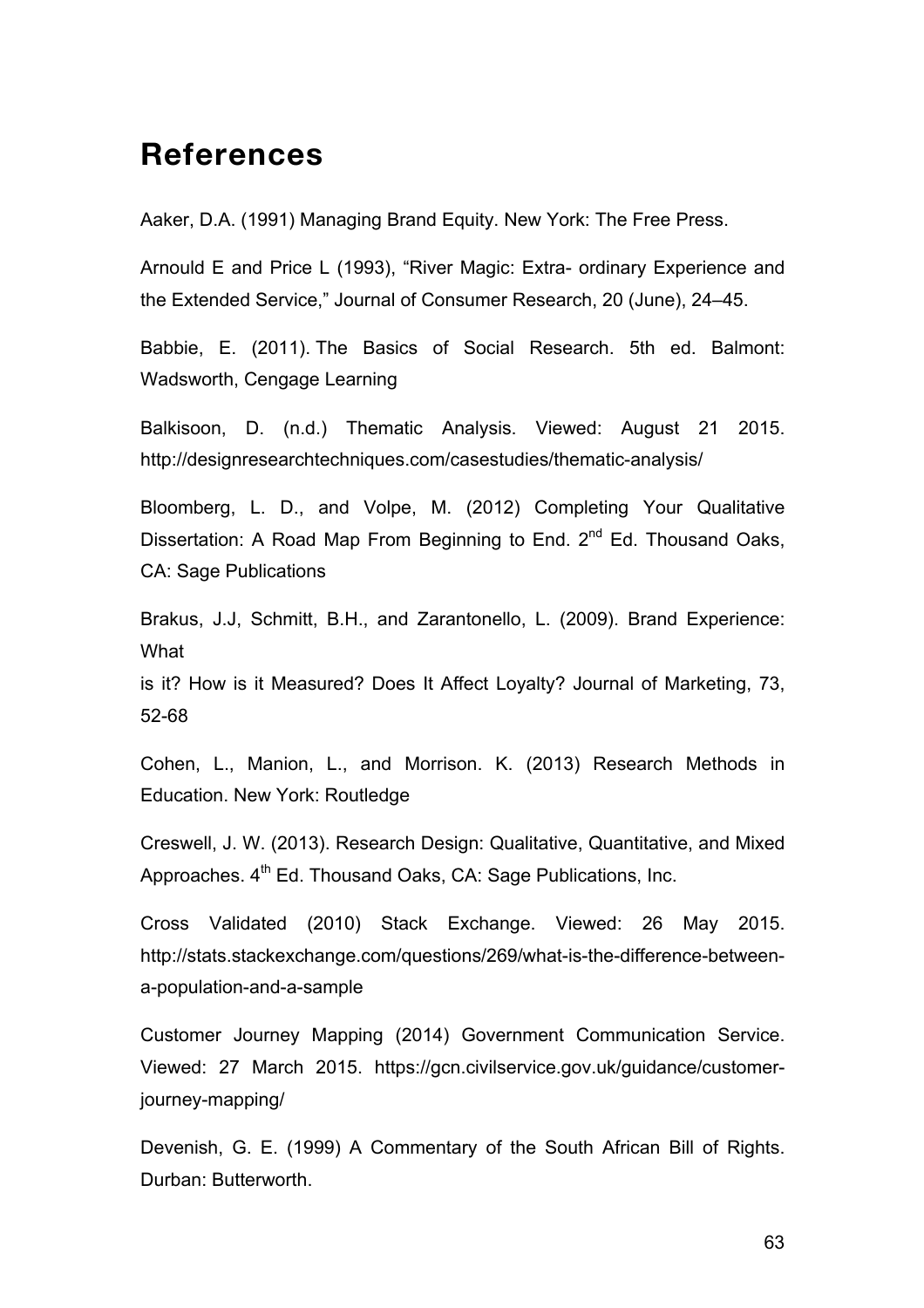De Vos, A. S., Delport, C. S. L., Fouche, C. B., and Strydom, H. (2011). Research at Grass Roots: A Primer for the Social Science and Human Professions. Pretoria: Van Schaik Publishers

Drysdale, L. n.d. Relationships Marketing: a New Paradigm for Marketing of Schools. Viewed: 27 March 2015. http://faculty.mu.edu.sa/public/uploads/1360933559.0565relationship%20mar k61.pdf

Durrheim, K. and Wassenaar, D. (2002) Putting Design into Practice: Writing and Evaluating Research Proposals" in Terre Blanche, M. and Durrheim, K. (eds) Research in Practice: Applied Methods for Social Sciences. 2nd ed. Cape Town: University of Cape Town Press

Ferrell, O.C., and Hartline, M. (2011) Marketing Strategy. 5th Ed. OH: South-Western Cengage Learning

Gweyi, O. M. (2014) HCOB: Research Methods. Viewed: 26 May 2015. http://www.academia.edu/5984564/RESEARCH\_METHODOLOGY

Henning, E., Gravette, S. and Van Rensburg, W (2005). Find Your Way in Academic Writing, 2nd ed. Pretoria: Van Schaik.

Hoyer, W. D., Macinnis, D. J., Pieters, R. (2012) Consumer Behavior. 6th Ed. Mason, OH: South-Western Cengage Learning.

Hui, Michael K. and John, E. G. Bateson (1991) Perceived Control and the Effects of Crowding and Consumer Choice on the Service Experience. Journal of Consumer Research, 18 (September), 174-84.

Hussain, T. P (2011) Research Methodology in Physical Education. New Delhi: Sports Publication

Industrial Research Institute (2010) Research management. Michigan: Industrial Research Institute

Investopedia, n.d. Viewed: 30 August 2015. http://www.investopedia.com/terms/q/quantitativeanalysis.asp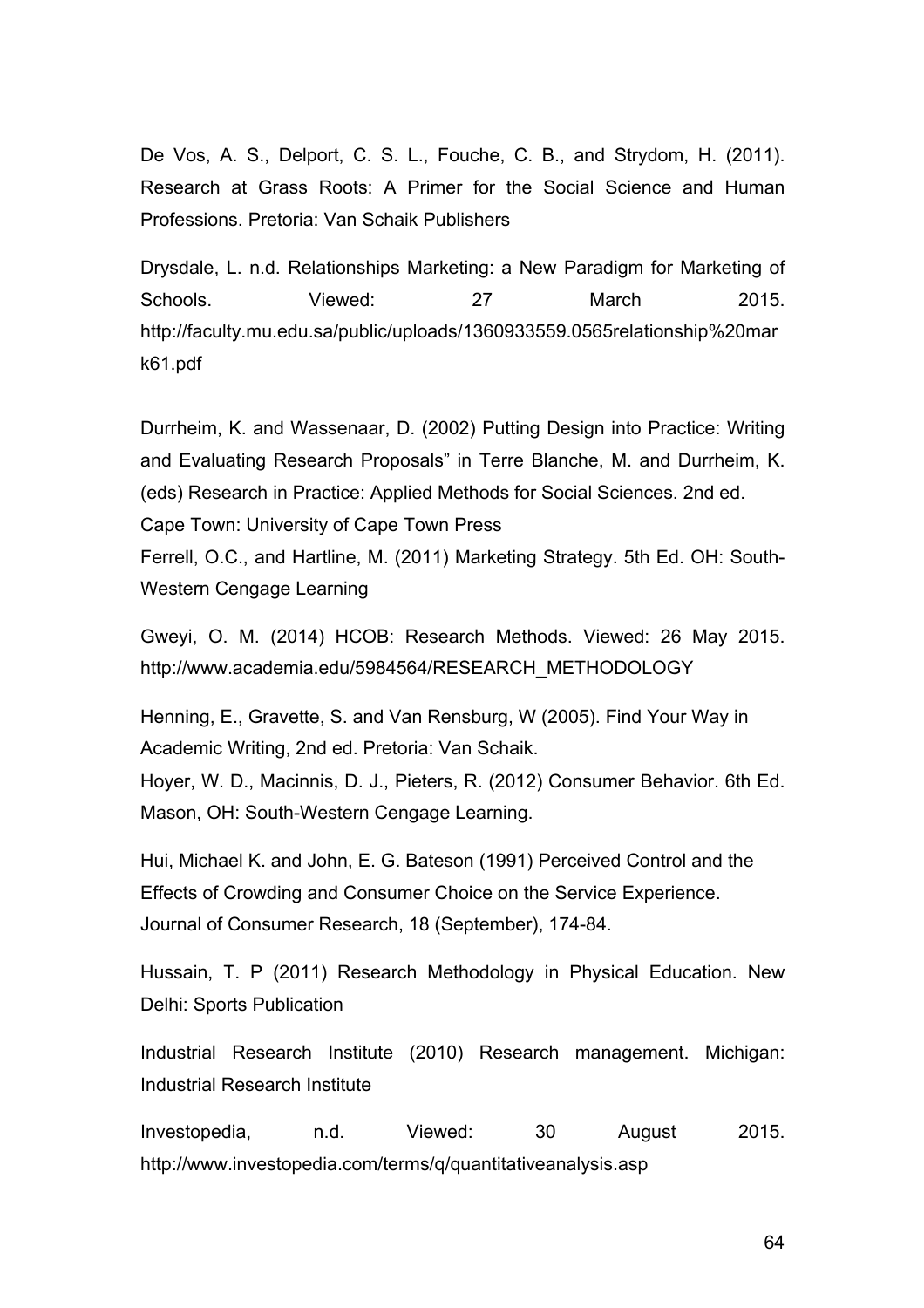Iglesias, O., Singh, J., and Foguet, J. (2010) The Role of Brand Experience and Affective Commitment in Determining Brand Loyalty. Journal of Brand Management. 18, 570–582.

Jacoby, J. and Chestnut, R. W. (1978) Brand Loyalty: Measurement and Management. New York: John Wiley and Sons.

Johnson, B. R., and Christensen, L. (2014) Educational Research: Quantitative, Qualitative, and Mixed Approaches. Thousand Oaks, CA: Sage Publications, Inc

Johnson, B. R, Onwuebuzie, A. J, and Turner, L. A. (2007) Toward a Definition of Mixed Methods Research. Viewed: 8 June 2015 http://mmr.sagepub.com/content/1/2/112.short?rss=1andssource=mfc

Journal of Brand Management, 2015. Palgraive Macmillan. Viewed: 1 March 2015. http://www.palgrave-journals.com/bm/index.html

Kvale S., and Brinkman, S. (2009) Interviews. 2<sup>nd</sup> Ed. Thousand Oaks, CA: Sage Publications

Lawfer, M. (2004) Why Customers Come Back: How to Create Lasting Customer Loyalty. New Jerset: Career Press, Inc.

Maree, K. (2007) First Steps in Research. Pretoria: Van Schaik Publishers.

McLeod, S. (2008) Qualitative Quantitative. Simple Psychology. Viewed: 27 March 2015.03.23

http://www.simplypsychology.org/qualitative-quantitative.html=

Miles, M. B., and Huberman, A. M. (1994) Qualitative Data Analysis: An Expanded Sourcebook. 2<sup>nd</sup> Ed. Thousand Oaks: Sage Publications

Morse, J., Barett, M., Mayan, M., Olson, K and Spiers, J. (2002) Verification Strategies for Establishing Reliability and Validity in Qualitative Research. Viewed: 31 May 2015. http://creativecommons.org/licenses/by/2.0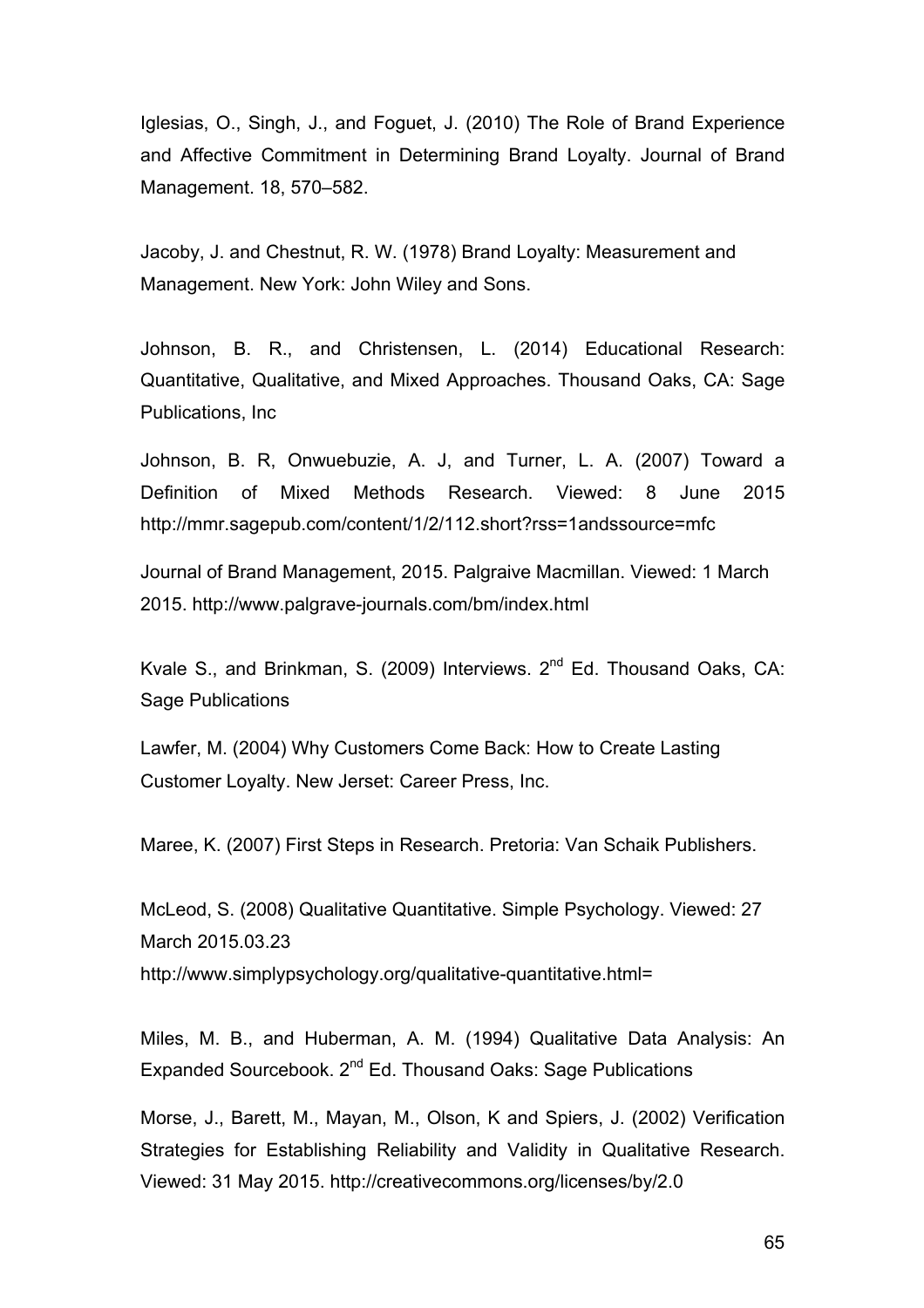Mutyala, S. n.d. The Loyalty Ladder: A Sideway Look. Viewed: 27 March 2015. http://www.eightleaves.com/2010/04/the-loyalty-ladder-a-sideways-look

O'Hare, M., Wainwright, J., Carter, C., Kay, J., and Dewis, P. (2011) Successful Dissertations: The Complete Guide for Education and Childhood Study Students. New York: Continuum International Publishing Group

Patidar, J. (2015) Research Assumptions. Viewed: 1 April 2015. http://www.slideshare.net/drjayeshpatidar/research-assumption

Polit, D. and Beck, C. T. (2008) Nursing Research: Generating and Assessing Evidence for Nursing Practice,  $8<sup>th</sup>$  Ed. Philadelphia, PA: Lippincott

Ramaseshen, B., and Stein, A. (2014) Connecting the Dots Between Brand Experience and Brand Loyalty: The Mediating Role of Brand Personality and Brand Relationships. 669-670.

Research Methodology, n.d. Viewed: 26 May 2015. http://www.newagepublishers.com/samplechapter/000896.pdf

Ruggunun, S. n.d. Introduction to Qualitative Analysis and writing up your analysis: Thematic Analysis Viewed: 1 October 2015. http://smitg.ukzn.ac.za/Libraries/General\_Docs/Introduction-to-Qualitative-Analysis.sflb.ashx

Salkind, N. J. (2012). 100 Questions (and Answers) About Research Methods. Thousand Oaks, CA: Sage Publications, Inc. p71.

Sauro, J. (2015) Customer Analytics For Dummies. Hoboken, NJ: John Wiley and Sons, Inc. p91.

Sherry, J.F. (2005) Brand meaning. In: A.M. Tybout and T. Calkins (eds.) Kellog on Branding. Hoboken: John Wiley and Sons, pp. 40–69.

Shields, L., and Twycross, A. (2003) The Difference Between Quantitative and Qualitative Research.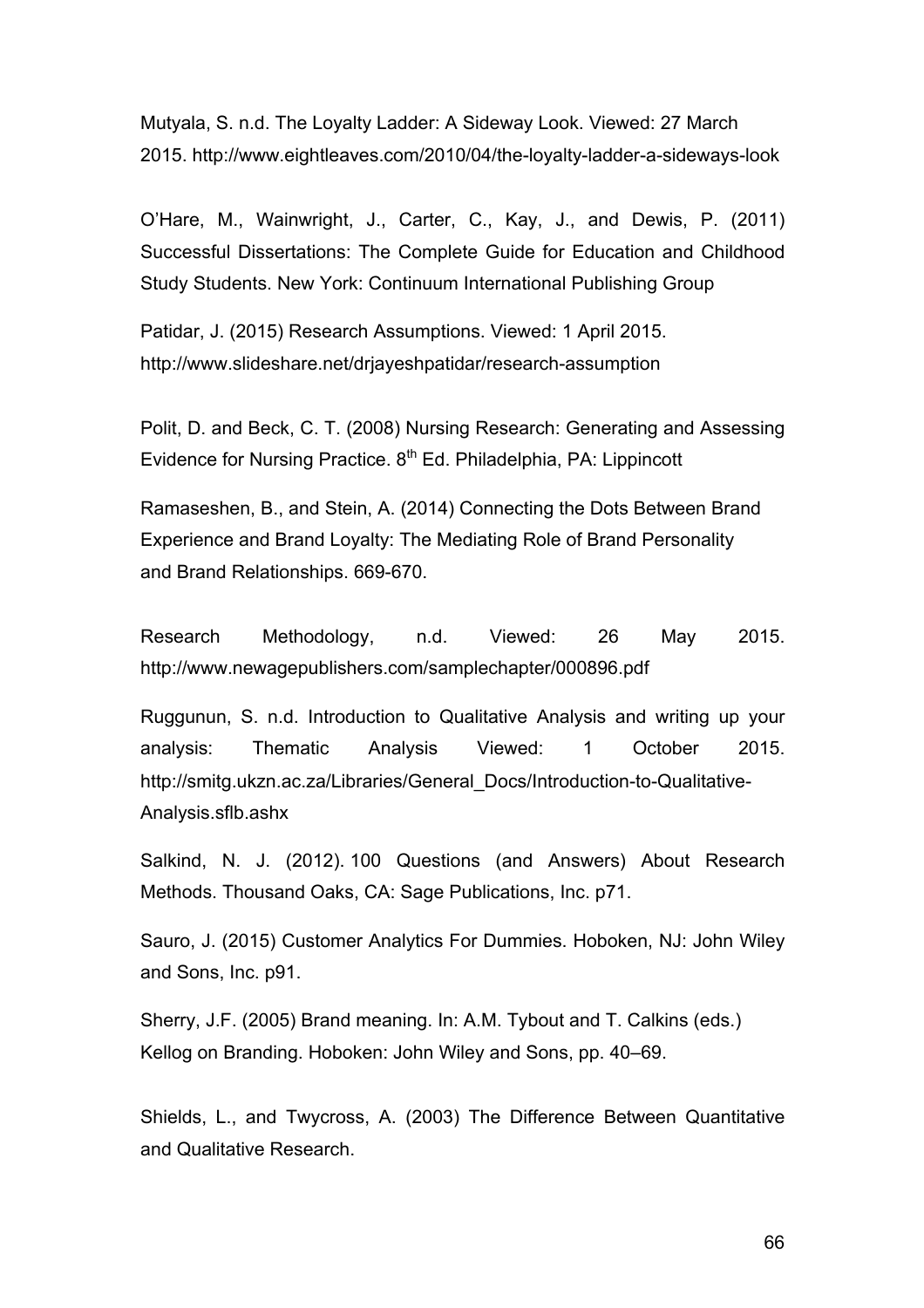https://www.rcn.org.uk/ data/assets/pdf\_file/0016/9214/Quantitative\_qualitati ve.pdf

Simon, M. K., and Goes, J. (2013) Scope, Limitations and Deliminations. Viewed: 31 May 2015. http://www.dissertationrecipes.com/wpcontent/uploads/2011/04/limitationscopedelimitation1.pdf

Taylor, B. J., Keromode, S. and Roberts, K. L. (2006) Research in Nursing and Health Care: Creating Evidence for Practice. 3<sup>rd</sup> Ed. South Melbourne: Thomas Nelson Australia

Taylor-Powell, E., and Renner, M., (2003) Analysing Qualitative Data. Viewed: 10 June 2015. http://learningstore.uwex.edu/assets/pdfs/g3658-12.pdf

Terrible Shopping Experiences. Journal of Business Research, 58 (8), 1132- 45.

Tickell, J. (2006) Biodiesel America: How to Achieve Energy Security, Free America from Middle-Oil Dependence and Make Money Growing Fuel. OH: Yorkshire Press

Torance, H. (2011) Triangulation, Respondent Validation, and Democratic Participation in Mixed Methods Research. Viewed: 31 May 2015. http://mmr.sagepub.com/content/6/2/111.abstract

Van den Berg, G., and Pietersma, P. (2015) 25 Need-To-Know Management Models ePub eBook. Viewed: 1 June 2015. https://books.google.co.za/books?id=mBMUBgAAQBAJandprintsec=frontcove r#v=onepageandqandf=false

Wangpaitchitr, K. (2010) How Relationship Marketing Contributes to Gaining Customer Loyalty to Securities Brokerage Firms in the Stock Exchange of Thailand. Viewed: 27 March 2015.

http://nrl.northumbria.ac.uk/1854/1/wangpaichitr.kanate\_prof%20doc.pdf

Waters, A. (2015) Retailing Expert. Viewed: 25 August 2015. http://retail.about.com/od/retailglossaryr/g/retailer.htm

67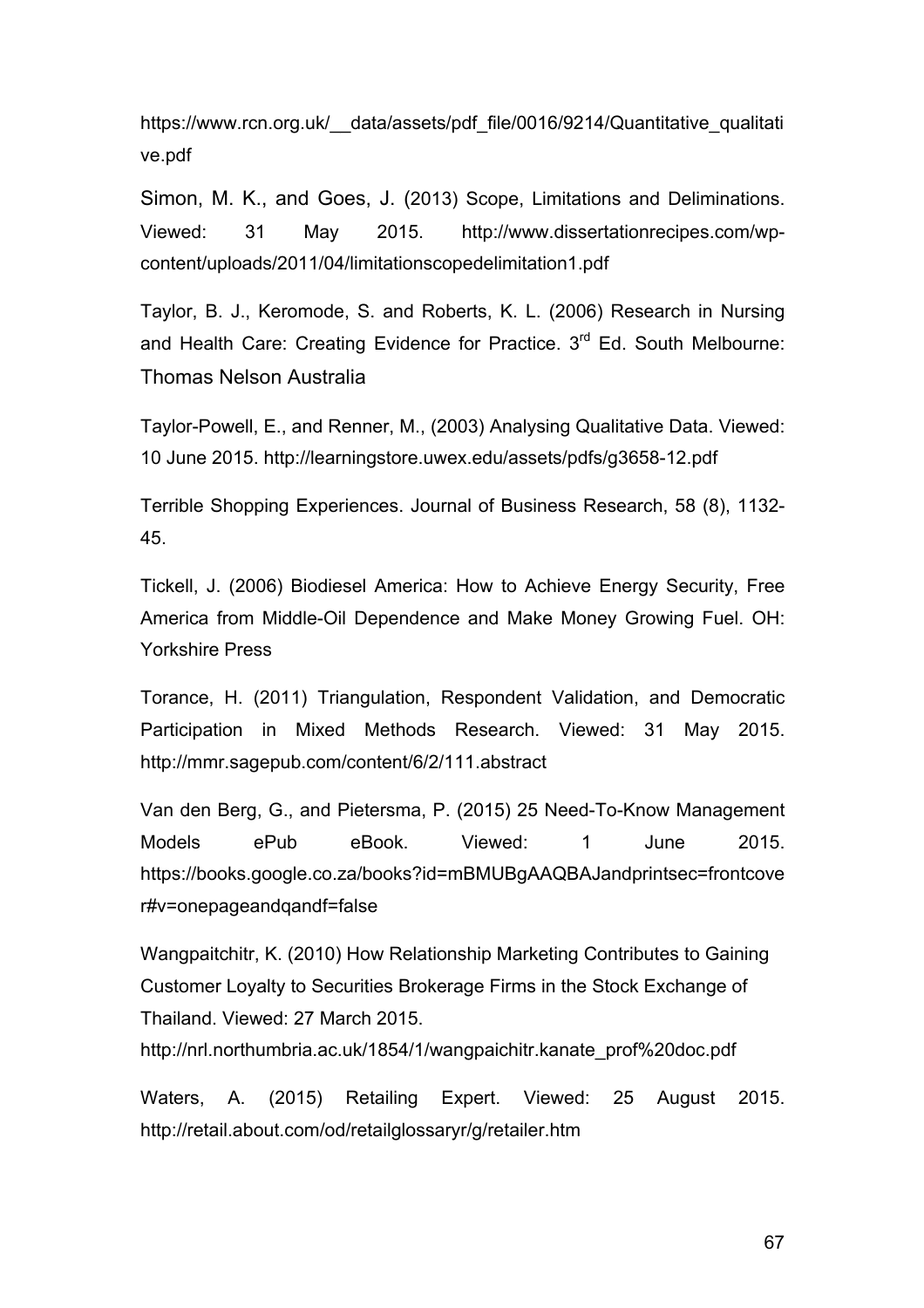Williman, N. (2014) Your Undergraduate Dissertation: The Essential Guide for Success. 2<sup>nd</sup> Ed. Thousand Oaks, CA: Sage Publications. p157.

Wolverton, M. L.. (2009). Research Design, Hypothesis Testing and Sampling. Appraisal Journal. 77 (4), p373.

Wyse, S. E. (2011) What is the Difference Between Qualitative Research and Quantitative Research? Viewed: 8 June 2015. http://www.snapsurveys.com/blog/what-is-the-difference-between-qualitativeresearch-and-quantitative-research/

Yi, Y. and Jeon, H. (2003) Effects of Loyalty Programs on Value Perception, Program Loyalty, and Brand Loyalty. Journal of Academic Marketing Science 31(3): 229–240.

Zwilling, M. (2013) Customers Remember Experiences, Not Your Brand Logo. Viewed: 8 June 2015.

http://www.forbes.com/sites/martinzwilling/2013/08/31/customers-rememberexperiences-not-your-brand-logo/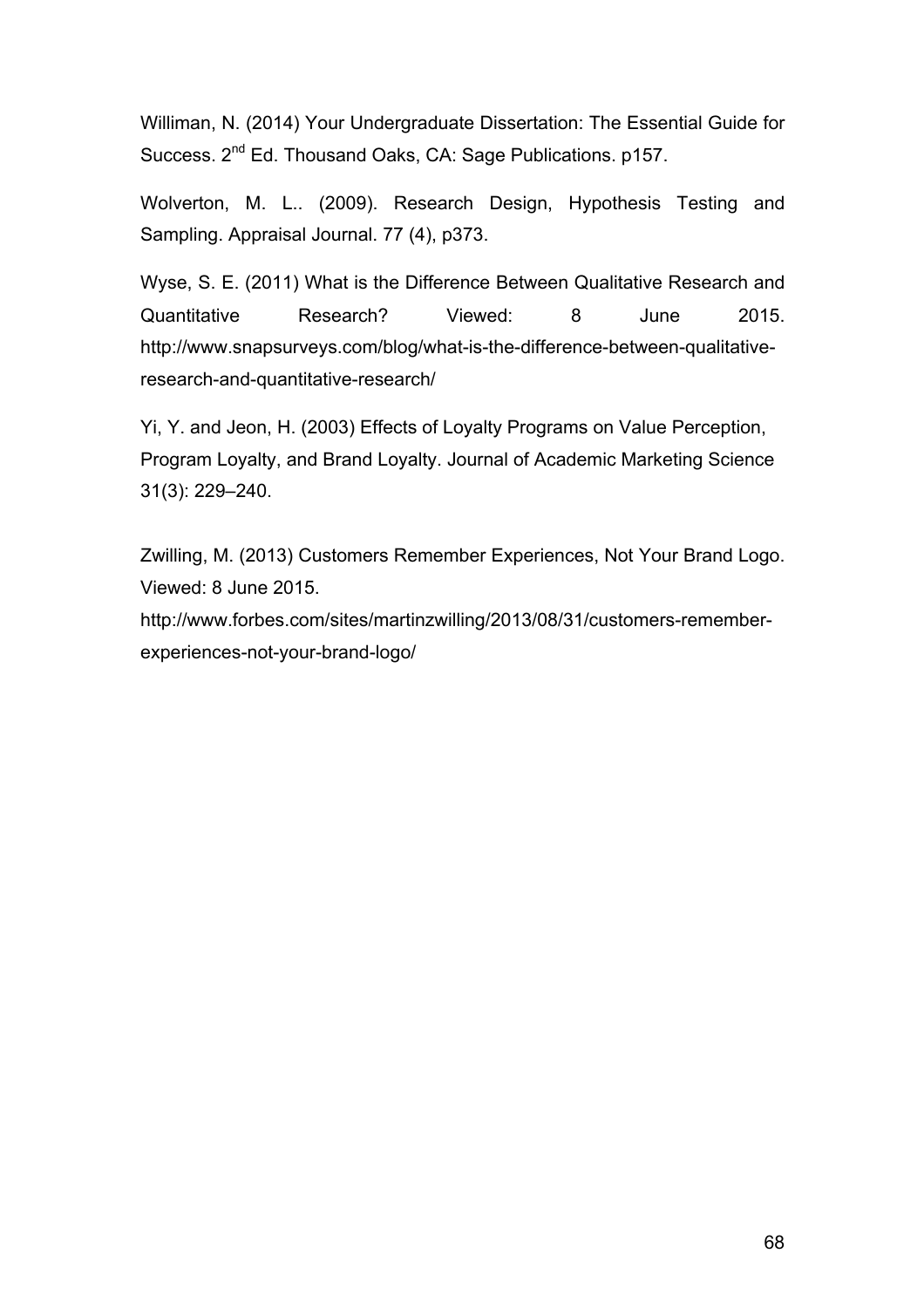## **Appendix 1:**

## **Retailer Semi-Structured Interview**

**Location:**

**Date:**

**Time:**

**Focus:** Brand specifically as a business unit and not the overall Caltex brand, unless otherwise stated.

#### **Key Terms:**

**Brand Experience:** the overall experience that the brand creates.

**Brand Loyalty:** the commitment of the consumer towards the brand.

1. Do you understand the importance of brand experience? Please elaborate.

\_\_\_\_\_\_\_\_\_\_\_\_\_\_\_\_\_\_\_\_\_\_\_\_\_\_\_\_\_\_\_\_\_\_\_\_\_\_\_\_\_\_\_\_\_\_\_\_\_\_\_\_\_\_\_\_\_\_\_\_\_\_\_\_\_\_\_\_\_

\_\_\_\_\_\_\_\_\_\_\_\_\_\_\_\_\_\_\_\_\_\_\_\_\_\_\_\_\_\_\_\_\_\_\_\_\_\_\_\_\_\_\_\_\_\_\_\_\_\_\_\_\_\_\_\_\_\_\_\_\_\_\_\_\_\_\_\_\_

| Yes | 7No |
|-----|-----|
|-----|-----|

2. What measures have Caltex come up with to ensure brand experience?

\_\_\_\_\_\_\_\_\_\_\_\_\_\_\_\_\_\_\_\_\_\_\_\_\_\_\_\_\_\_\_\_\_\_\_\_\_\_\_\_\_\_\_\_\_\_\_\_\_\_\_\_\_\_\_\_\_\_\_\_\_\_\_\_\_\_\_\_\_

\_\_\_\_\_\_\_\_\_\_\_\_\_\_\_\_\_\_\_\_\_\_\_\_\_\_\_\_\_\_\_\_\_\_\_\_\_\_\_\_\_\_\_\_\_\_\_\_\_\_\_\_\_\_\_\_\_\_\_\_\_\_\_\_\_\_\_\_\_

\_\_\_\_\_\_\_\_\_\_\_\_\_\_\_\_\_\_\_\_\_\_\_\_\_\_\_\_\_\_\_\_\_\_\_\_\_\_\_\_\_\_\_\_\_\_\_\_\_\_\_\_\_\_\_\_\_\_\_\_\_\_\_\_\_\_\_\_\_

\_\_\_\_\_\_\_\_\_\_\_\_\_\_\_\_\_\_\_\_\_\_\_\_\_\_\_\_\_\_\_\_\_\_\_\_\_\_\_\_\_\_\_\_\_\_\_\_\_\_\_\_\_\_\_\_\_\_\_\_\_\_\_\_\_\_\_\_\_

\_\_\_\_\_\_\_\_\_\_\_\_\_\_\_\_\_\_\_\_\_\_\_\_\_\_\_\_\_\_\_\_\_\_\_\_\_\_\_\_\_\_\_\_\_\_\_\_\_\_\_\_\_\_\_\_\_\_\_\_\_\_\_\_\_\_\_\_\_

3. How does Caltex monitor your site's brand experience?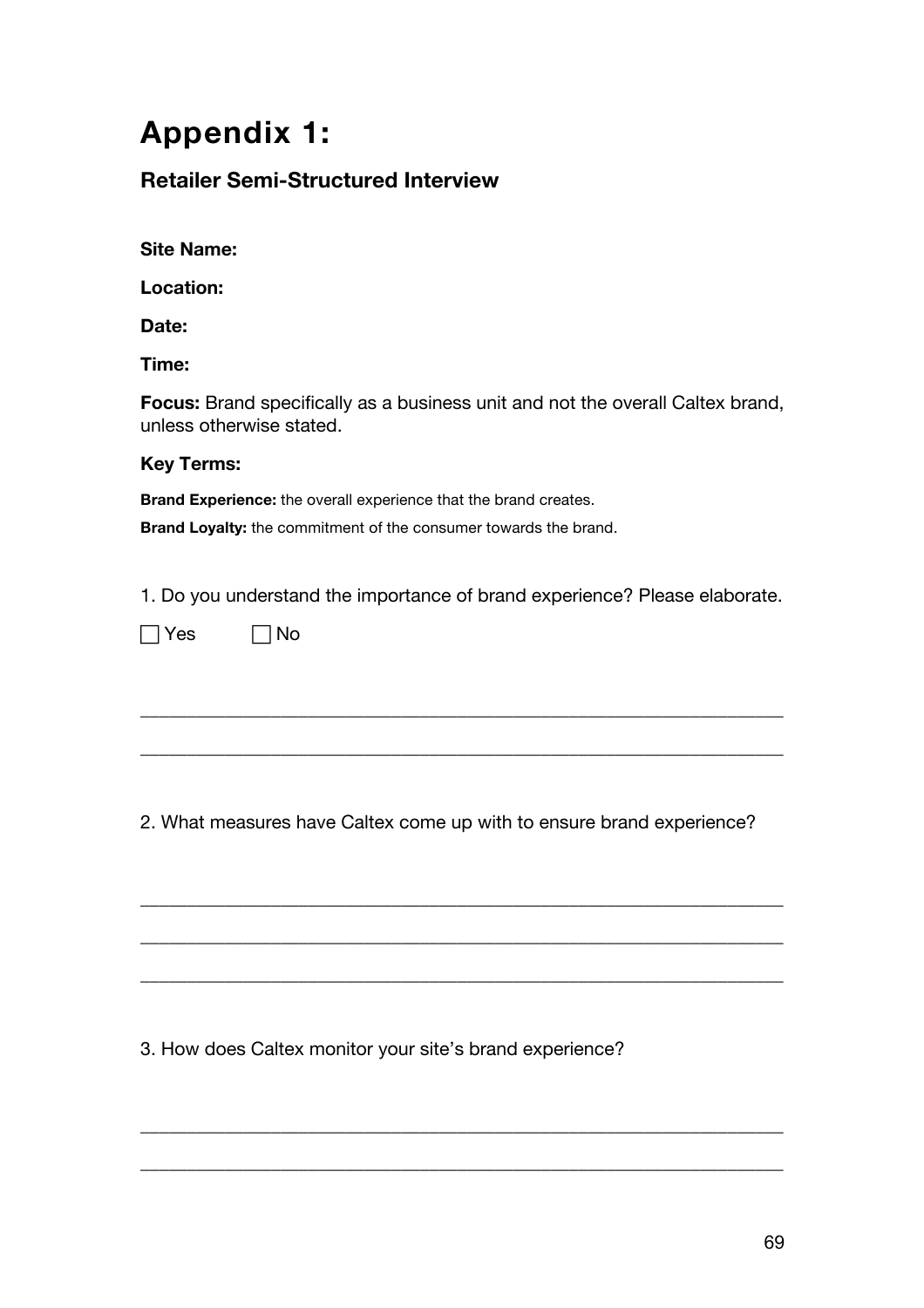| 4. What do you do additionally to create a successful brand experience?    |         |                    |
|----------------------------------------------------------------------------|---------|--------------------|
|                                                                            |         |                    |
|                                                                            |         |                    |
|                                                                            |         |                    |
|                                                                            |         |                    |
| 5. What would you rate your overall brand experience as? Please elaborate. |         |                    |
| Poor                                                                       | Average | <b>Exceptional</b> |
|                                                                            |         |                    |
|                                                                            |         |                    |
|                                                                            |         |                    |
|                                                                            |         |                    |

\_\_\_\_\_\_\_\_\_\_\_\_\_\_\_\_\_\_\_\_\_\_\_\_\_\_\_\_\_\_\_\_\_\_\_\_\_\_\_\_\_\_\_\_\_\_\_\_\_\_\_\_\_\_\_\_\_\_\_\_\_\_\_\_\_\_\_\_\_

6. Based on the model below, how brand loyal do you believe your consumer to be?



Model: Layers of Consumer Loyalty

- **Brand Acknowledgers** are aware of the brand and support the brand due to acknowledgement rather than strong desire.
- **Brand Opters** are consumers who prefer the brand but will engage in other brands if the preferred brand isn't available.

**Brand Champions** are the consumers who go out of their way to get to their desired brand.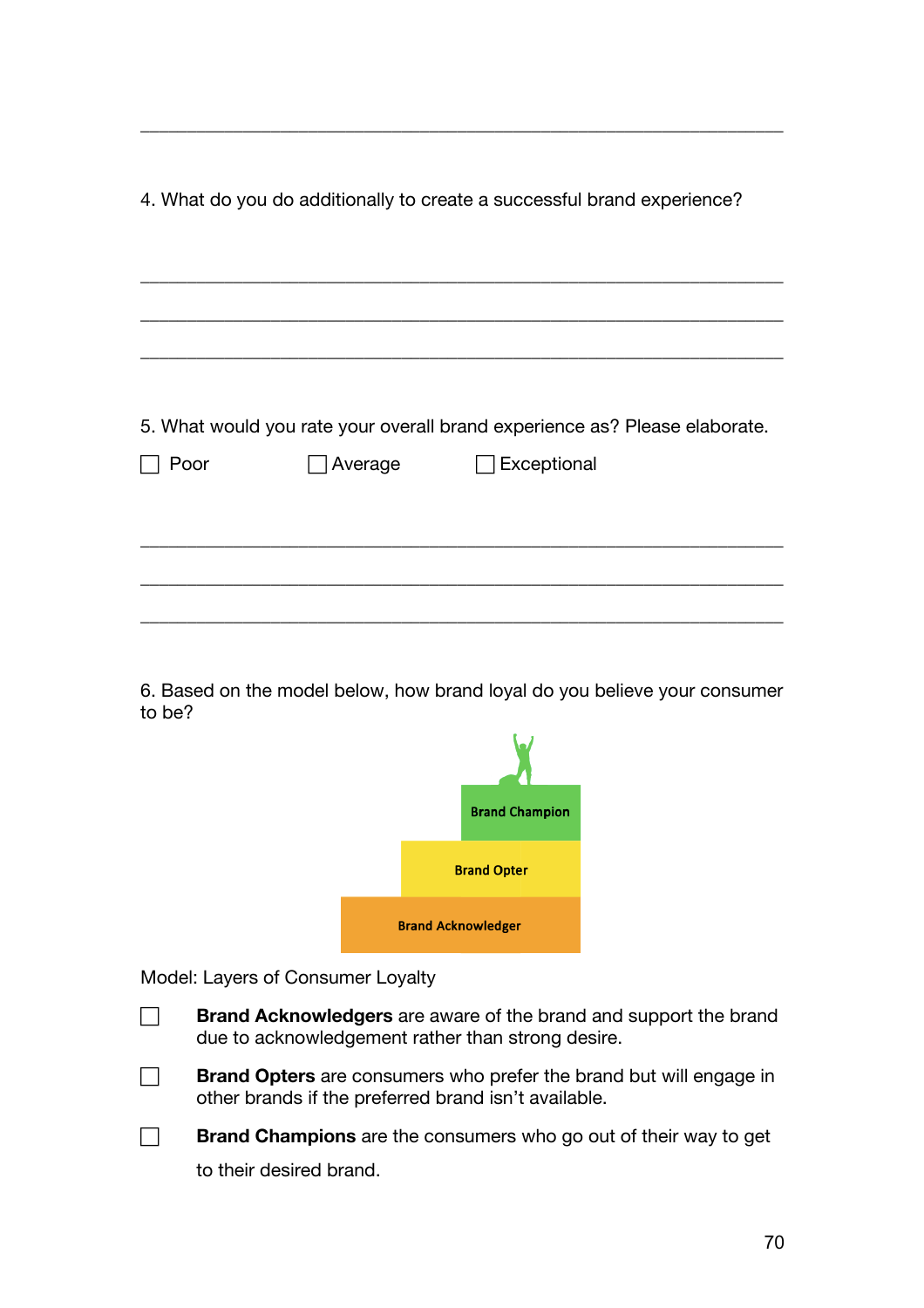# **Appendix 2:**

## **Letter of Informed Consent**



### **Interviewee Consent Form**

I volunteer to participate in a research project conducted by the researcher, Priyanka Padayachee (11028943), an Honours Student at Vega, the School of Brand Leadership.

I understand that this interview is designed to gather information to aid the researcher in her thesis entitled The Impact of Brand Experience on Brand Loyalty: Selected Durban Caltex Retail Outlets. I will be one of three people being interviewed for this research.

1. My participation in this research is voluntary.

2. If I feel uncomfortable in any way during the interview session, I have the right to decline to answer any question or to end the interview.

3. Participation involves being interviewed by the researcher. The interview will last approximately ten minutes. Notes will be written during the interview.

4. I understand that the researcher will not identify me by name in any reports using information obtained from this interview, and that my confidentiality as a participant in this study will remain secure.

7. I have read and understand the explanation provided to me. I have had all my questions answered to my satisfaction, and I voluntarily agree to participate in this study.

Interviewee Signature and Date

 $\mathcal{L}_\text{max}$  and  $\mathcal{L}_\text{max}$  and  $\mathcal{L}_\text{max}$  and  $\mathcal{L}_\text{max}$